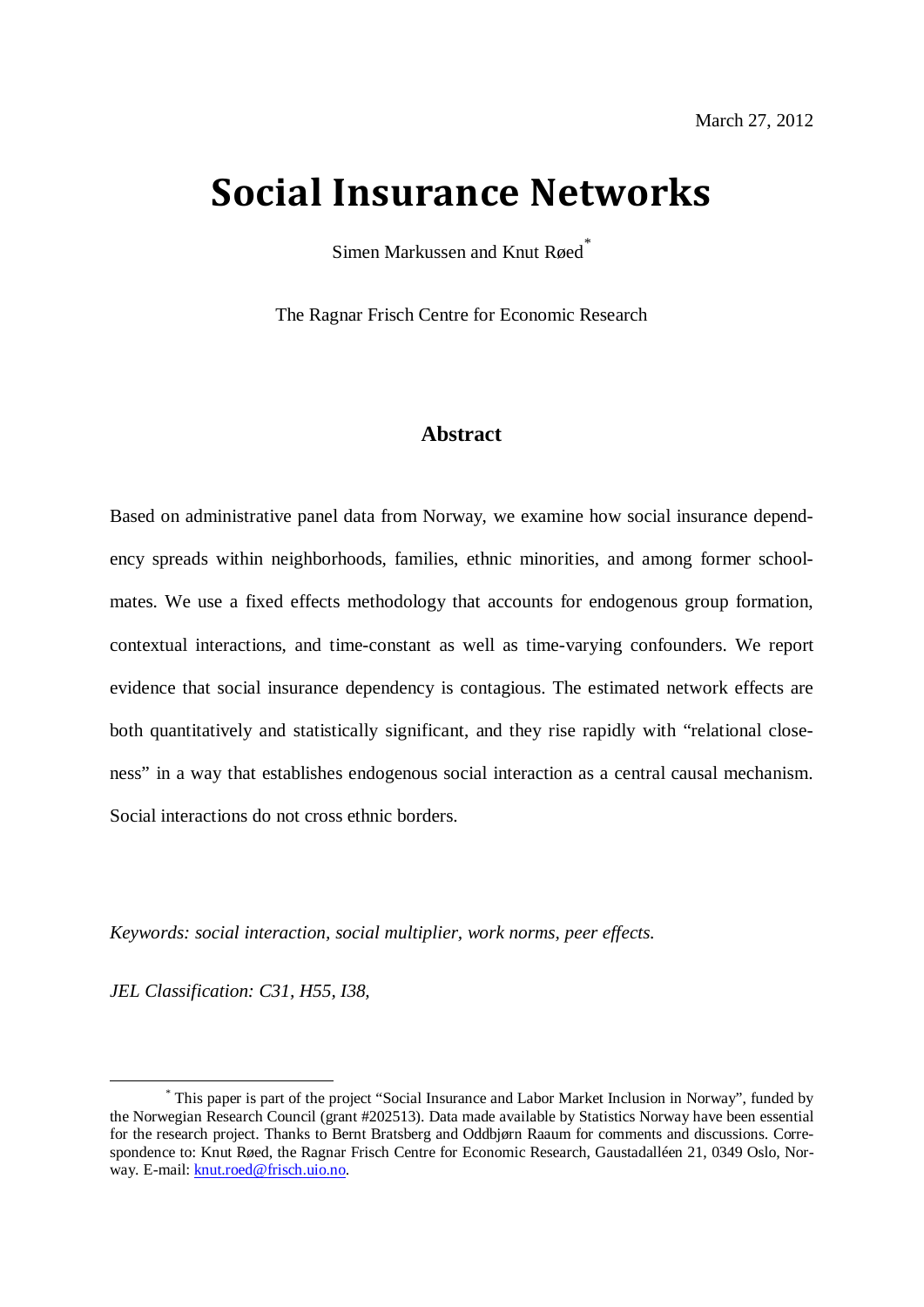# **1 Introduction**

The purpose of this paper is to examine endogenous social interaction in social insurance (SI) claims. The paper is motivated by two observations. First, there has been a conspicuous – yet basically unexplained – rise in social security dependency in many countries, particularly related to health problems; see, e.g., Duggan and Imberman (2006), Bratsberg *et al.* (2010a), and Burkhauser and Daly (2011). And second, there tend to be correspondingly large and unexplained geographical disparities in dependency rates as well as in attitudes towards social insurance both within and across countries; see McCoy *et al.* (1994), OECD (2010), and Eugster *et al.* (2011). A potential explanation for these empirical patterns is that a person's probability of claiming social insurance benefits depends positively on the claimant rate among peers, implying that social insurance dependency becomes path dependent; see, e.g., Bertrand *et al.* (2000) and Durlauf (2004). A causal relationship of this kind could result from transmission of work norms or changes in the stigma attached to claiming social insurance (Moffitt, 1983; Lindbeck, 1995; Lindbeck *et al.*, 1999; 2003), or it could arise from the transfer of information regarding eligibility rules, application procedures, and acceptance probabilities (Aizer and Currie, 2004), or about job opportunities (Ioannides and Loury, 2004).

While social interaction effects have been extensively analyzed from a theoretical perspective, empirical analysis has been held back by methodological difficulties and lack of appropriate data. The fundamental empirical challenge is to disentangle endogenous interaction from other sources of correlation between individual and group behavior, such as endogenous group formation and unobserved confounders; see Manski (1993). As shown by our brief literature review in the next section, the existing empirical evidence on SI contagion is scant and, with a few important exceptions, limited to ethnic minorities. It is also confined to very specific SI programs (and peer groups), making it difficult to assess external validity and compare the results from different studies. But the few pieces of evidence that are available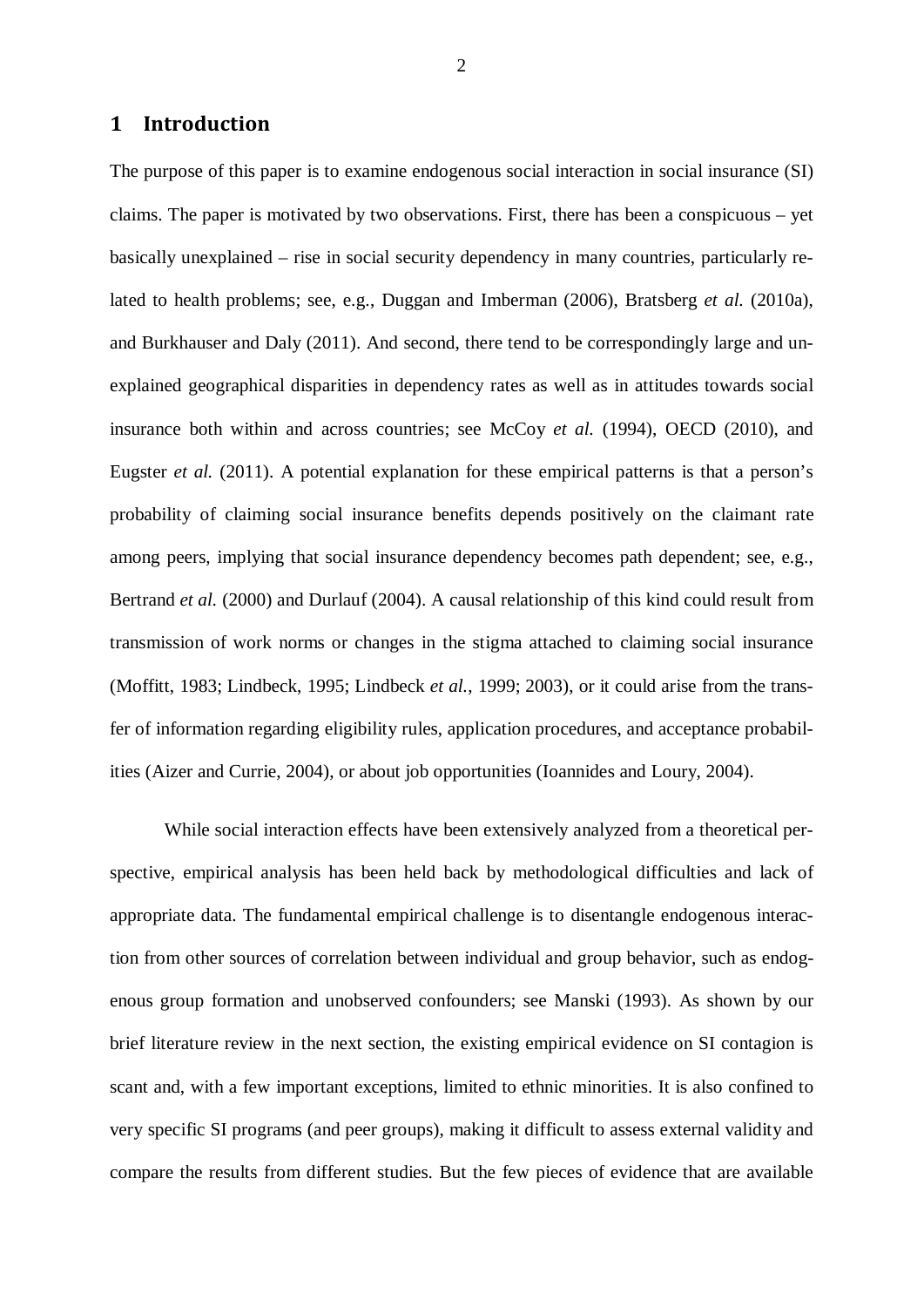all point in the same direction: Social insurance claims are causally affected by peer group behavior, implying that there is a social multiplier associated with exogenous changes in SI rolls.

In the present paper, we examine social interaction effects within different kinds of networks – or peer groups – i.e., neighborhoods, schoolmates, families, and persons born in the same (foreign) country. The key research question we ask is whether – and to what extent – an agent's likelihood of claiming *any form of social insurance or welfare assistance* is causally affected by the level of SI claims recorded within the various types of networks the agent relates to, ceteris paribus. We use an extraordinary rich and detailed panel data set from Norway, covering the whole working-age population over age 17. We exploit the richness of the data to set up empirical models in which we control for the various confounding and sorting problems that often undermine the credibility of reported social interaction effects. In contrast to much of the existing literature, we do not rely on either instrumental variables or movements between networks, but instead use individual fixed effects to remove the influence of time-constant confounders and contextual interactions, and flexible time functions (including, e.g., separate year dummy variables for each travel-to-work area and separate age dummy variables for each of 35 different education groups) to control for network-specific shocks and sorting problems that are not eliminated by the individual fixed effects. A novel feature of our empirical approach is that we examine how SI interaction effects vary with *relational distance*, i.e., we are not only interested in effects of peer-group behavior per se, but also in the way the interaction effects vary as we move from "close" to more "distant" network members. While potentially interesting in its own right, we will argue that the interplay between estimated interaction effects and observed relational distance also contributes to ascertaining that the estimates really do reflect social interaction. To fix ideas, assume, for example, that a positive correlation has been established in the timings of social insurance claims within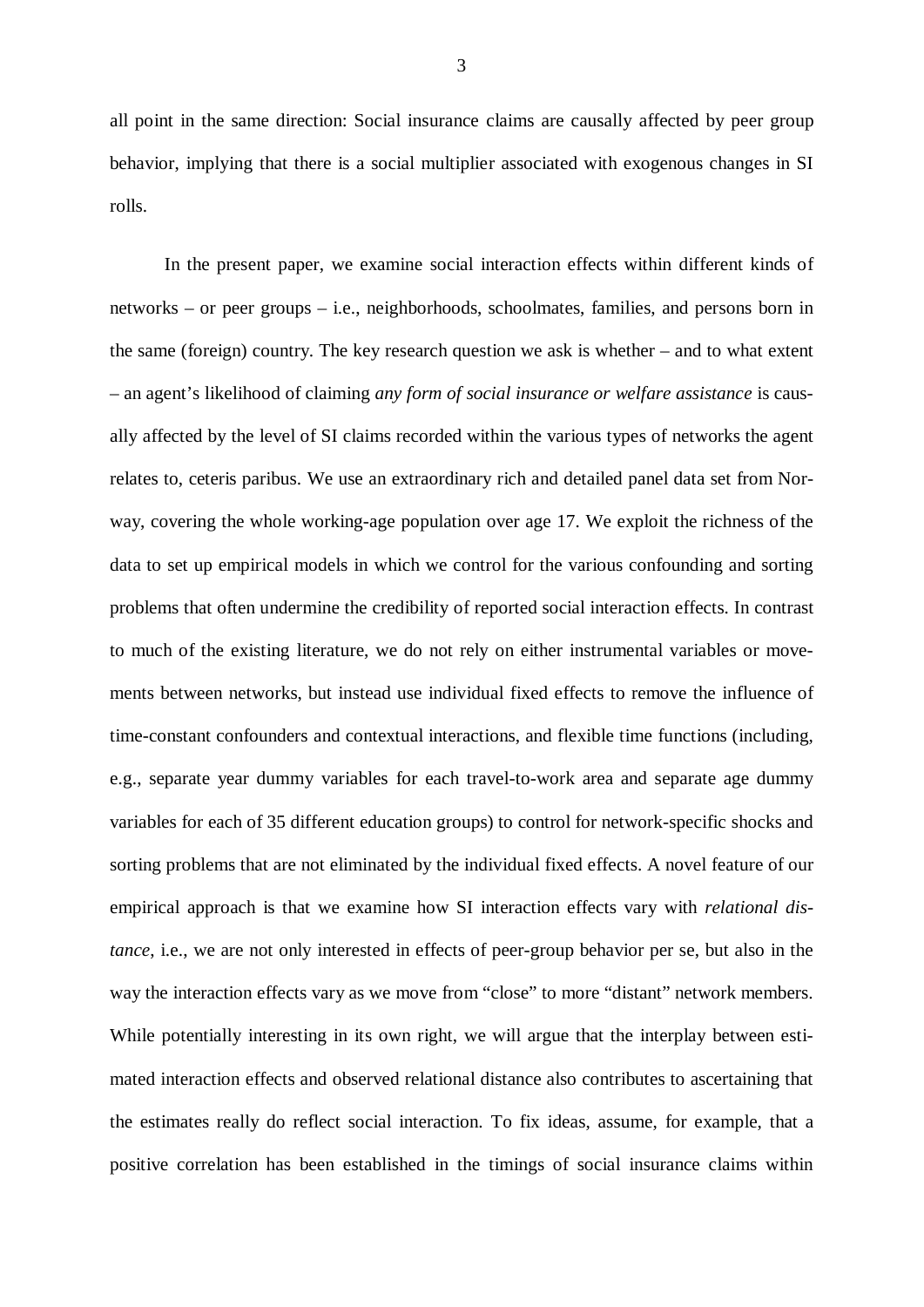groups consisting of persons who at some point in time went to the same junior high-school. If this pattern reflects a genuine social interaction effect between former schoolmates we would expect the correlation to be larger if we restrict attention to schoolmates belonging to the same class (level) and/or of the same gender. If, on the other hand, the correlation reflects uncontrolled-for school-sorting or local shocks, we would expect the correlation pattern to be similar regardless of whether we use the actual classmates or schoolmates from different classes. With proper control functions, similar arguments can be established regarding the correlation pattern within geographical areas, families, and ethnic minorities – provided that it is possible to construct measures of relational distance that are unlikely to coincide with confounding shocks.

Our findings confirm the empirical relevance of endogenous social interaction. We present several empirical results indicating that individuals' own SI claim propensities are strongly affected by claim patterns among peers, and that the effects grow sharply with relational closeness. With direct reference to the example above, we find that a 1 percentage point increase in the SI dependency rate among junior high-school peers raises the typical person's own dependency rate by approximately 0.19 percentage points, ceteris paribus. But the effect is roughly twice as large for same-level schoolmates as it is for those 1-2 years above or below. It is also much larger for same-sex than for opposite-sex schoolmates. For neighborhood interactions, we find that a 1 percentage point increase in the SI dependency rate among *very close* and similarly aged neighbors raises own dependency by around 0.22 percentage points. The same increase among a matched group of slightly more geographically distant neighbors raises own dependency by 0.10 points. A more detailed analysis shows that similarly aged and similarly educated neighbors have much stronger influence than more dissimilar neighbors, and that same-sex neighbors have stronger influence than opposite-sex neighbors. It also shows that men are more responsive with respect to their neighbors' behavior than women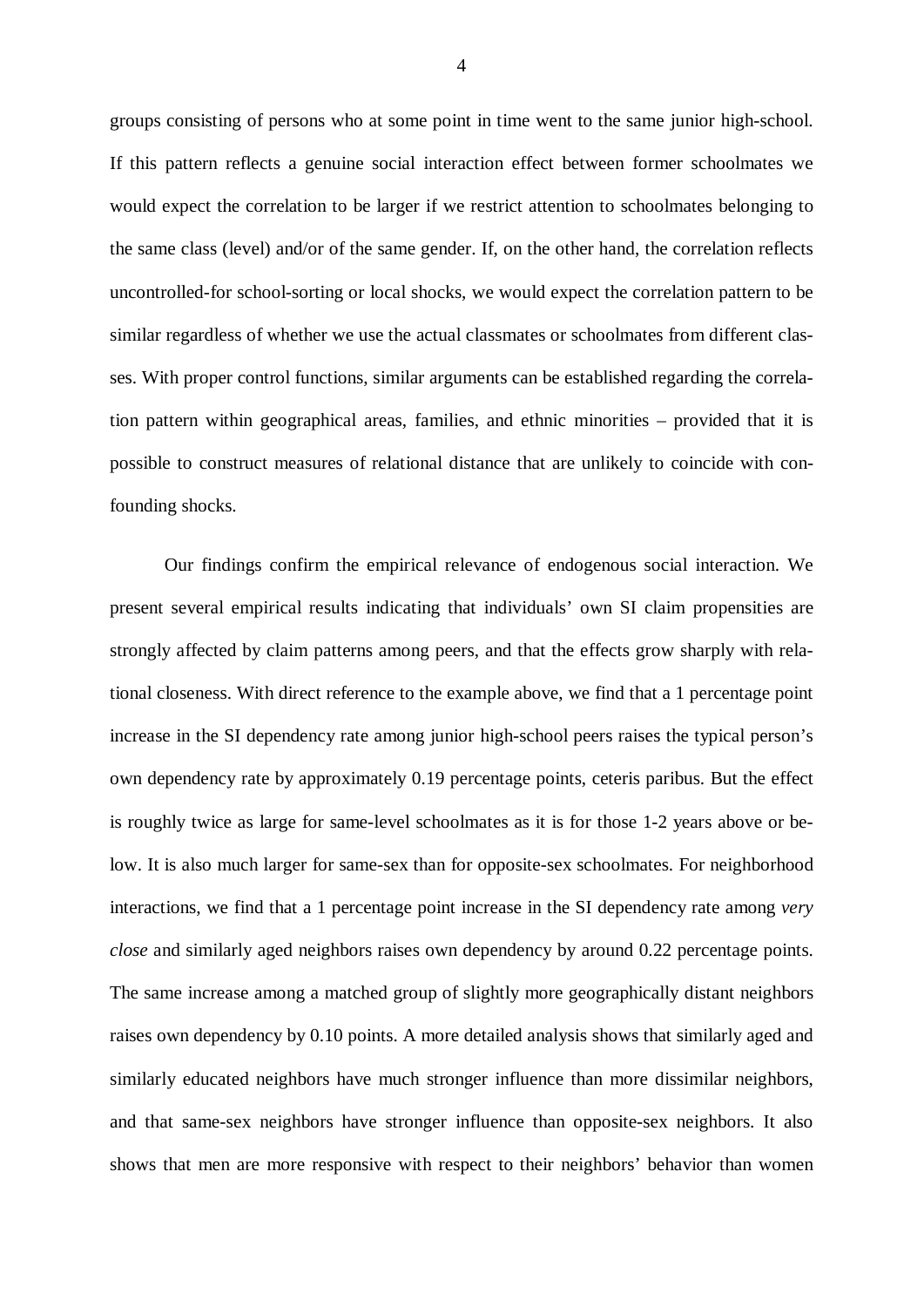are. This finding is consistent with the observation that the cross-sectional variation in neighborhood SI rates is significantly larger for men than for women. We find particularly strong interaction effects within ethnic networks. A 1 percentage point increase in SI dependency among same-country immigrants within a local area raises own dependency rate by 0.29 points. Social interaction effects do not cross ethnic boundaries, however; a rise in SI dependency among immigrants from *other* low-income countries has no – or even a small negative – effect. Within-family interactions are positive and significant, though the small sizes of family networks imply that their overall impacts on SI dependency are moderate. A one percentage point increase in SI dependency in the extended family (parents, siblings, cousins, aunts, and uncles) raises own SI dependency rate by approximately 0.06 percentage points, but the effects are much larger with respect to close (parents, siblings) than with respect to more distant family members.

# **2 Related literature**

There is by now a large and rapidly expanding empirical literature on social interactions within economics, covering a wide range of topics; see, e.g. Durlauf (2004) or Ioannides and Loury (2004) for recent reviews and Blume *et al.* (2010) for a comprehensive overview of the various identification strategies that have been applied in the literature. The latter paper concludes that the current research frontier still involves efforts to achieve identification in the presence of the three challenges originally highlighted by Manski (1993): i) to differentiate between social interactions that derive from direct interdependences between choices (endogenous interactions) and social interactions that derive from predetermined social factors (contextual interactions), ii) to deal with the presence of group-level unobserved heterogeneity (confounding factors), and iii) to deal with the presence of endogenous formation of the groups that act as carriers of social interactions.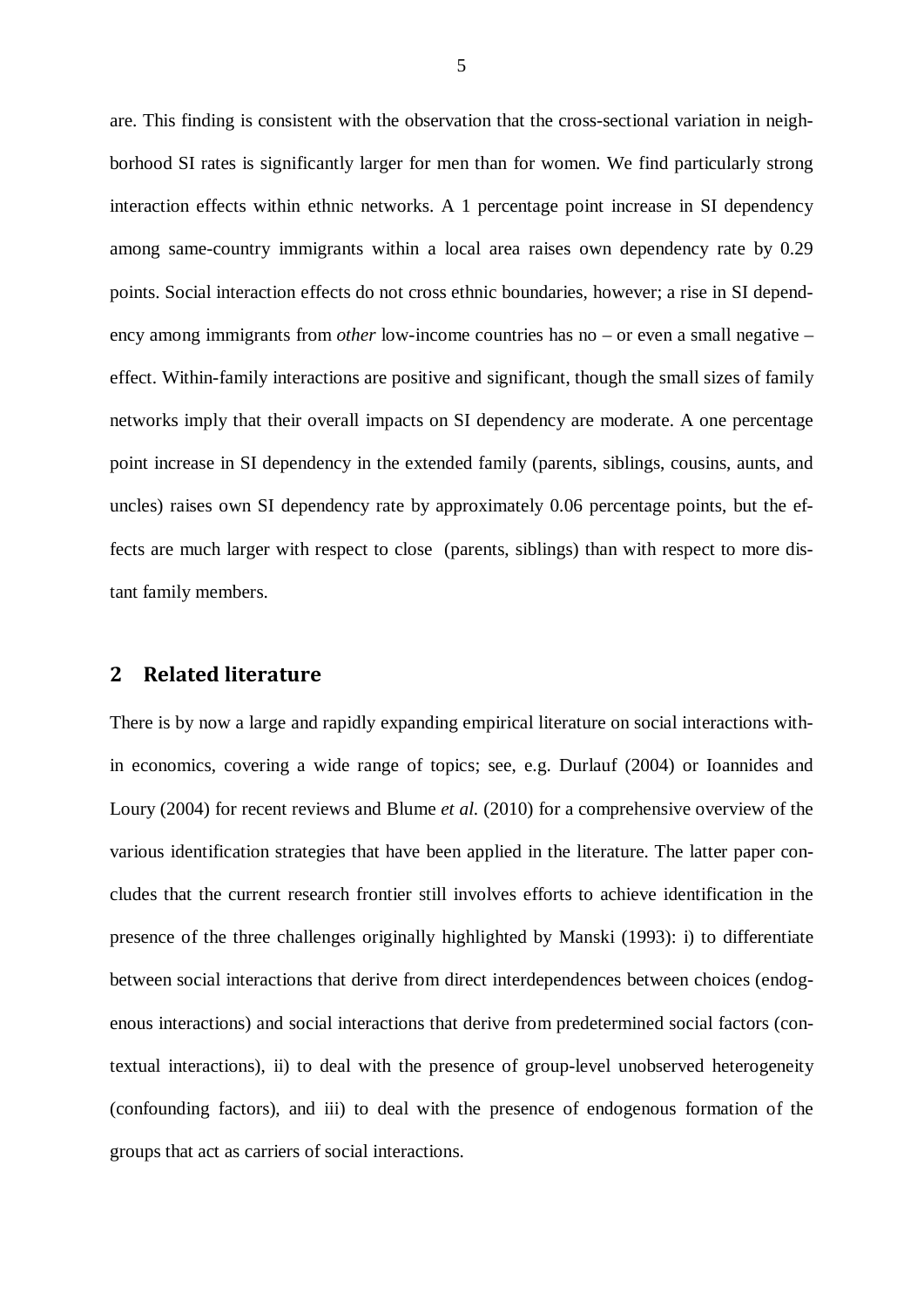There is also a small empirical literature on peer-effects in the utilization of public transfers. Bertrand *et al.* (2000) examine the role of welfare participation within local networks in the U.S., defined by language spoken. Their empirical strategy is to investigate whether belonging to a language group with high welfare use have larger effects on own welfare use the more a person is surrounded by people speaking one's own language. They find that this is indeed the case, and conclude that networks are important for welfare participation. Aizer and Currie (2004) use a similar approach to study network effects in the utilization of publicly funded prenatal care in California, with groups defined by race/ethnicity and neighborhoods. They conclude that group behavior does affect individual behavior. Furthermore, they show that the identified network effects cannot be explained by information-sharing, since the effects persist even for women who had used the program before. Conley and Topa (2002) examine the spatial patterns of unemployment in Chicago, and find that local variations are consistent with network effects operating along the dimensions of race and geographical and occupational proximity. Hesselius *et al.* (2009) use experimental data from Sweden to examine the extent to which co-workers affect each other's use of sick-pay. The experiment they use implied that a randomly selected group of workers were subject to more liberal rules regarding the need for obtaining a physician's certificate to prove that their absence from work was really caused by sickness. Hesselius *et al.* (2009) show that the reform caused absenteeism to rise both among the treated and the non-treated workers, and that the latter effect was larger the larger was the fraction of treated workers at the workplace. Peer effects in absenteeism are also examined by Ichino and Maggi (2000). Their empirical strategy is to study how workers who move between branches in a large Italian bank adapt to the prevailing absence cultures in the destination branches. The key finding is that workers adjust own absence behavior in response to the absence level among their new colleagues. A similar approach has been used by Bradley *et al.* (2007) to study absenteeism among school teachers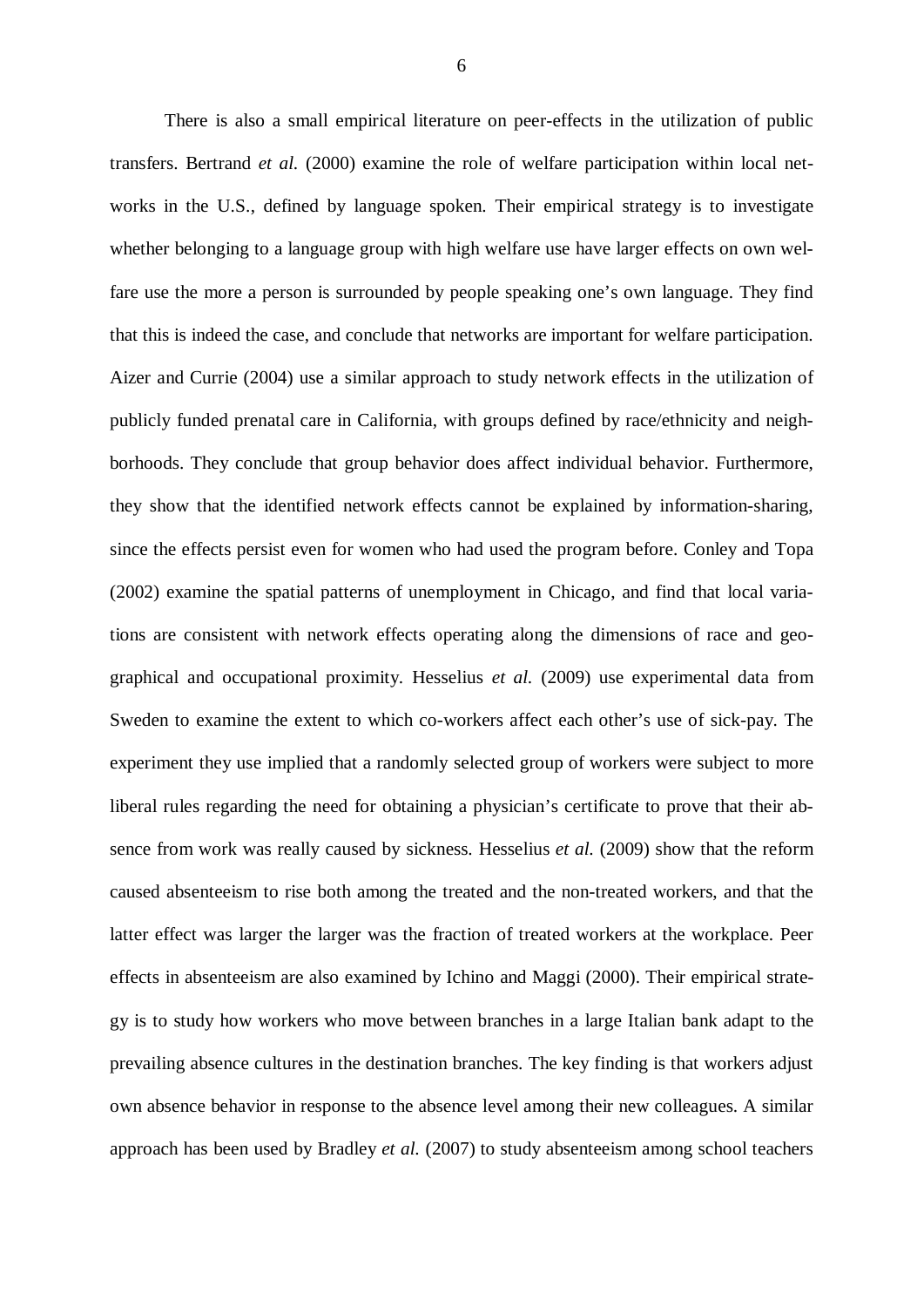in Queensland, Australia. And again, the finding is that the absenteeism of movers to some extent adapts to the prevailing absence culture at their new school. Åslund and Fredriksson (2009) examine peer effects in welfare use among refugees in Sweden, exploiting a refugee placement policy which generates the rarity of exogenous variation in peer group composition. A key finding of the paper is that long-term welfare dependency among refugees is indeed higher the more welfare-dependent the community is in the first place.

Empirical evidence from Norway is provided by Rege *et al.* (2012). They investigate network effects in disability program participation by means of an instrumental variables strategy. Their key idea is that since the probability of disability program entry in Norway has been shown to be strongly affected by job loss (Rege *et al.*. 2009; Bratsberg *et al.*, 2010a), exogenous events of layoff in a person's neighborhood, e.g., caused by firm closure, can be used to instrument the neighbors' disability program participation (with proper controls for local variations in labor demand). Based on this strategy, Rege *et al.* (2012) estimate a sizable network effect implying that a 1 percentage point exogenous increase in similarly aged neighbors' disability program participation rate generates an additional increase of 0.3-0.4 percentage points as a result of network effects.

# **3 Theoretical Considerations**

Social interaction models start from the idea that the preferences of individuals over alternative courses of action depend directly on the actions taken by other individuals to whom the individuals relate; see, e.g., Brock and Durlauf (2000) and Cont and Löwe (2010) for overviews. The purpose of these models is typically to characterize or to provide an explanation for group behavior which emerges from interdependencies between individuals. To illustrate, let  $a_i$  indicate individual *i's* use of social insurance, and assume that the payoff function associated with this action can be decomposed into a sum of a private and a social component. Let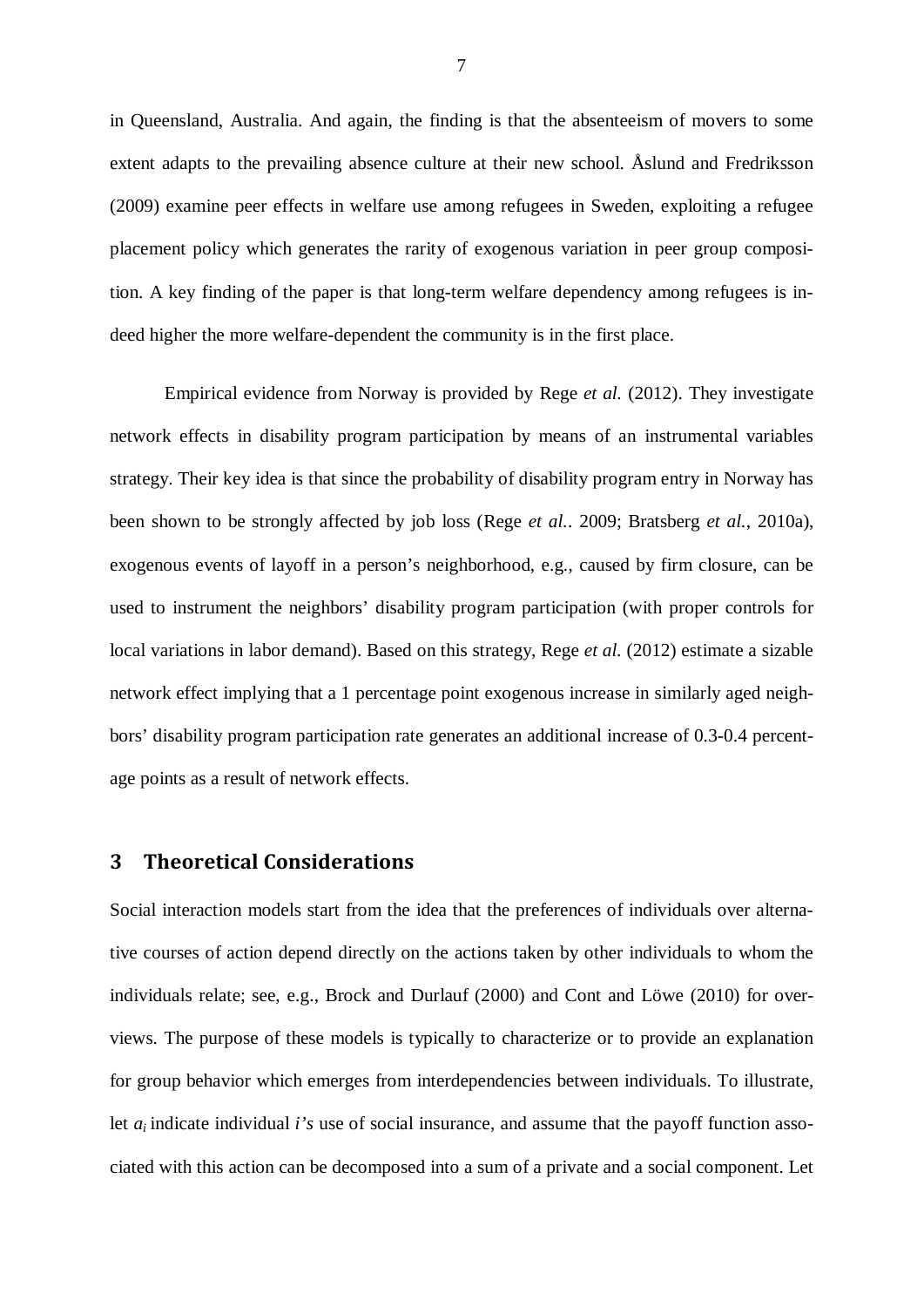$a_i^0$  denote the optimal choice in the absence of social interaction and let  $j \in J$  be the set of agents that *i* relates to. With quadratic utility, we can write

$$
U_i\Big(a_i;\big\{a_j,j\neq i\big\}\Big) = -\pi(a_i^0 - a_i)^2 - \sum_{j\neq i} \gamma_{ij}(a_i - a_j)^2, \tag{1}
$$

with the optimal SI claim characterized by

$$
a_i^* = \frac{1}{\pi + \sum_{j \neq i} \gamma_{ij}} \left( \pi a_i^0 + \sum_{j \neq i} \gamma_{ij} a_j \right).
$$
 (2)

In this specification,  $\pi$  reflects the marginal disutility of deviating from the private optimum and  $\gamma_{ij}$  measures the marginal gain in *i's* utility of conforming to the action of *j*. Note that it is the *actual behavior* of *j* that *i* conforms to, and not the norms/attitudes that motivate *j's* behavior; hence  $\gamma$ <sub>*ii*</sub> represents what Manski (1993) refers to as *endogenous interaction*. While endogenous and contextual interactions both represent important social propagation mechanisms, it may be important from a policy perspective to discriminate between them, since only endogenous interactions are able to create spill-over or multiplier effects of policy interventions targeted at changing actual behavior. Formally, endogenous interactions imply that optimal choices are determined in a large simultaneous equations system, with as many equations as there are individuals.

Different classes of models are obtained from Equation (1) by parameterizing  $\gamma_{ij}$  in different ways. For example, the choice  $\gamma_{ij} = \gamma / N$ , where *N* is the size of the population (excluding *i*), leads to the global interaction model, where each agent's preferences are affected by the average action of all others, as in Lindbeck *et al.* (1999) and Glaeser *et al.* (2003). By contrast, local interaction models assume that social influences are mediated within confined groups, potentially differentiated by some notion of "distance" such that  $\gamma_{ij} = \gamma (d_{ij})$ , where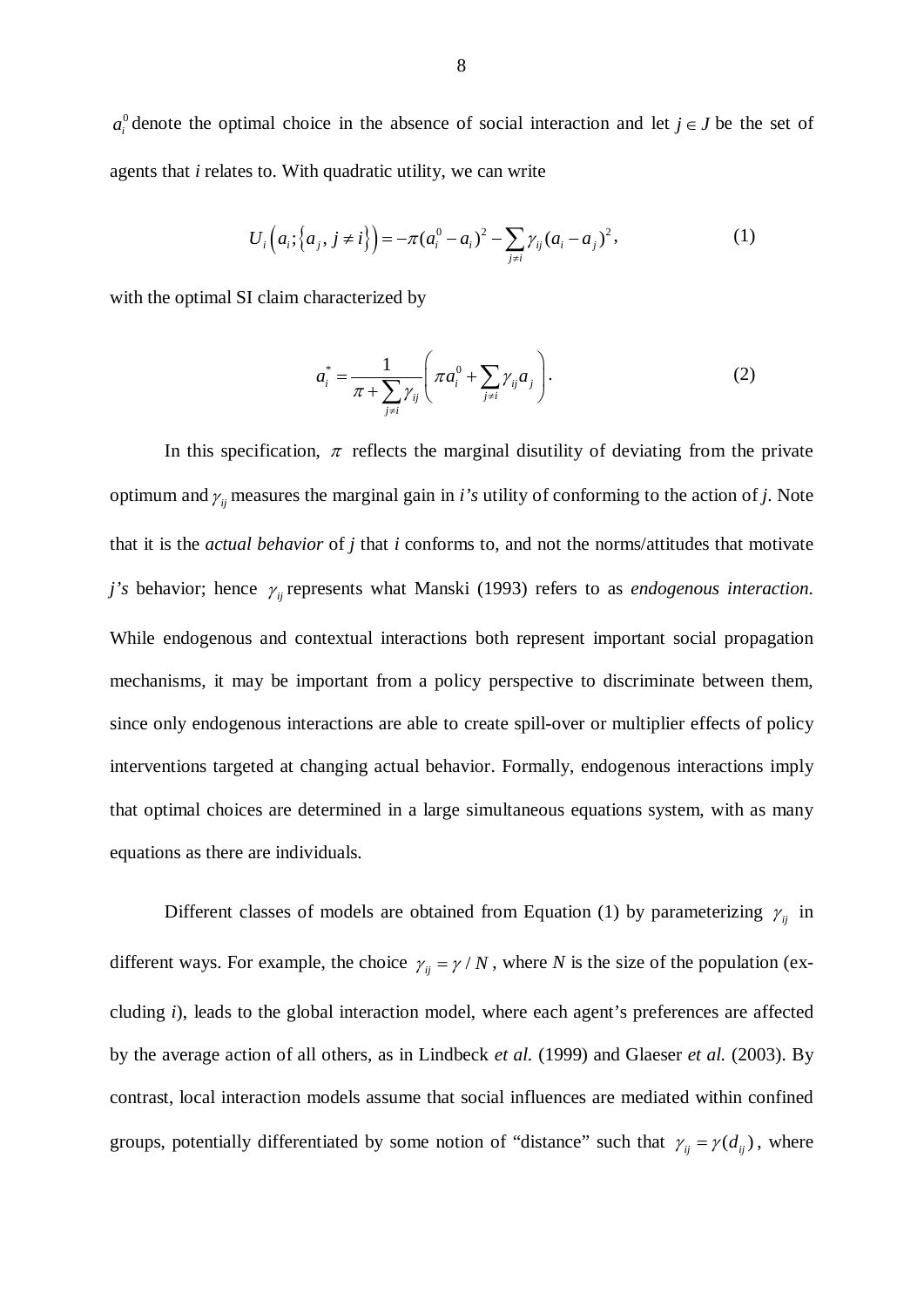$d_{ij}$  *is* a measure of relational distance between *i* and *j*. In this setting, the concept of distance may be given a geographical as well as a social interpretation. Studies on the structure of social groups show that individuals tend to interact most with other individuals who are similar to themselves; see, e.g., Marsden (1982). In empirical applications, social interactions are thus typically assumed to take place within peer groups, defined in terms of, e.g., neighborhoods, workplaces, school-classes, families, or races, often in combination with demographic factors (gender, age) and measures of "social distance" (e.g., educational attainment or "class"). But social influences can of course also be mediated without any form of direct interaction, for example if the stigma associated with claiming SI declines with the national rate of SI dependency or with the aggregate rate recorded for persons that are similar to *i*, e.g., in terms of gender, age, and education/class; see Lindbeck *et al.* (1999).

In the present paper, we focus on local interactions; i.e., it is the *idiosyncratic* acrossgroups variations in social insurance take-up that identify the effects of interest. Endogenous interaction effects are examined at group-levels, and group-averages are used as the central explanatory variables. This implies that the bivariate interaction effects – the direct influence of one person on another – are modeled as homogeneous within (narrowly defined) groups and inversely related to group size; i.e.,  $\gamma_{ij} = \gamma_g / N_g$ , where *g* denotes the group in question and  $N_g$  is the number of group members apart from *i*. An important assumption embedded in this framework is that average distance increases with group size, ceteris paribus, such that the larger the number of peers in a particular group, the smaller is the influence exercised by each and one of them. Equation (2) can then be reformulated as

$$
a_i^* = \frac{1}{\pi + \sum_{g} \gamma_g} \left( \pi a_i^0 + \sum_{g} \gamma_g \overline{a}_{g, -i} \right),\tag{3}
$$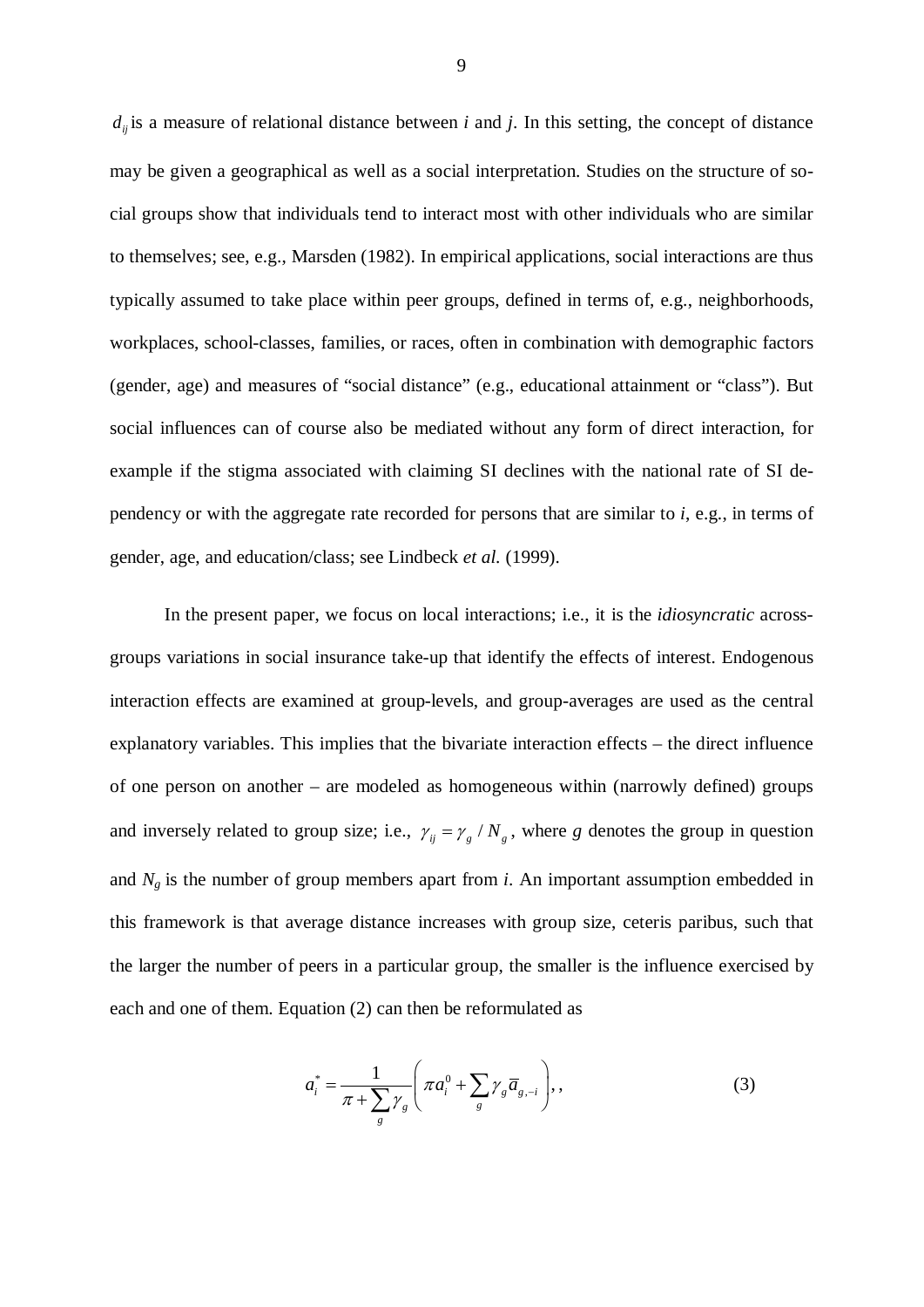where  $\gamma_g$  is the utility of conforming to the average behavior in group *g* ( $\overline{a}_{g,-i}$ ). This parameter clearly depends on the weight attributed by individual *i* to the behavior of group *g*, which is again a reflection of its physical or relational closeness, its sameness (similarity), and potentially also its size. The assumption that average distance increases with group size is not always appropriate. For example, in cases where we split a particular group (e.g., schoolmates) into subgroups (e.g., by level), it would be meaningless to assume that a given schoolmate become more influential simply because we have constructed multiple smaller peer groups instead of a single large one. In this case, it would be more natural to normalize by the total number of schoolmates, such that  $\gamma_{ij} = \gamma_g / \sum_g N_g$ , where *g* now indicates the level to which *i's* schoolmates belonged. This is equivalent to weighting the groups-specific averages by relative group-size in Equation (3).

We typically expect  $\gamma_g \ge 0$ , but  $\gamma_g < 0$  can of course not be ruled out. Negative interaction effects may occur when agents derive utility from displaying novelty, as in fashion and fads, or from signaling a distance to groups one do not wish to be associated with.

## **4 Institutional Setting and Data**

The Norwegian public system of social insurance is comprehensive. In the present paper, we examine all the major social insurance programs relevant for the working age population in Norway; i.e.:

- Unemployment insurance
- Sick-leave benefits (spells exceeding 16 days only)
- Rehabilitation benefits (medical or vocational rehabilitation)
- Disability pension (temporary or permanent)
- Subsidized early retirement (starting at age 62)
- Social assistance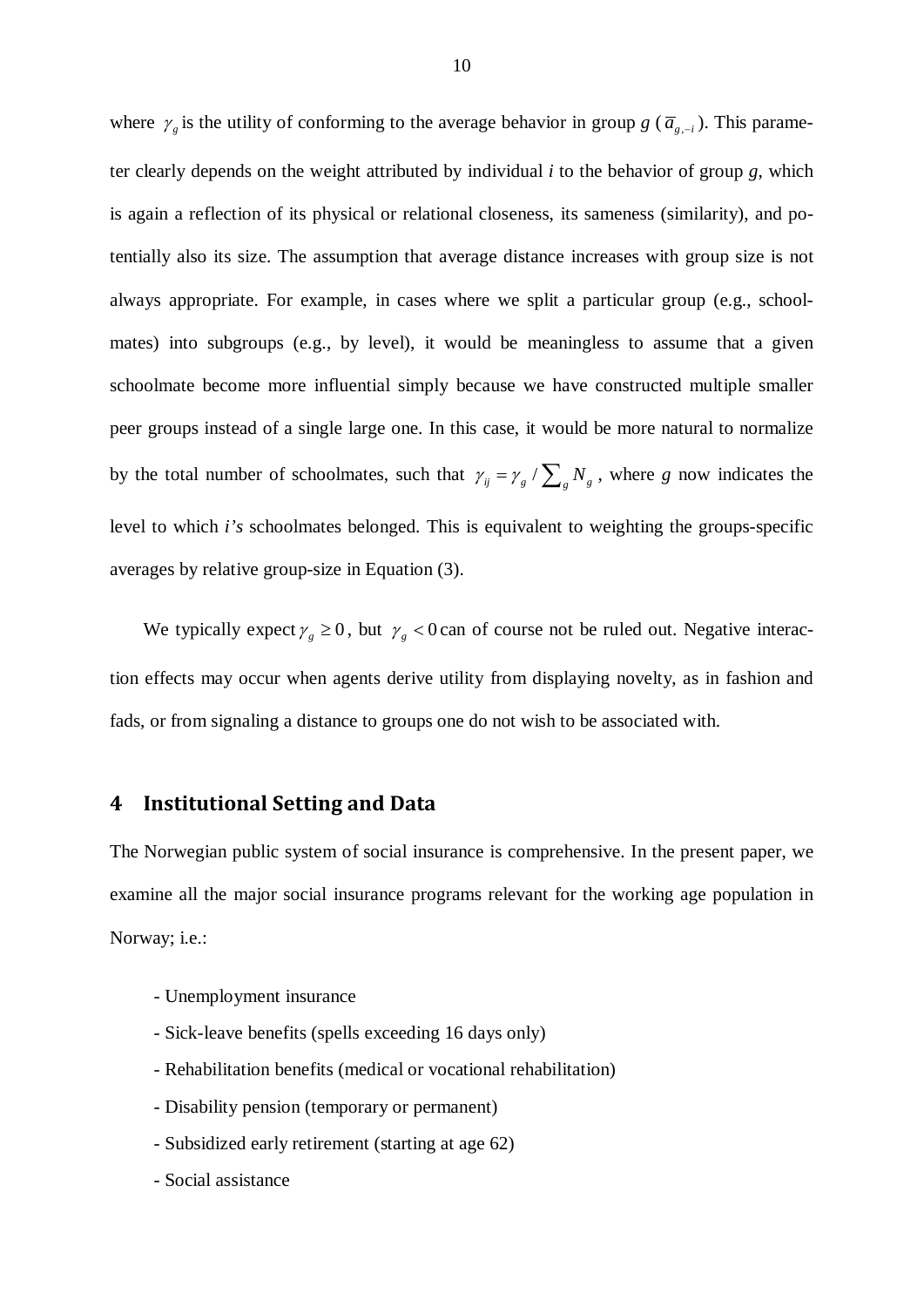Entitlement to unemployment insurance, sick-leave benefits and subsidized early retirement is obtained through regular employment, whereas rehabilitation benefits, disability pension, and social assistance in principle can be obtained without such experience. The replacement ratios for unemployment insurance, rehabilitation, disability, and subsidized early retirement all typically lie around 60-65 % of previous earnings, but with minimum and maximum levels. For sick-leave, the replacement ratio is 100 %, but these benefits can only be maintained for one year (persons who are still unable to work after one year of sickness will have to apply for rehabilitation or disability benefits). All health related benefits need to be certified by a physician. Social assistance constitutes the last layer of social insurance and is primarily targeted at individuals with no other income sources. In contrast to the other bene-fits, it is means tested against family income.<sup>[1](#page-10-0)</sup>



**Figure 1. Social insurance claims for the 1942-1974 birth cohorts from 1992.1 to 2008.12** Note: Data include all persons who resided in Norway from 1992 to 2008 and who were born between 1942 and 1974 (1,867,662 individuals).

<span id="page-10-0"></span> $<sup>1</sup>$  Due to space considerations, we do not give any detailed description of Norwegian social insurance</sup> institutions here. More thorough descriptions (in English) are provided by Halvorsen and Stjernø (2008) and by the European Commission (2011).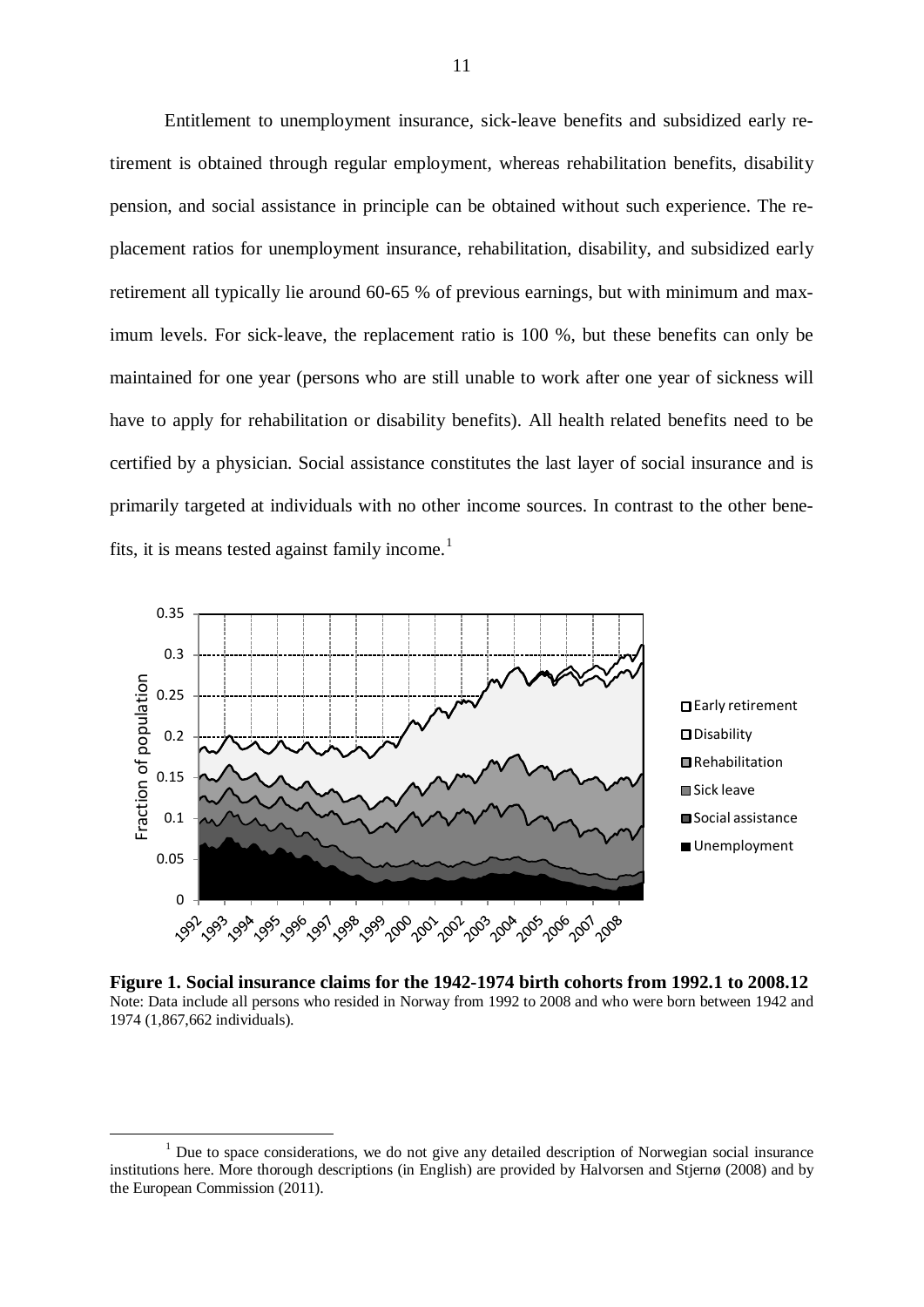Our data cover social insurance claims for the whole Norwegian population from 1992 through 2008. Since we have chosen to use a balanced panel (see next section), we limit the analysis to individuals who were between 18 and 66 years throughout this period, implying that they were born between 1942 and 1974. This implies that our analysis comprises 33 complete birth cohorts, conditioned on being alive and residing in Norway in 1992-2008. Figure 1 gives an overview of these cohorts' social insurance claims – month by month – by  $SI$ program. Since we follow the same individuals in this graph, the changes over time are clearly related to ageing as well as calendar time fluctuations. While unemployment insurance and social assistance claims declined significantly during our observation window, the use of health-related social insurance benefits increased sharply. Our primary interest in social insurance exploitation does not lie in the many short-term spells of, e.g., sick pay or unemployment – which to a large extent are dominated by seasonal fluctuations – but rather in longer-term SI *dependency*. Hence, for the statistical analysis, we aggregate the observed social insurance outcomes into two annual dependent variables:

- i) **Long-term social insurance dependency**: An indicator variable taking the value 1 if a person during a year claimed any of the social insurance benefits referred to above for at least four months altogether (0 otherwise).
- ii) **Overall benefit claims**: A scalar variable taking the values 0,1,…,12, reporting the number of months during a year that a person received social insurance benefits.

The aggregation of all types of social insurance claims into broader outcome measures is partly motivated by the fact that the distinction between them is blurred (Bratsberg *et al.*, 2010a), with large flows between the different programs (Fevang *et al.*, 2004), and partly by our ambition to identify patterns of interest beyond a narrow program-specific Norwegian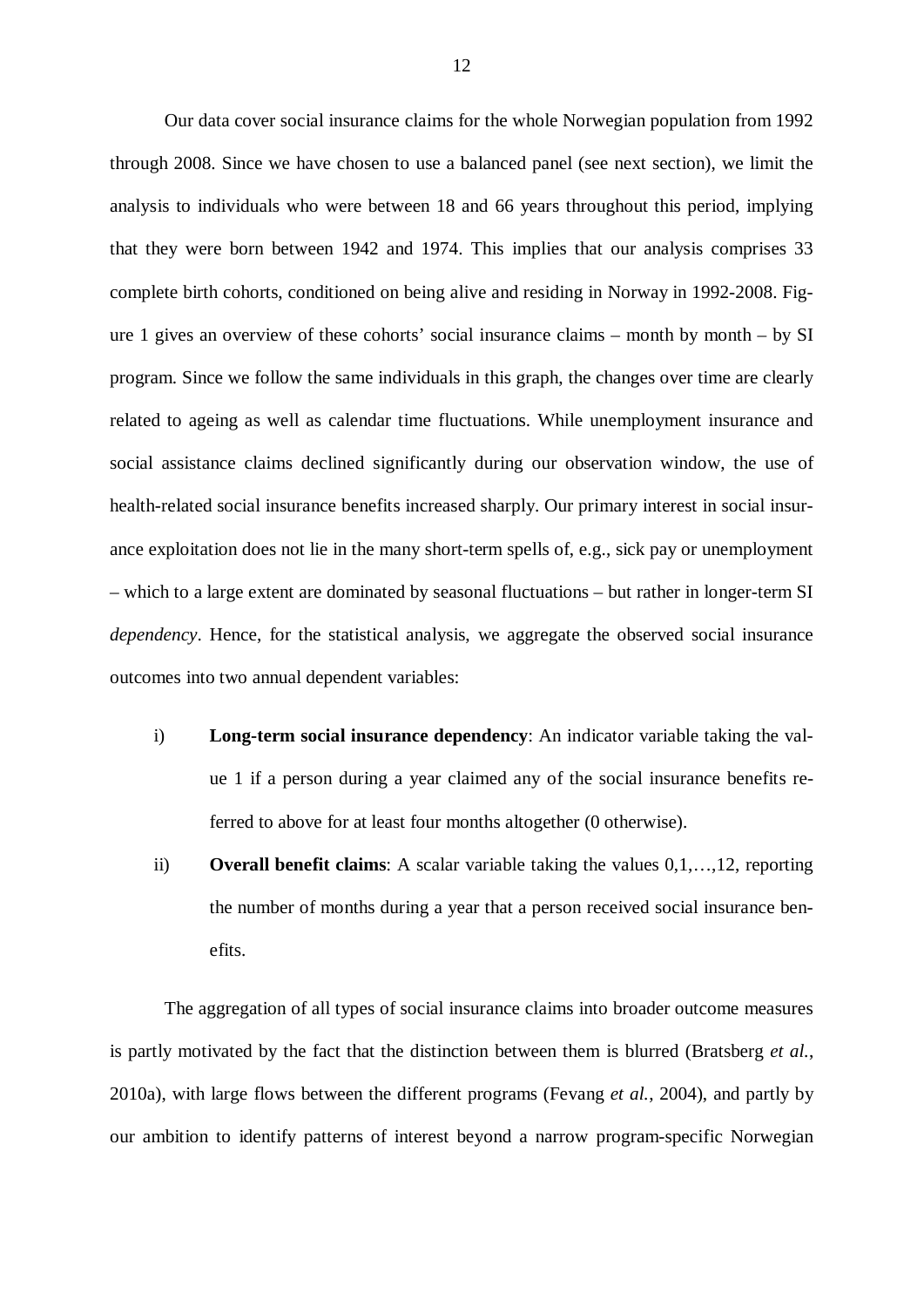setting. It is the overall exploitation of social insurance programs – and how this is affected by social interaction processes – that we seek to illuminate.

Figure 2 illustrates some key descriptive features of the two dependent variables. Panels (a) and (c) show how their averages developed within our analysis population from 1992 through 2008 (solid lines), whereas panels (b) and (e) illustrate how they vary by age within the whole data period. Since we follow the same group of people over time in this analysis, it is clear that the strong age gradient shown in panels (b) and (d) is an important factor behind the observed increase in social insurance dependency shown in panels (a) and (c). Now, to the extent that we wish to describe a particular group's overall social insurance propensity in order to investigate its potential effect on the prevailing work norm, we may wish to eliminate the pure age-composition effect. Hence, in the statistical analyses we will use *age-adjusted* social insurance dependency observations to compute the average SI propensities within groups. These are obtained by subtracting from each observed individual outcome the mean outcome for the corresponding age group and then adding the mean outcome for 40-year-olds. The adjustment is made separately for each year.<sup>[2](#page-12-0)</sup> As a result, we obtain age-adjusted observations normalized to a person aged 40. To illustrate the pure calendar-time trends, the dashed lines in panels (a) and (c) illustrate how the outcome variables developed for 40-year-olds, and the dotted lines show corresponding development for 50-year-olds. It is evident that overall social insurance dependency increased quite sharply from around 1997 to 2003, conditional on age. While this rise may – or may not – have been caused by changes in worknorms, the small decline afterwards was at least to some extent related to a reform in the sickness insurance system implemented in July 2004 (see Markussen, 2009) and to the prevalence of an extremely tight labor market until the financial crisis in the Autumn of 2008, with registered unemployment rates hitting a low of 1.5 % just before the crisis.

<span id="page-12-0"></span><sup>&</sup>lt;sup>2</sup> It turns out the age-adjustment is empirically unimportant for the findings reported in this paper; the results would have changed only marginally had we chosen to use age-*un*adjusted SI propensities.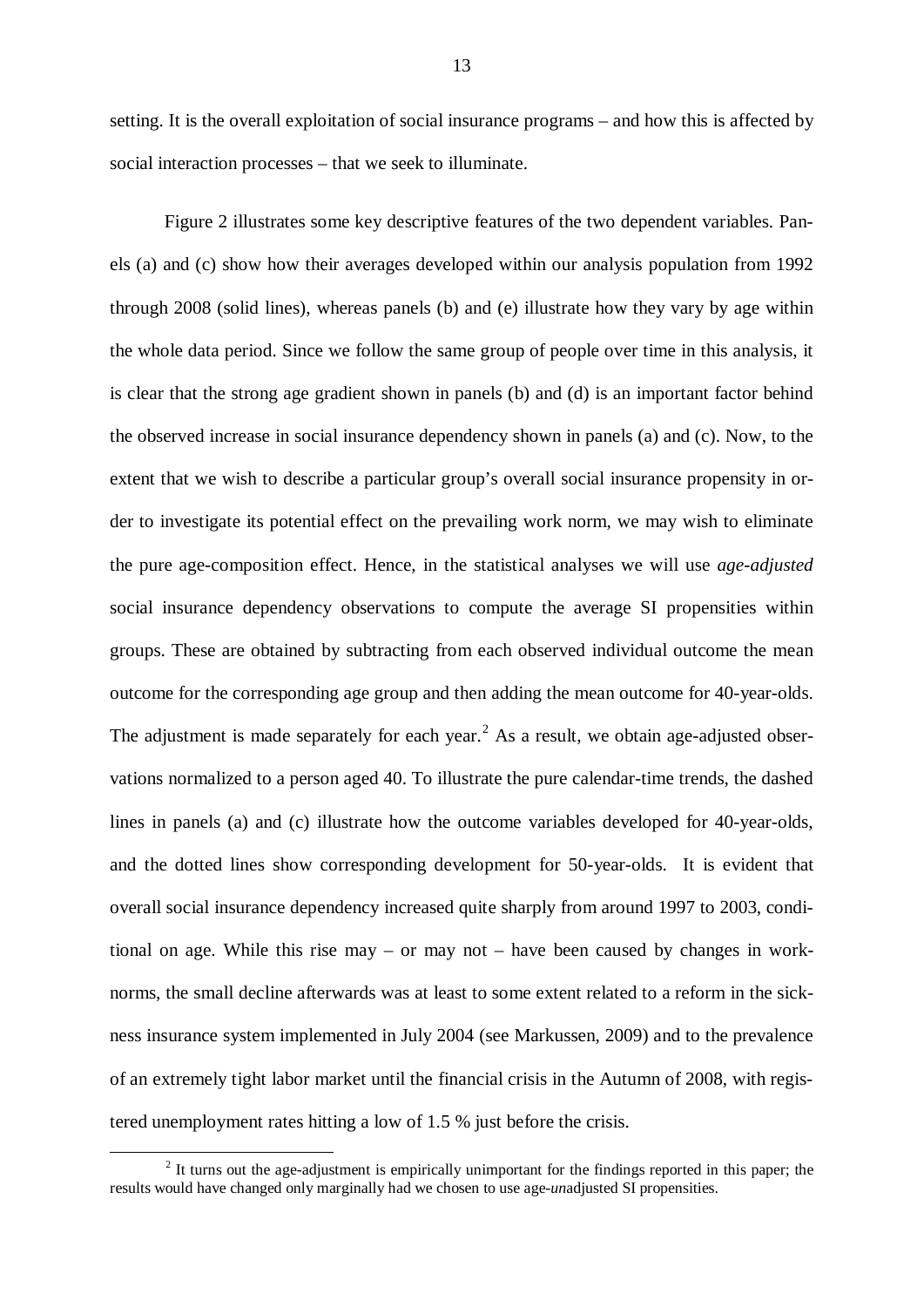

**Figure 2. Long-term social insurance dependency and overall benefit claims in Norway, by year (1992-2008) and age (18-66).**

Note: Data include all persons who resided in Norway from 1992 to 2008 and who were born between 1942 and 1974 (1,867,662 individuals).

# **5 Empirical Analysis**

Our research question is whether – and to what extent – an individual's use of social insurance benefits is causally affected by the (age-adjusted) use within networks/groups that the individual is closely – or more vaguely – attached to. As noted above, identification of these effects is potentially complicated by endogenous group sorting, social interaction through individual characteristics/attitudes (contextual effects), confounding (unobserved) factors, and simultaneity. Our identification strategy can be summarized as consisting of four elements. First, we circumvent the problem of *dynamic* endogenous group-formation by focusing on groups that – by definition – are stable, such as the families that persons were born into and

14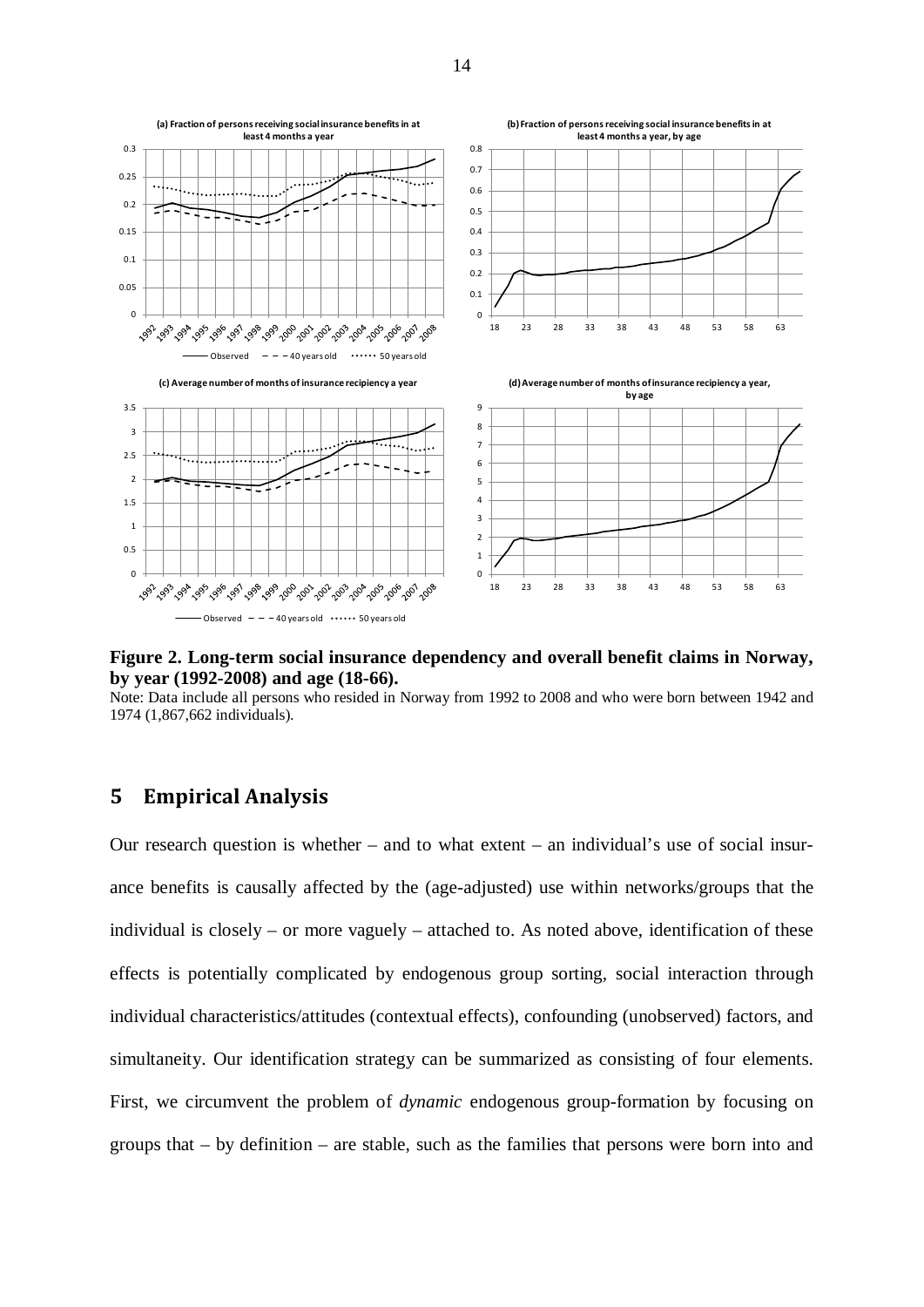the neighborhoods to which they belonged at a particular point in time. The price we pay for this is that our "networks" in some cases will serve as imperfect proxies for the various groups of people that agents actually interact with. Hence, compared to analyses based on positively identified and closely tied networks, we expect that interaction effects identified in our analysis will be attenuated. Second, we handle the problems of *initial* group sorting and time-invariant contextual effects and confounding factors by using individual fixed effects. This implies that it is the *timing* (not the occurrence) of SI dependency within networks that identifies the effects of interest. Third, we handle the problems of time-varying confounders by including separate year-dummies for each travel-to-work area (TWA) in Norway, by letting the individuals' *time profiles* of SI claims vary according to some key individual characteristics (birth-cohort, gender, and educational attainment) and by examining the results' robustness with respect to the inclusion of additional time-varying network-specific controls. And fourth, to avoid simultaneity and ensure that the presumed cause actually precedes its effect, we let interaction effects operate with a one-year time lag.

Let  $\tilde{y}^s_{i,t}$  be an age-adjusted social insurance outcome for individual *i* in year *t*, with *S=LT* (long-term SI dependency) or *S=NM* (number of SI months), see Section 4, and let  $\overline{y}_{g,-i,t}^s = \frac{1}{N_g} \sum_{j \neq i \in g} (\tilde{y}_{j,t}^s)$  be the age-adjusted average outcome for persons belonging to a group *g* in year *t*, excluding individual *i*. For the dichotomous outcome variable (long-term dependency), we set up fixed effects (conditional) logit models (CLM) of the following form:

$$
\ln \frac{\Pr\left[\ y_i^{LT} = 1\right]}{\Pr\left[\ y_i^{LT} = 0\right]} = \alpha_i^{LT} + \lambda_i^{LT}\left(x_i\right) + \phi_{rt}^{LT} + \sum_{g \in G} \theta_g^{LT} \overline{y}_{g, -i, t-1}^{LT},\tag{4}
$$

where  $\alpha_i^{LT}$  is an individual fixed effect,  $\lambda_i^{LT}(x_i)$  is a time (year) effect specified separately for different combinations of individual covariates  $x_i$ ,  $\phi_n^{LT}$  is a TWA-year fixed effect, and G is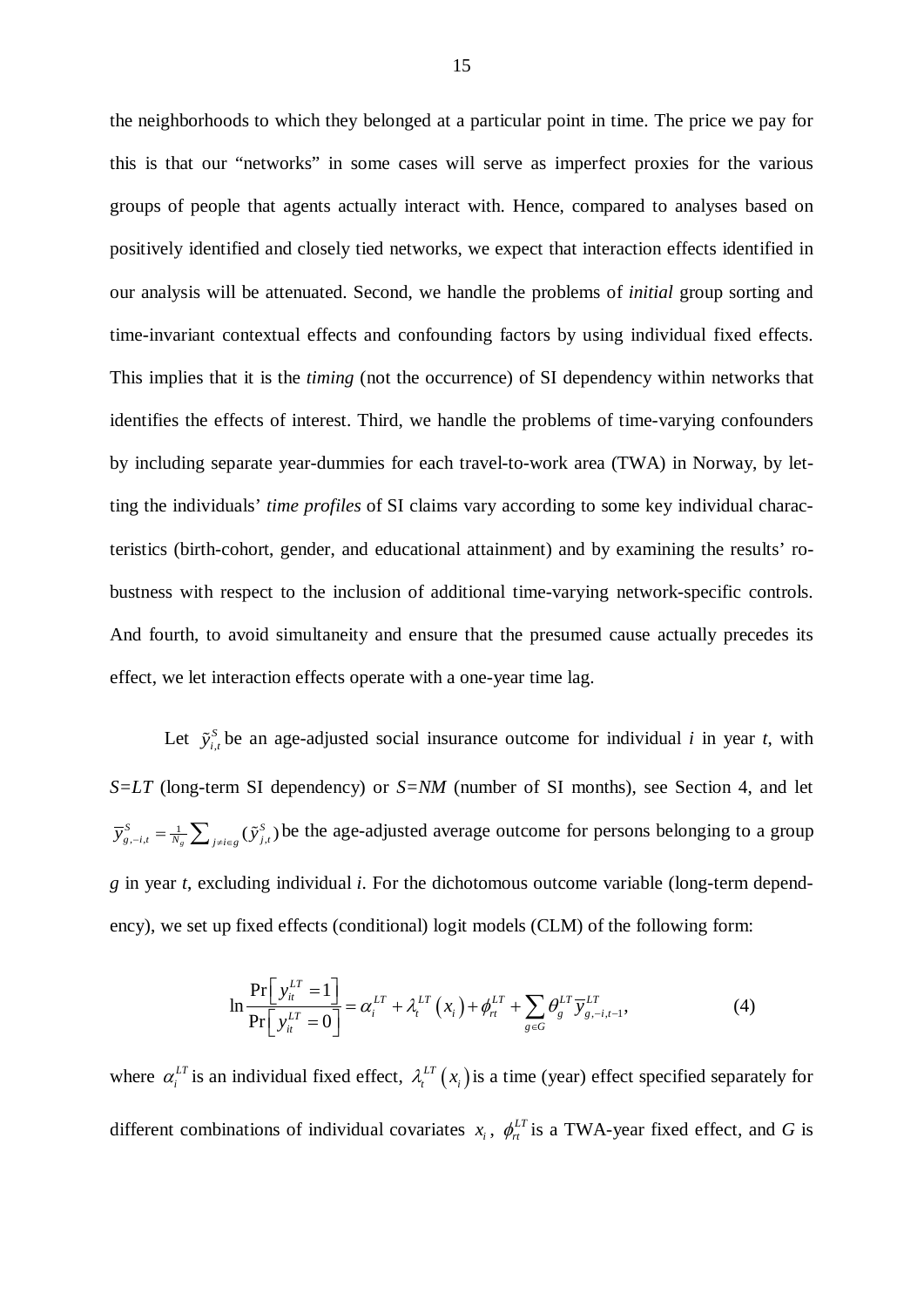the set of groups/networks potentially influencing the behavior of  $i$ <sup>[3](#page-15-0)</sup>. The reason why we have removed individual *i* from the network's aggregate is that if there is autocorrelation in individuals' SI dependency – which appears plausible – the inclusion of individual *i* would cause a positive bias in the estimated interaction effect.

For the scalar outcome variable (number of months with benefits), we use the same vector of explanatory variables, estimated with ordinary least squares (OLS):

$$
E\left[\left[y_{it}^{NM}\right]\right] = \alpha_i^{NM} + \lambda_i^{NM}\left(x_i\right) + \phi_{rt}^{NM} + \sum_{g \in G} \theta_g^{NM} \overline{y}_{g,-i,t-1}^{NM}.
$$
 (5)

The parameters of interest are in both cases  $\theta_g^s$ , and the corresponding long-run "social multipliers" are equal to  $1 + \theta_s^S + (\theta_s^S)^2 + ... = (1 - \theta_s^S)^{-1}$ .

As noted above, the individual fixed effect  $(\alpha_i^s)$  is included to control for sorting on overall SI-propensity into networks and for time-constant confounders. For the conditional logit model, it implies that only individuals with variation in the outcome variable can be used to estimate the parameters of interest. At first sight, it may appear unnecessary to use individual fixed effects in this setting, since it is confounding factors at the network level that we primarily worry about. However, the removal of individual *i* from the network aggregate implies that we introduce a deterministic source of negative within-network correlation between the network aggregate and the individual outcome; each time a particularly SI-dependent individual is removed from the aggregate, the aggregate falls by construction (and when a non-

<span id="page-15-0"></span><sup>&</sup>lt;sup>3</sup> In comparison to alternative probability models, the logit model in (4) entails the significant practical advantage that the parameters of interest can be consistently estimated without having to estimate the individualfixed effects. The model is described and discussed in, e.g., Baltagi (2008, Section 11.1), and Hilbe (2009, Section 13.4.1).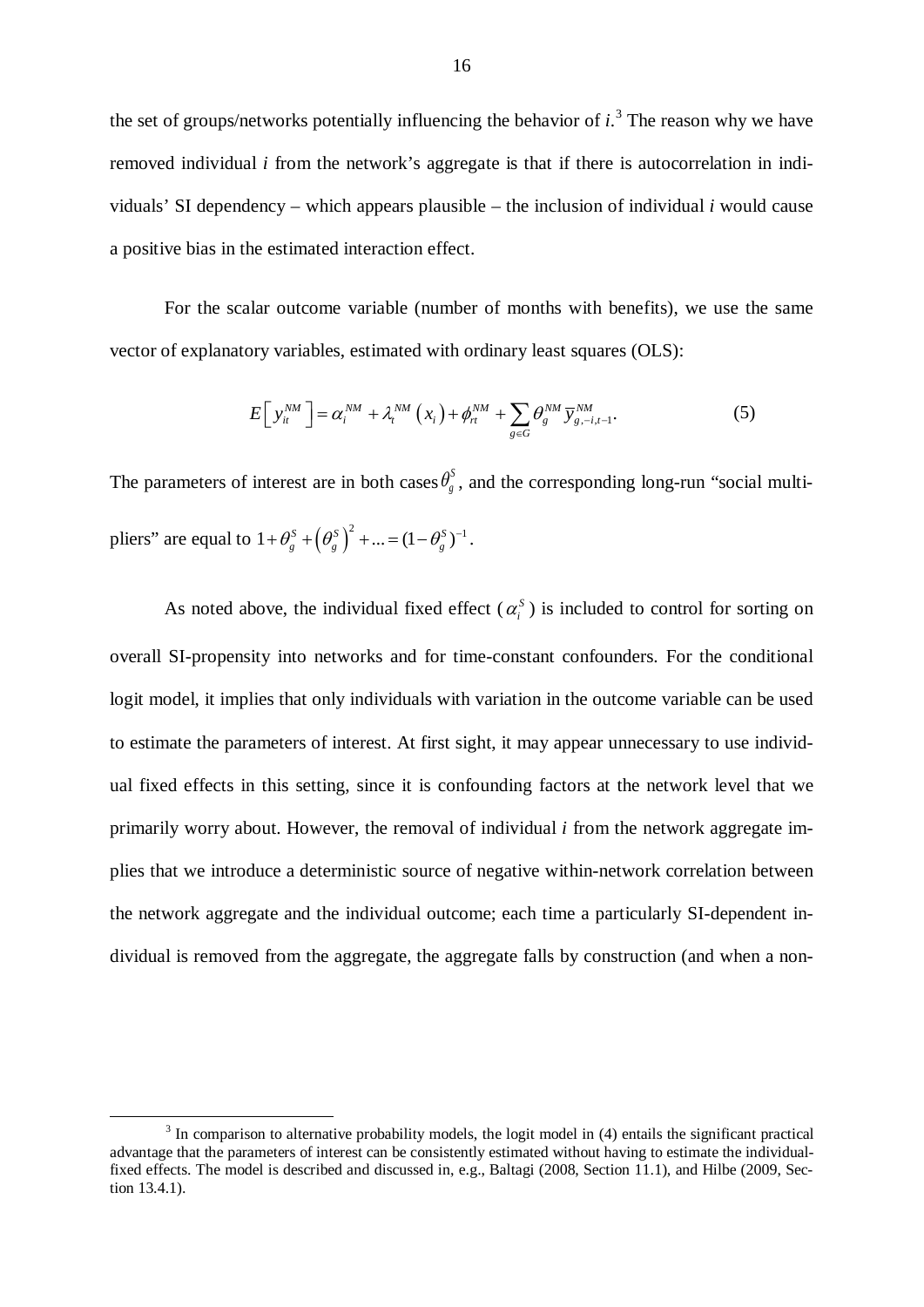claimant is removed, it rises). As a result, the use of network fixed effects would yield large biases in the interaction effects of primary interest.<sup>[4](#page-16-0)</sup>

TWA-year fixed effects  $(\phi_{r}^{S})$  are included to control for time-varying confounding factors with a geographical dimension, such as local business cycle fluctuations. The 90 travelto-work areas in Norway are defined by Statistics Norway to ensure that persons living within each of these areas operate in a common labor market and have, hence, been subject to exactly the same geographical fluctuations in labor market tightness over time. Note that TWAyear fixed effects are defined on the basis of persons' *initial* residential area; i.e., the area they lived in at the start of our analysis period and at which point we construct the various networks/groups used in the analysis. We do not exploit information on subsequent migrations, as we expect that migration decisions to some extent are endogenous responses to changes in labor market status (including transitions to social insurance dependency).

The time function  $\lambda_i^S(x_i)$  is included to control for sorting into networks on individual SI *trends*. This is required if persons are sorted into networks not only on the basis of their unobserved SI risks (which are accounted for by the fixed effects), but also on the basis of the way these risks change over time. It is of course impossible to estimate separate year effects for each individual. We do, however, estimate separate year effects for each annual birth co-hort (the model is saturated in the age-year space).<sup>[5](#page-16-1)</sup> In addition we include *gender*×year and *gender×age* dummy variables. In some specifications, we include *education×year* or (alternatively) *education×age* dummy variables to take into account that different education groups may have different SI time profiles. As part of the robustness exercise, we also estimate models where the education-specific year-effects are allowed to vary by birth-year, gender, and

<span id="page-16-0"></span> <sup>4</sup> In the next subsection, we report an example illustrating that this bias would be completely devastating in the present context.

<span id="page-16-1"></span> $\overline{5}$  With this specification, we can obviously not distinguish age from time effects, since age and time is perfectly correlated at the individual level; see Biørn *et al.* (2012).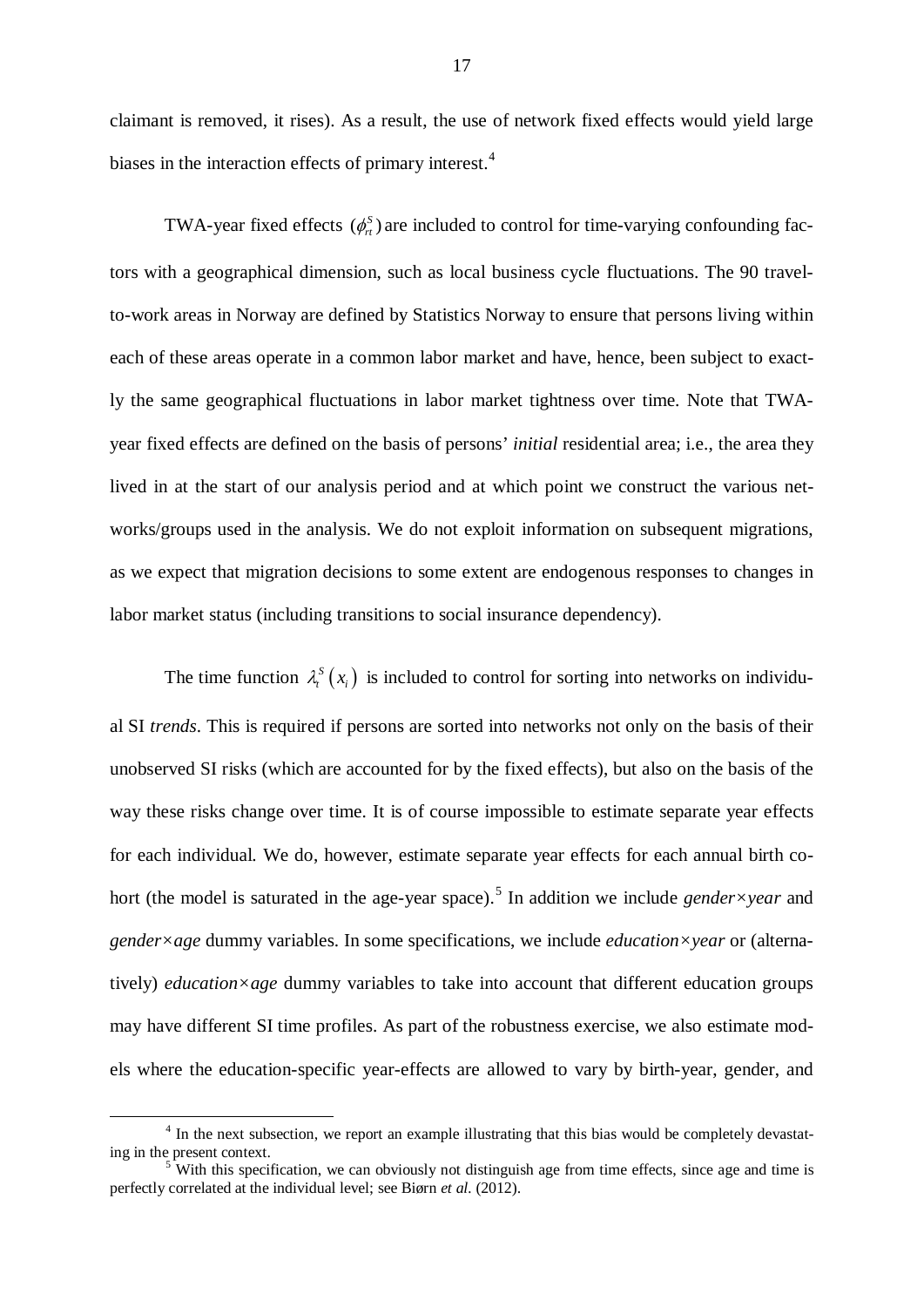travel-to-work area (yielding more than 1 million time-varying dummy-variables). Educational attainment is in most specifications represented by a vector of education dummy variables that reflect the level of education (number of years) as well as its type (55 categories). As with residential area, we measure education in 1992 to ensure that it does not incorporate en-dogenous responses to social insurance outcomes.<sup>[6](#page-17-0)</sup>

In the following subsections, we examine interaction effects within four different types of networks separately; i.e., neighborhoods, schoolmates, nationalities, and families. In all these exercises, we distinguish between peer groups according to their presumed relational distance to *i*. In principle, we could have examined all types of networks simultaneously. However, as we explain below, the analysis of each network type requires different cuts and adaptations of the data and the models.

## **5.1 Neighborhoods**

We start out examining the impacts of social insurance dependency within small geographical areas. The purpose is to examine the degree to which SI claim propensities spread endogenously within small communities and to which extent such interaction effects depend on relational distance. The latter is measured by differences in age, gender, and educational attainment. The central geographical entity we focus on is a person's "neighborhood". Our definition of neighborhoods correspond to the so-called "basic statistical units" ("grunnkretser") used by Statistics Norway. They are designed to resemble genuine neighborhoods, and con-tain residences that are homogeneous with respect to location and type of housing.<sup>[7](#page-17-1)</sup> There are

<span id="page-17-0"></span><sup>&</sup>lt;sup>6</sup> Due to the large number of observations (up to around 16 million person-years, see next section) and the large number of dummy variables (2,163 in the most general specification) in addition to the person-fixed effects, estimation raises some computational challenges. For the conditional logit estimation we have used a standard recursive algorithm like the one used by Stata's clogit-command, but keeping each set of dummies as a single ordinal variable during the computations to avoid excessive and unnecessary multiplication by zero. For the OLS, we have used a novel algorithm based on The Method of Alternating Projections as described in Gaure (2012) and implemented in the R-package "lfe"; see http://cran.r-project.org/web/packages/lfe/citation.html.

<span id="page-17-1"></span> $<sup>7</sup>$  For a more thorough description of the neighborhood concept and other geographical entities used in</sup> this paper, see Statistics Norway (1999).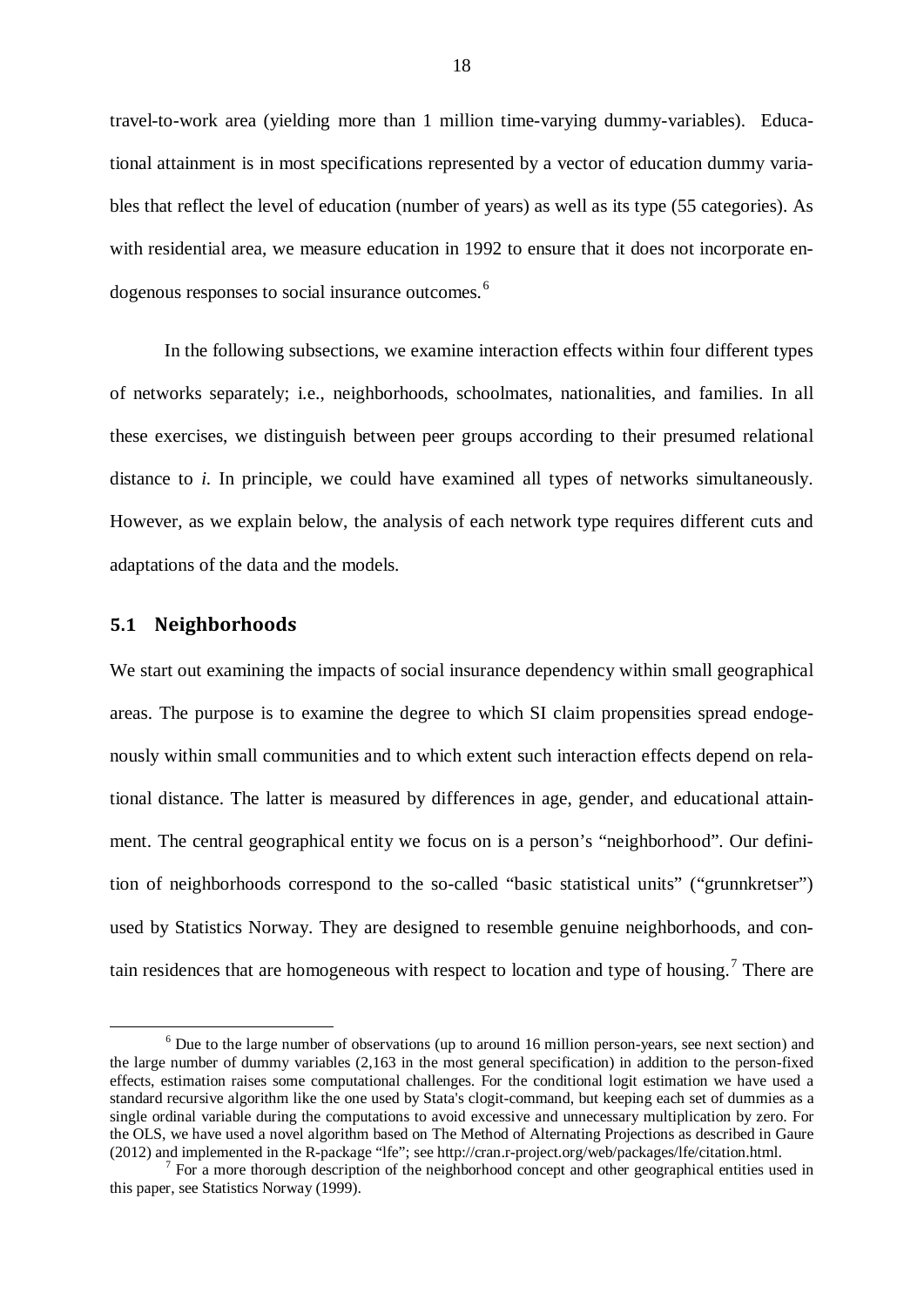13,700 basic statistical units in Norway, each populated by around 350 individuals on average. To avoid endogenous geographical sorting, our analysis is based on recorded address at the start of our analysis period; i.e., in 1992. To reduce the potential attenuation bias caused by subsequent out-migration, we limit the analysis in this subsection to persons belonging to the 1942-1960 birth cohorts, implying that they were between 32 and 50 years old – and hence reasonably settled – at the time of peer group construction in 1992.<sup>[8](#page-18-0)</sup>

In total, there are around 1 million individuals included in our analysis population, each of them contributing 16 annual observations (the 1992-observations are lost due the inclusion of the lagged SI dependency rate), see Table 1. This leaves us with a total number of 16.4 million person-year observations. However, in the conditional logit model, only individuals with variation in the outcome contribute to identification of the parameters of interest. This leaves us with 551,000 individuals and around 8.8 million annual observations. On average, the persons in our dataset claim social insurance benefits in around two months each year. Around 25 % of the persons are long-term claimants in a typical year; i.e., they claim benefits for at least four months.

| Table 1. The two outcome measures – Descriptive statistics – Neighborhoods (1942-1960 cohorts) |                  |  |  |  |  |
|------------------------------------------------------------------------------------------------|------------------|--|--|--|--|
| Number of individuals                                                                          | 1,027,253        |  |  |  |  |
| Average size of the neighborhood (individuals included in the data)                            | 92.5             |  |  |  |  |
| Long-term dependency (at least 4 months)                                                       |                  |  |  |  |  |
| Number of individuals with long-term dependency in all years                                   | 75,898 (5.1 %)   |  |  |  |  |
| Number of individuals with no long-term dependency in any of the years                         | 395,362 (38.5 %) |  |  |  |  |
| Number of individuals with variation in long-term dependency                                   | 550,982 (55.0 %) |  |  |  |  |
| Mean fraction long-term dependent all individuals                                              | 0.250            |  |  |  |  |
| Mean fraction long-term dependent for individuals with variation only                          | 0.327            |  |  |  |  |
| Number of months with benefits                                                                 |                  |  |  |  |  |
| Mean annual number of benefit months all individuals                                           | 2.75             |  |  |  |  |
| Number of individuals with 0 benefit months all years                                          | 199,498 (19.4%)  |  |  |  |  |
| Number of individuals with 12 benefit months all years                                         | 52,212 (5.1%)    |  |  |  |  |

<span id="page-18-0"></span><sup>&</sup>lt;sup>8</sup> In our data, 58 % of the individuals lived in exactly the same neighborhood in 2008 as they did in 1992.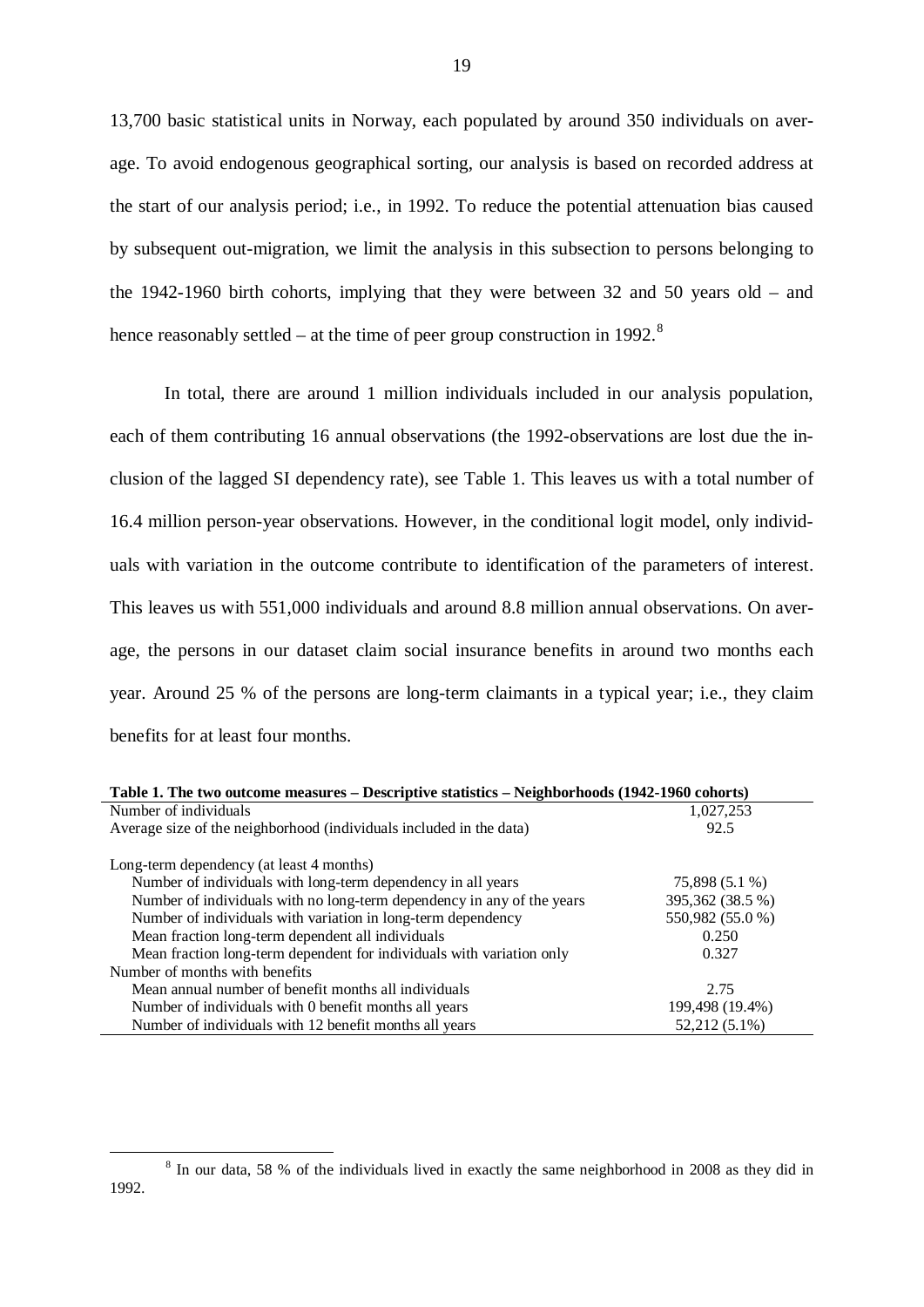With respect to the identification of interaction effects within neighborhoods, we see two principal threats to the validity of our research design. The first is the possibility of local labor market shocks that occur below the travel-to-work area level. An example would be downsizing or closure of an important local workplace. The second concern is the occurrence of shocks that are not necessarily specific to a particular neighborhood, but rather to the types of people that are concentrated within it. An example would be a significant decline in an industry that happens to employ a disproportionally large fraction of a neighborhood's workforce. To address these concerns, we compare estimated neighborhood effects with the corresponding estimates associated with similar "artificial" peer-groups from neighboring neighborhoods and from different parts of the country, respectively. Furthermore, to assess the robustness of our findings, we add alternative sets of time-varying controls, including variables intended to proxy local or industry-specific shocks.

To construct peer groups in neighboring neighborhoods, we draw persons from the local area outside the reference person's own neighborhood. Our local areas correspond to the so-called "statistical tracts" ("delområder"), drawn up by Statistics Norway. They are designed to encompass neighborhoods that naturally interact, e.g., by sharing common service/shopping centre facilities. A typical local area comprises around 8-9 neighborhoods and 3,100 inhabitants. We construct our neighboring neighborhood peer groups by conducting a one-to-one exact-match sampling; i.e., for each person in *i's* own neighborhood, we draw one person from the neighboring neighborhoods who is of the same gender, has the same age, and has exactly the same education (in terms of both level and type). <sup>[9](#page-19-0)</sup> Given the geographical proximity of neighboring neighborhoods, we would expect there to be some room for social interaction with *i,* although not to the same extent as for the closest neighbors in *i's* own

<span id="page-19-0"></span><sup>&</sup>lt;sup>9</sup> We use 55 different education categories in this matching process. We obtain an exact match on gender/age/education in 98 % of the cases. For the remaining two percent, we chose a person with slightly different age and/or slightly different education.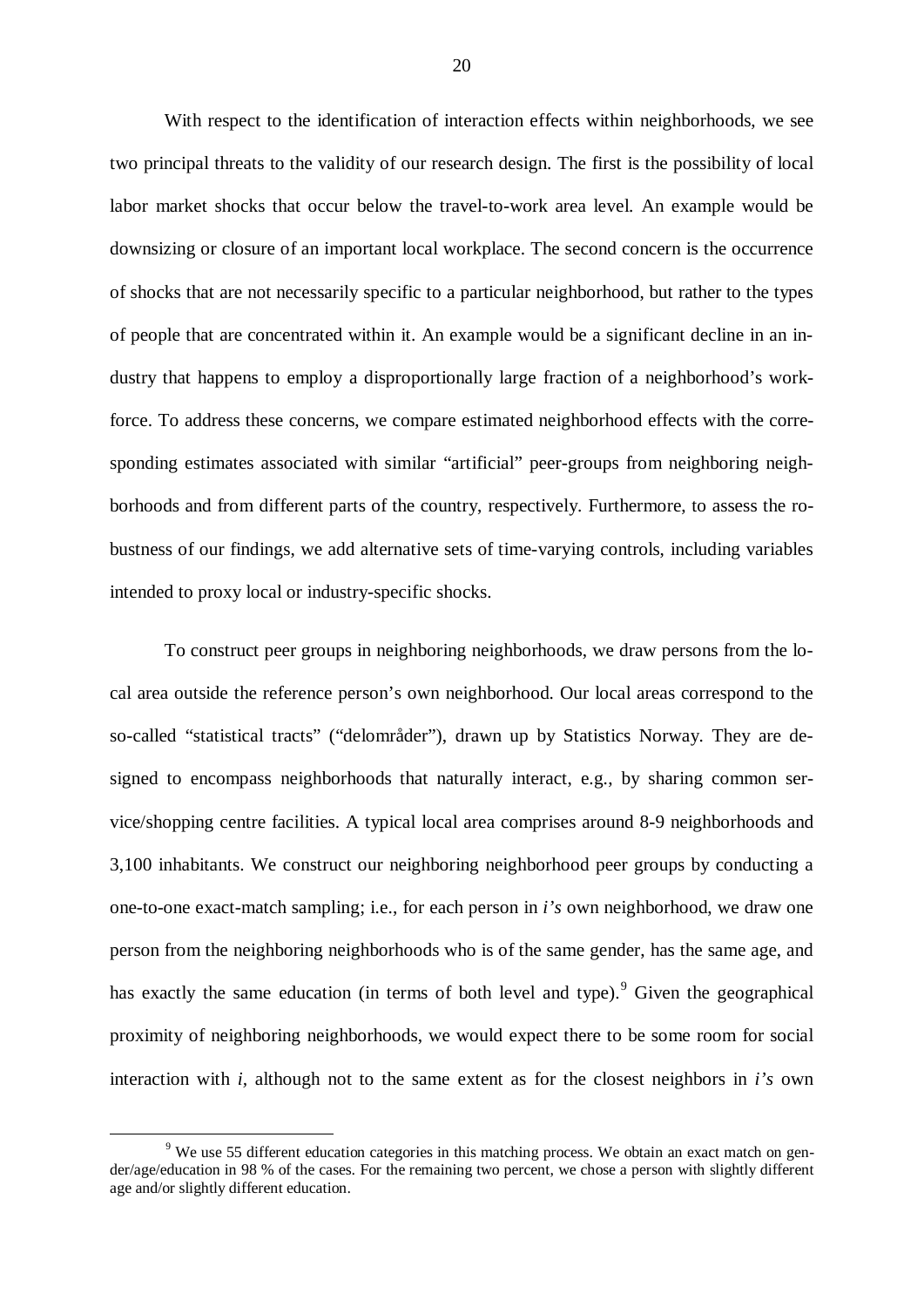neighborhood. Moreover, it is hard to envisage shocks that affect *i's* neighborhood, without affecting the other neighborhoods in the same local area also. Hence, if our estimates primarily reflect uncontrolled-for local shocks, we would expect the estimated effects to be similar for true neighbors and for persons living in neighboring neighborhoods. If they reflect social interaction, on the other hand, we would expect the effect to be significantly larger for the true neighbors. To further examine and control for shocks that are specific to the type of persons who have sorted into particular neighborhoods (and local areas), we also construct artificial peer groups of presumed strangers, i.e., of persons living in another part of the country, but who share exactly the same observed characteristics as the true neighbors (based on the same exact-matching-procedure). Finally, as an additional robustness check, we add to the model proxies for observed neighborhood-specific downsizings and economic fluctuations. A downsizing is assumed to have occurred if at least two persons living in the same neighborhood and working in the same firm register as unemployed in the same year. To represent economic fluctuations that are of relevance for each neighborhood, we first compute industry-specific annual transition rates from employment to unemployment for all Norwegian employees. We then use the initial (1992) employment structure in each neighborhood to compute neighborhood-specific weights. Finally, we use these weights, multiplied with the time-varying industry specific unemployment risks to compute the annual unemployment risks for each neighborhood.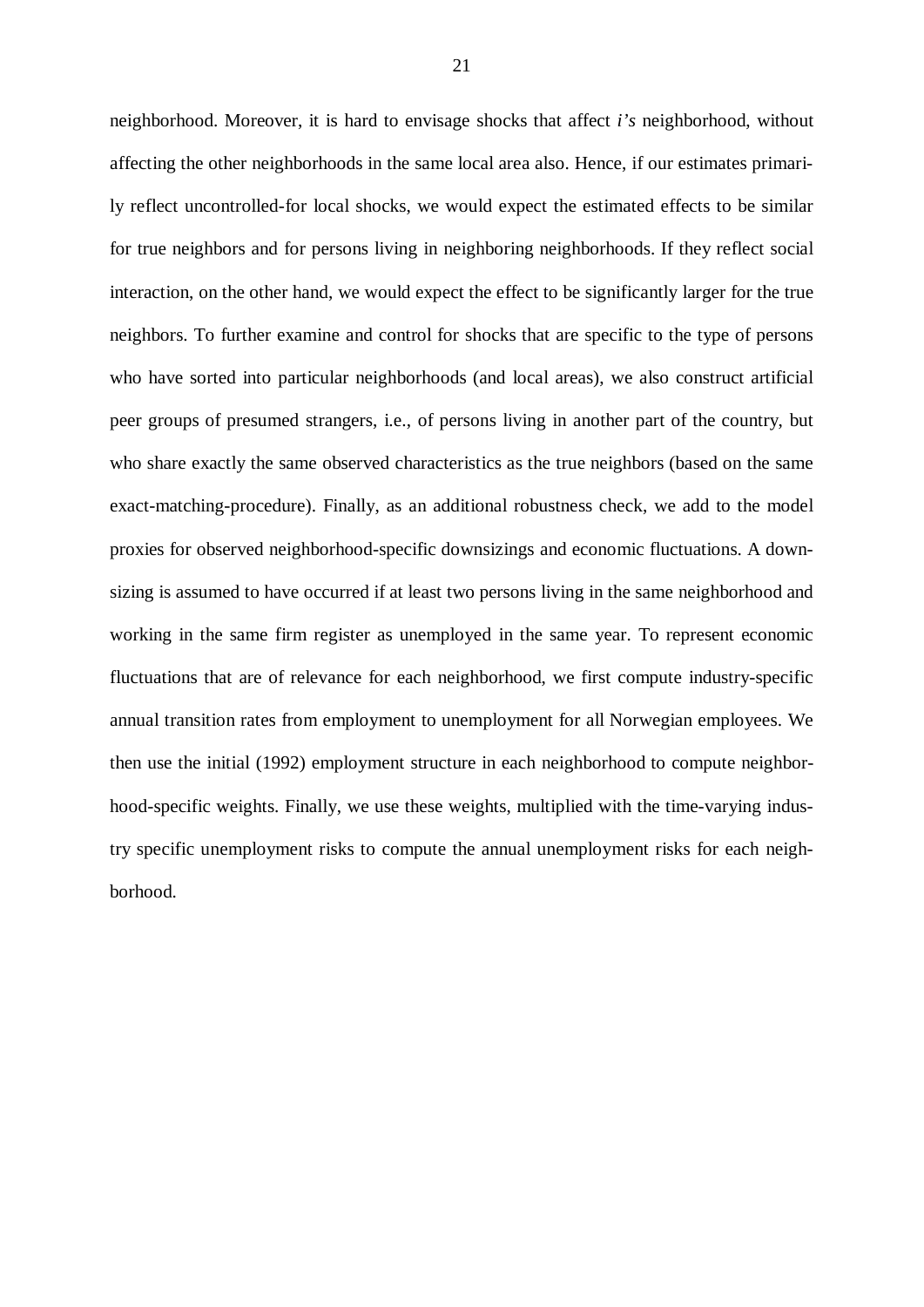#### **Table 2. Estimated interaction effects within neighborhoods**

|                                        |            |            | Long-term dependency (CLM) |            |              |                                                    |            |                       | Number of months with benefits (OLS) |            |            |            |
|----------------------------------------|------------|------------|----------------------------|------------|--------------|----------------------------------------------------|------------|-----------------------|--------------------------------------|------------|------------|------------|
|                                        |            | П          | Ш                          | IV         | $\mathbf{V}$ | VI                                                 | VII        | <b>VIII</b>           | IX                                   | X          | XI         | XII        |
|                                        | $1.250***$ | $1.211***$ | 1.199***                   | $1.184***$ | $1.164***$   | $0.158***$                                         | $0.153***$ | $0.\overline{150***}$ | $0.142***$                           | $0.142***$ | $0.139***$ | $0.140***$ |
| Own neighborhood                       | (0.026)    | (0.026)    | (0.026)                    | (0.026)    | (0.026)      | (0.003)                                            | (0.003)    | (0.003)               | (0.003)                              | (0.003)    | (0.003)    | (0.003)    |
|                                        | [0.235]    | [0.228]    | [0.225]                    | [0.223]    | [0.219]      |                                                    |            |                       |                                      |            |            |            |
| Similar group (matched on education,   |            | $0.545***$ | $0.536***$                 | $0.534***$ | $0.532***$   |                                                    | $0.070***$ | $0.069***$            | $0.061***$                           | $0.061***$ | $0.058***$ | $0.047***$ |
| age and gender) in same local area,    |            | (0.025)    | (0.025)                    | (0.025)    | (0.025)      |                                                    | (0.003)    | (0.003)               | (0.003)                              | (0.003)    | (0.003)    | (0.003)    |
| but different neighborhoods            |            | [0.102]    | [0.101]                    | [0.100]    | [0.100]      |                                                    |            |                       |                                      |            |            |            |
|                                        |            |            |                            |            |              |                                                    |            |                       |                                      |            |            |            |
| Similar group (matched on education,   |            |            | $0.293***$                 | $0.284***$ | $0.280***$   |                                                    |            | $0.045***$            | $0.037***$                           | $0.038***$ | $0.034***$ | $0.013***$ |
| age and gender) in a different part of |            |            | (0.027)                    | (0.027)    | (0.027)      |                                                    |            | (0.003)               | (0.003)                              | (0.003)    | (0.003)    | (0.003)    |
| the country                            |            |            | [0.055]                    | [0.053]    | [0.053]      |                                                    |            |                       |                                      |            |            |            |
|                                        |            |            |                            |            |              |                                                    |            |                       |                                      |            |            |            |
|                                        |            |            |                            |            |              | Model specification - Number of variables included |            |                       |                                      |            |            |            |
| Individual fixed effect (N)            | 550,982    | 550,982    | 550.982                    | 550,982    | 550,982      | 1,027,253                                          | 1,027,253  | 1,027,253             | 1,027,253                            | 1,027,253  | 1,027,253  | 1,027,253  |
| TWA-year fixed effect                  | 1,321      | 1,321      | 1,321                      | 1,321      | 1,321        | 1,321                                              | 1,321      | 1,321                 | 1,321                                | 1,321      | 1,321      |            |
| Included in individual trend           |            |            |                            |            |              |                                                    |            |                       |                                      |            |            |            |
| $Cohort \times age$                    | 271        | 271        | 271                        | 271        | 271          | 271                                                | 271        | 271                   | 271                                  | 271        |            |            |
| Gender×age                             | 29         | 29         | 29                         | 29         | 29           | 29                                                 | 29         | 29                    | 29                                   | 29         |            |            |
| Gender×year                            | 16         | 16         | 16                         | 16         | 16           | 16                                                 | 16         | 16                    | 16                                   | 16         |            |            |
| Education×age                          |            |            |                            | 981        | 981          |                                                    |            |                       | 981                                  | 981        |            |            |
| Gender×cohort×year×education           |            |            |                            |            |              |                                                    |            |                       |                                      |            | 20,311     |            |
| Geder×cohort×year×education×TWA        |            |            |                            |            |              |                                                    |            |                       |                                      |            |            | 1,025,387  |
| Controls for neighborhood shocks t-1   |            |            |                            |            |              |                                                    |            |                       |                                      |            |            |            |
| Downsizing                             |            |            |                            |            | Yes          |                                                    |            |                       |                                      | Yes        | Yes        | Yes        |
| Unemployment risk                      |            |            |                            |            | Yes          |                                                    |            |                       |                                      | Yes        | Yes        | Yes        |

Notes: Standard errors in parentheses. Marginal impacts of a 1 percentage point increase in long-term SI dependency in brackets, evaluated at average rate (0.25). "Similar groups" are matched on education (2 digit codes for level and field), birth year and gender, and the groups are of exactly same size as a person's own neighborhood. \*(\*\*)(\*\*\*) Significant at the  $10(5)(1)$  percent level.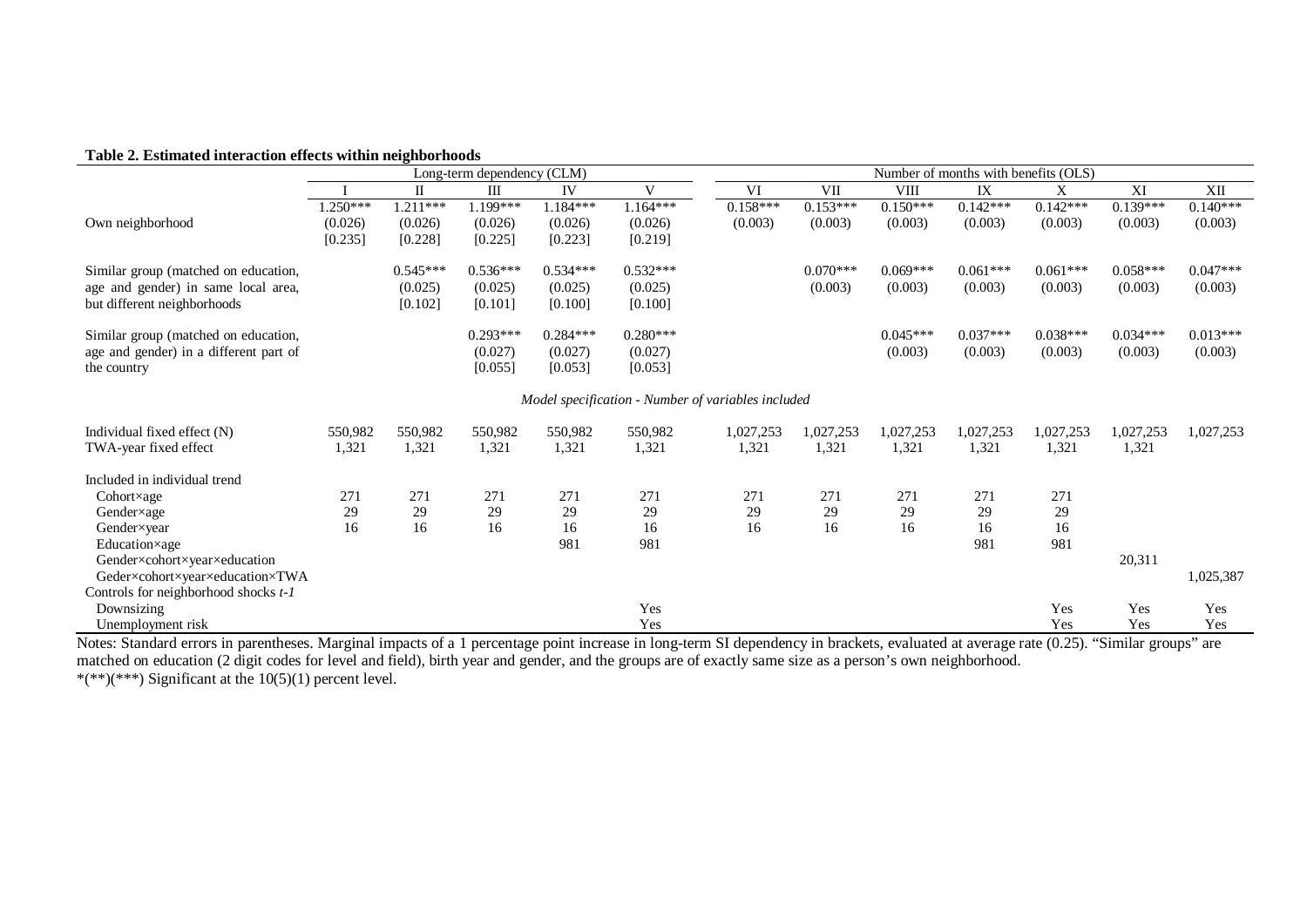Estimation results are provided in Table 2; for long-term dependency (CLM) in Columns I-V, and for the number of benefit months (OLS) in Columns VI-XII. The estimated neighborhood effects are positive and significant in all specifications, but decline slightly as we include matched artificial peer groups from the local area and from the rest of the country. Apart from this, the estimated coefficients are remarkably stable across widely different model specifications. Evaluated at the mean long-term social insurance dependency rate (25.0 %), the estimated logit coefficients all imply that a 1 percentage point increase in the (ageadjusted) long-term dependency rate among the closest 1992-neighbors causes the dependency-risk of a typical agent to rise by 0.22-0.23 percentage points, ceteris paribus, implying a long-run social multiplier around 1.28. Similarly, according to the fixed effects OLS model, a one-month rise in annual SI claims among the closest neighbors causes the number of ex-pected claimant months to rise by 0.14-0.15, implying a long-run multiplier of 1.16.<sup>[10](#page-22-0)</sup> It is notable that the estimated neighborhood effects change little when we expand the set of timevarying controls. Adding 981 education-age dummy variables has little impact on the coefficients of interest (Columns IV and IX). Adding indicators for local downsizings and unemployment risks (Columns V and X) also does little to modify the estimated neighborhood effects. And even when we add more than 20,000 gender-cohort-education-year dummy variables (Column XI) or more than 1 million gender-cohort-education-year-TWA dummy varia-

<span id="page-22-0"></span> $10$  To illustrate the importance of using individual rather than neighborhood fixed effects, we have reestimated the OLS model reported in Table 2, Column IV, using fixed effects for own neighborhood instead of individual fixed effects. We then obtained an estimate for the interaction effect of own neighborhood of -1.404 (standard error 0.005); i.e., way off our preferred estimate of 0.150. The reason for this is that when we only use neighborhood fixed effects, the estimate is negatively biased by the mechanical within-network correlation arising from the fact that when we remove a person with high (low) SI propensity from the group average, the average declines (increases).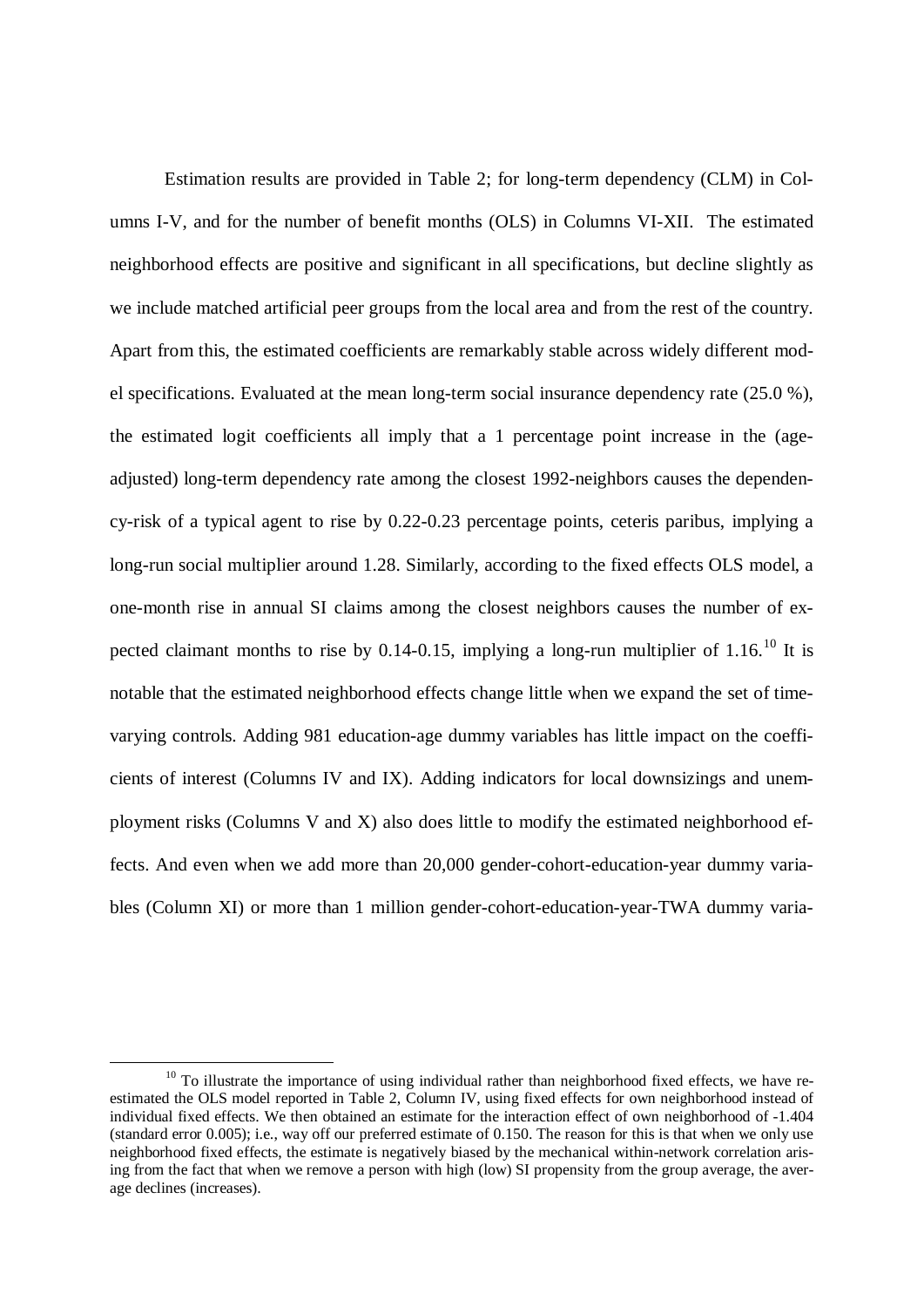bles (Column XII) to the OLS model, the estimated neighborhood effects are hardly affected at all. $11$ 

When we move on to the neighboring neighborhoods in the local area, the estimated interaction effects are cut by more than half. As pointed out above, this is consistent with a social interaction interpretation, and correspondingly hard to explain with reference to unobserved local shocks. As we move out of the local area, the effect is cut by half again. The latter effect is still statistically significant though, apparently indicating that there might have been some common SI shocks related to the interaction of gender, age, and educational attainment. Alternatively, we may speculate that the dependency rates of persons who are similar to *i's* neighbors do affect *i's* own claim propensity even when they live too far away to interact directly with *i,* i.e., that agents are responsive with respect to the *aggregate* dependency rates among people who are similar to themselves. Given the fine-grained exact matching procedure we have used to construct the artificial peer groups, it is also likely that *i's*  neighbors actually interact with persons in the other-part-of-the-country peer group. Some of the education-groups used in the statistical matching are quite small, implying that persons who are born in the same year and have taken exactly the same education at some point may have studied together.

The importance of "similarity" implies that we would expect to find differences in social interaction effects even *within* genuine neighborhoods. In particular, we may hypothesize that persons are more strongly influenced by persons of same sex and similar age and education than by more dissimilar neighbors. To examine the empirical relevance of this hypothesis, we have re-estimated the models using a multiple of group-specific averages within own neighborhoods as explanatory variables. To ascertain direct comparability, we weight each

<span id="page-23-0"></span> $11$  For computational reasons, we were not able to do this exercise for the conditional logit model. It may be noted, however, that the inclusion of 981 education-age-dummy variables does not noticeably affect the estimated interaction effects.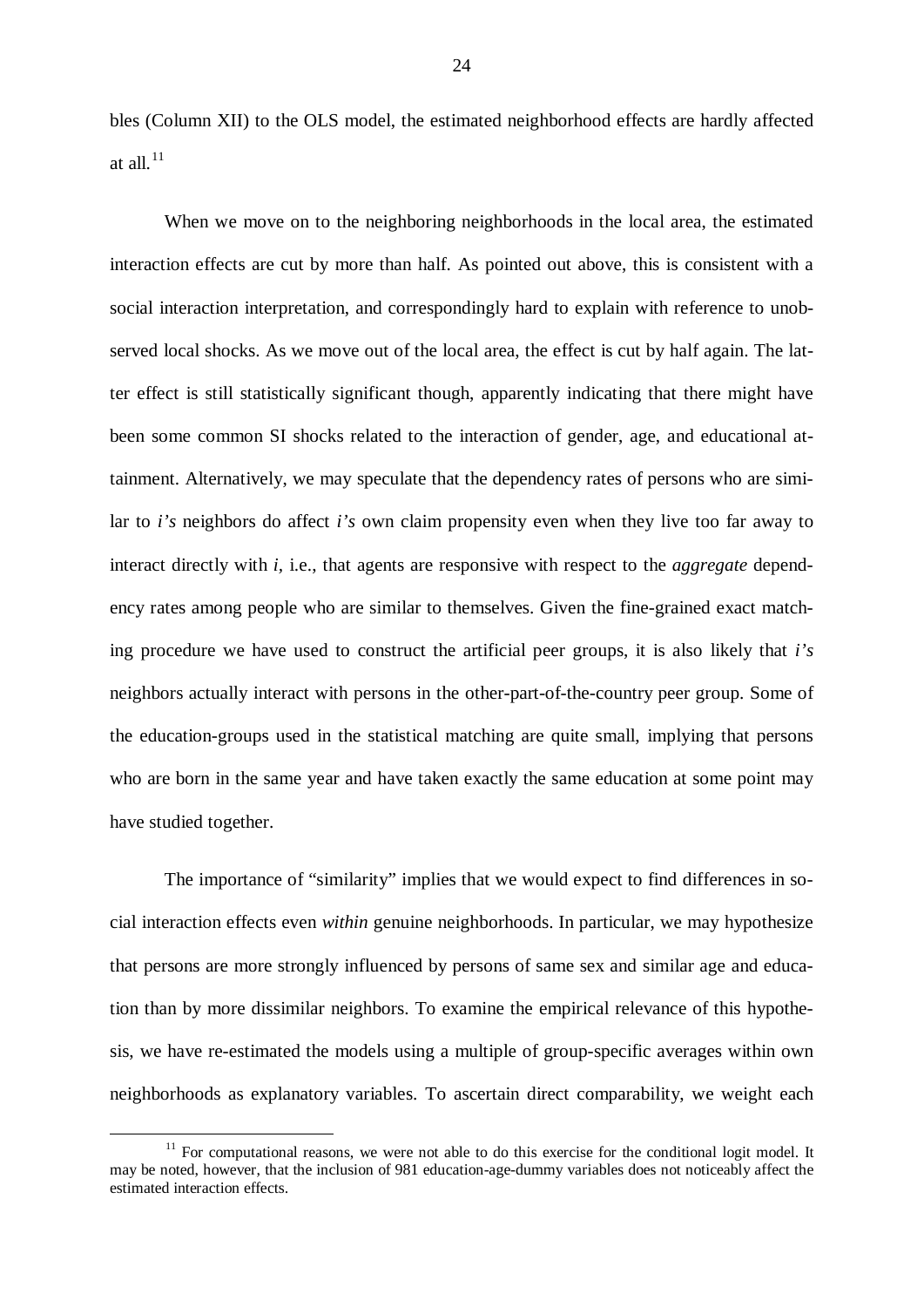group mean by its size relative to the whole neighborhood (these weights are computed separately for each individual), such that each coefficient is directly comparable to the overall neighborhood effect; see Section 3. Since the alternative formulations of individual trends produced almost exactly the same results in Table 2, we use the more parsimonious versions of the model for these exercises, but maintain a vector of education-year dummy variables when we examine the impacts of education-specific SI rates. Table 3 presents the estimated gender-differentiated neighborhood effects separately for men and women. Particularly for men, we find that the behavior of same-sex neighbors is more important than the behavior of opposite-sex neighbors. Another message coming out of Table 3 is that men's propensity to claim SI is in general more strongly influenced by their neighbors' behavior than women's propensity.<sup>[12](#page-24-0)</sup> If interaction effects really are larger for men than for women, we would expect to find larger variation in men's than in women's average SI dependency rates across neighborhoods, and also larger variation in men's within-neighborhood changes over time. These predictions are confirmed by the data (not shown in tables). Using age-adjusted outcomes, we find, for example, that the coefficients of variation for both the two neighborhood-averaged outcome measures in 2008 are around 0.41 for women and 0.58 for men (although the coefficients vary somewhat from year to year, they are larger for men in all years). Looking at absolute relative changes in SI-dependency within neighborhoods from 1993 to 2008, we find, for the long-term dependency outcome, that the coefficients of variation are 0.88 for women and 0.92 for men. For the number-of-months outcome, the corresponding numbers are 0.84 for women and 0.94 for men.

<span id="page-24-0"></span><sup>&</sup>lt;sup>12</sup> The finding that peer effects are larger for men than for women has also been reported in studies of sickness absence (Hesselius *et al.*, 2009), schooling choices (Lalive and Cattaneo, 2009), and immigrant student achievement (Åslund *et al.*, 2011).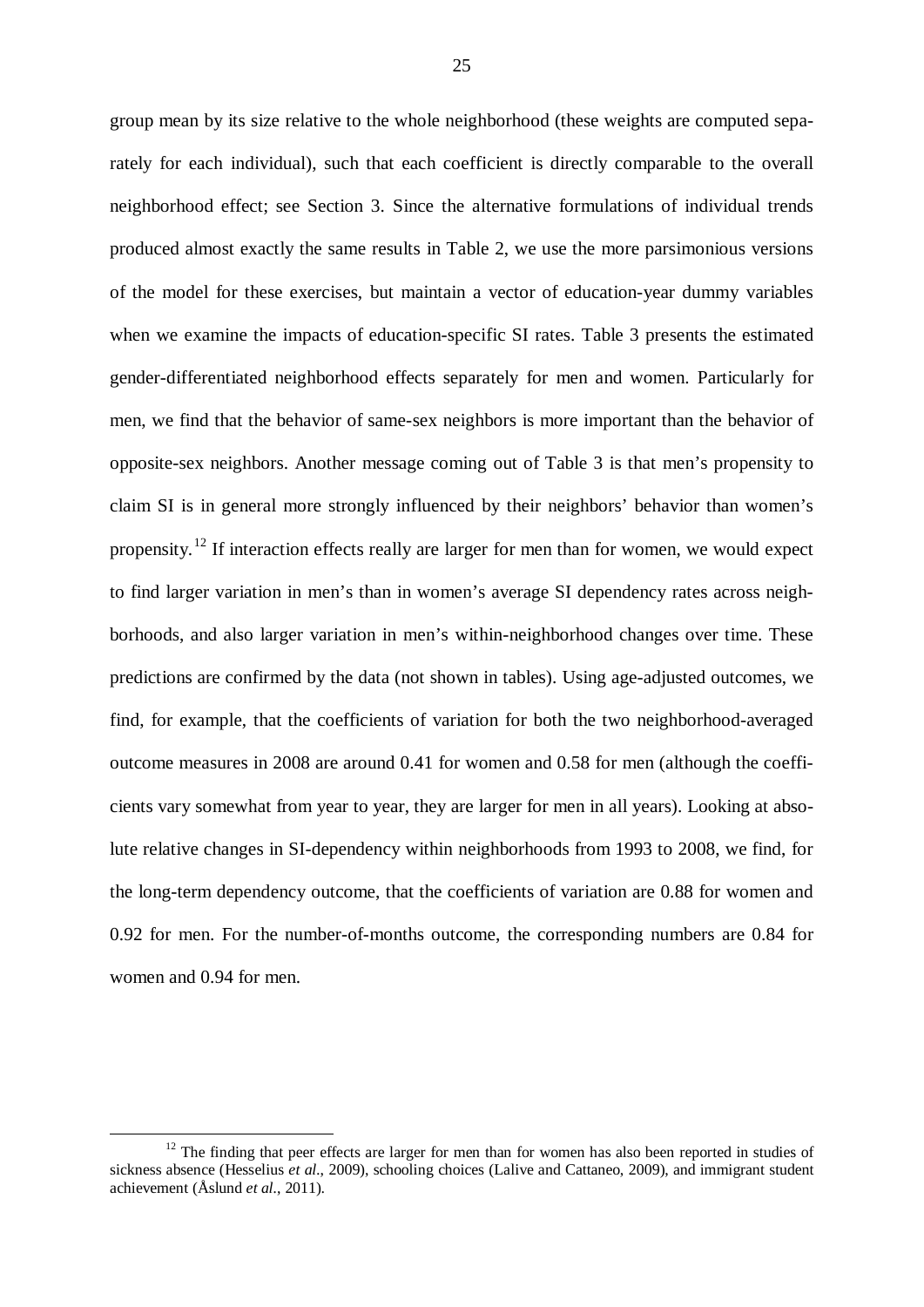|                                               | Long-term dependency<br>CLM) |                                  |                                                    | Number of months with benefits<br>(OLS) |                       |                       |  |
|-----------------------------------------------|------------------------------|----------------------------------|----------------------------------------------------|-----------------------------------------|-----------------------|-----------------------|--|
|                                               | All                          | Men                              | Women                                              | All                                     | Men                   | Women                 |  |
|                                               | $1.723***$                   | 1.868***                         | $1.140***$                                         | $0.205***$                              | $0.197***$            | $0.166***$            |  |
| Own sex                                       | (0.037)<br>[0.324]           | (0.055)<br>[0.352]               | (0.053)<br>[0.214]                                 | (0.005)                                 | (0.006)               | (0.007)               |  |
| Opposite sex                                  | 0.789<br>(0.038)<br>[0.148]  | $0.960***$<br>(0.055)<br>[0.180] | $1.066***$<br>(0.055)<br>[0.200]                   | $0.114***$<br>(0.005)                   | $0.128***$<br>(0.006) | $0.150***$<br>(0.007) |  |
|                                               |                              |                                  | Model specification - Number of variables included |                                         |                       |                       |  |
| Individual fixed effect<br>(N)                | 550,982                      | 259,416                          | 291,566                                            | 1,027,253                               | 524,868               | 502,385               |  |
| TWA-year fixed effect                         | 1,321                        | 1,321                            | 1,321                                              | 1,321                                   | 1,321                 | 1,321                 |  |
| Included in individual<br>trend               |                              |                                  |                                                    |                                         |                       |                       |  |
| Birth cohort×age<br>Gender×age<br>Gender×year | 271<br>29<br>16              | 271                              | 271                                                | 271<br>29<br>16                         | 271                   | 271                   |  |

**Table 3. Estimated effects of weighted group-specific neighborhood averages on own outcomes by gender**

Notes: Standard errors in parentheses. Marginal impacts of a 1 percentage point increase in long-term SI dependency in brackets, evaluated at average rate (0.25). \*(\*\*)(\*\*\*) Significant at the  $10(5)(1)$  percent level.

| Table 4. Estimated interaction effect for neighborhoods by peer group's age relative to own age |
|-------------------------------------------------------------------------------------------------|
|-------------------------------------------------------------------------------------------------|

| Table 4. Estimated interaction effect for neighborhoods by peer group's age relative to own age |                                                    |                                |
|-------------------------------------------------------------------------------------------------|----------------------------------------------------|--------------------------------|
|                                                                                                 | Long-term dependency                               | Number of months with benefits |
|                                                                                                 | CLM)                                               | (OLS)                          |
|                                                                                                 | $0.922***$                                         |                                |
| Younger neighbors (more than 5                                                                  | (0.071)                                            | $0.047***$                     |
| years younger)                                                                                  | [0.173]                                            | (0.008)                        |
|                                                                                                 |                                                    |                                |
|                                                                                                 | $2.214***$                                         |                                |
| Same age neighbors $(+/- 5 \text{ years})$                                                      | (0.053)                                            | $0.283***$                     |
|                                                                                                 | [0.417]                                            | (0.006)                        |
|                                                                                                 |                                                    |                                |
|                                                                                                 | $0.771***$                                         |                                |
| Older neighbors (more than 5                                                                    |                                                    | $0.098***$                     |
| years older)                                                                                    | (0.037)                                            | (0.005)                        |
|                                                                                                 | [0.145]                                            |                                |
|                                                                                                 | Model specification - Number of variables included |                                |
| Individual fixed effect (N)                                                                     | 550,982                                            | 1,027,253                      |
| TWA-year fixed effect                                                                           | 1,321                                              | 1,321                          |
|                                                                                                 |                                                    |                                |
| Included in individual trend                                                                    |                                                    |                                |
| Birth cohort×age                                                                                | 271                                                | 271                            |
| Gender×age                                                                                      | 29                                                 | 29                             |
| Gender×year                                                                                     | 16                                                 | 16                             |

Notes: Standard errors in parentheses. Marginal impacts of a 1 percentage point increase in long-term SI dependency in brackets, evaluated at average rate (0.25). The three neighborhood groups are for each individual weighted by size. \*(\*\*)(\*\*\*) Significant at the  $10(5)(1)$  percent level.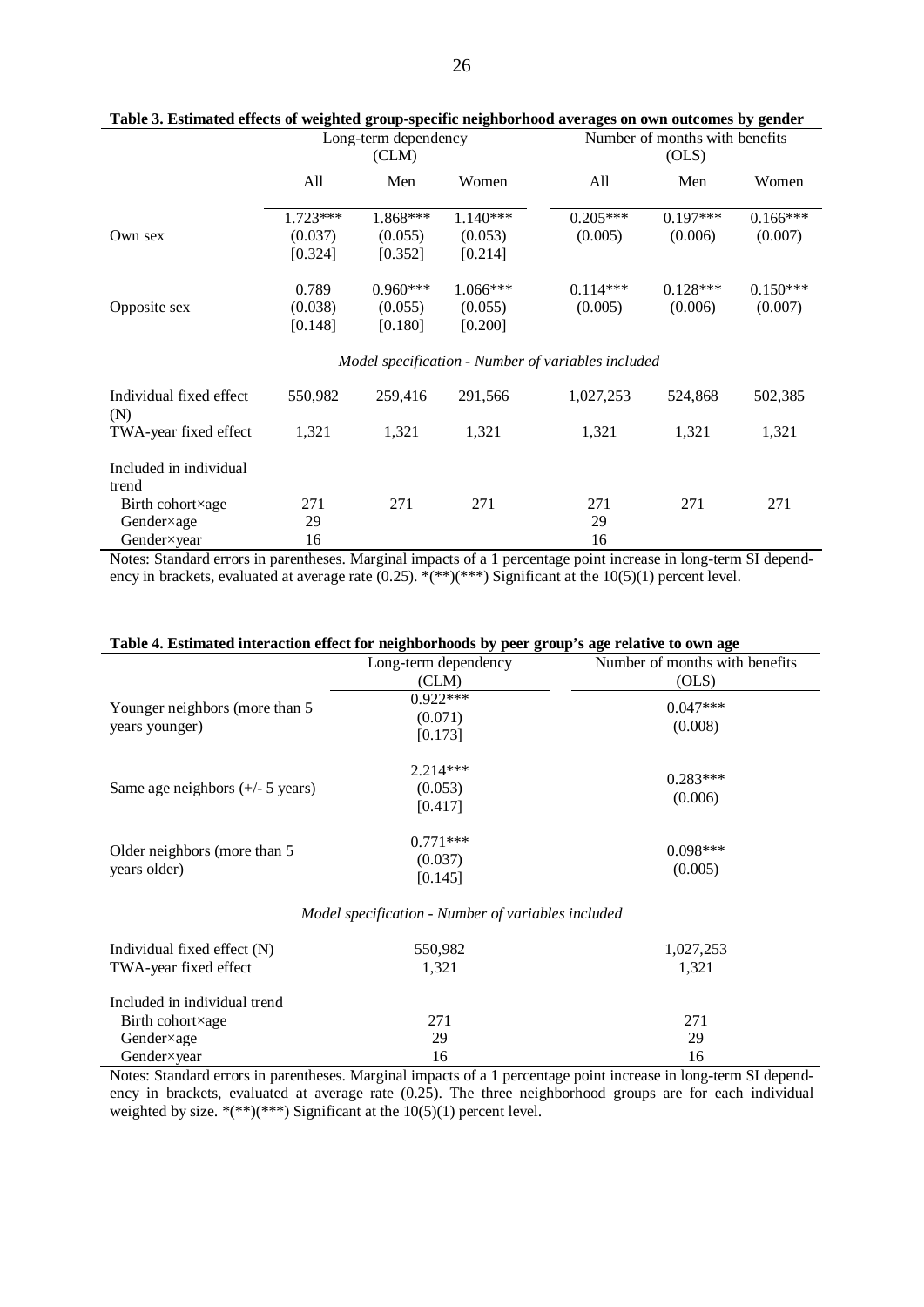|                                                          | Long-term dependency<br>(CLM)                      | Number of months with benefits<br>(OLS) |
|----------------------------------------------------------|----------------------------------------------------|-----------------------------------------|
| Neighbors with lower education                           | $0.840***$<br>(0.039)<br>[0.158]                   | $0.072***$<br>(0.004)                   |
| Neighbors with education of<br>approximately same length | $1.292***$<br>(0.032)<br>[0.243]                   | $0.176***$<br>(0.004)                   |
| Neighbors with higher Education                          | $0.775***$<br>(0.042)<br>[0.146]                   | $0.113***$<br>(0.005)                   |
|                                                          | Model specification - Number of variables included |                                         |

#### **Table 5. Estimated interaction effect for neighborhoods by peer group's education relative to own**

| Individual fixed effect $(N)$<br>TWA-year fixed effect | 550,982<br>1,321 | 1,027,253<br>1,321 |
|--------------------------------------------------------|------------------|--------------------|
| Included in individual trend                           |                  |                    |
| Birth cohort×age                                       | 271              | 271                |
| Gender×age                                             | 29               | 29                 |
| Gender×year                                            | 16               | 16                 |
| Education×year                                         | 31               | 31                 |

Notes: Standard errors in parentheses. Marginal impacts of a 1 percentage point increase in long-term SI dependency in brackets, evaluated at average rate (0.25). The three neighborhood groups are for each individual weighted by size. Comparison of education levels is based on three groups: i) Less than 11 years (primary education only), ii) 11-13 years (lower or upper secondary), iii) more than 13 years (college, university). \*(\*\*)(\*\*\*) Significant at the  $10(5)(1)$  percent level.

Tables 4 and 5 present the results for age-differentiated and education-differentiated neighborhood-influences; respectively. As expected, the results indicate that individuals are more strongly affected by similar than by dissimilar neighbors, both in terms of age and education. However, we do not find clear patterns with respect to whether those who are older than *i* are more or less important than those who are younger and whether those who have higher education than *i* are more or less important than those who have lower education.

How do our findings fit with existing Norwegian evidence? As mentioned in Section 2, Rege *et al.* (2012) report social multipliers for disability pension entry with respect to neighbors of similar age (41-62 years) in the range of 1.3-1.4. Given that they apply a completely different identification strategy (using neighborhood layoffs as instrument for neighborhood disability program entry) and also that their dependent variable only covers one of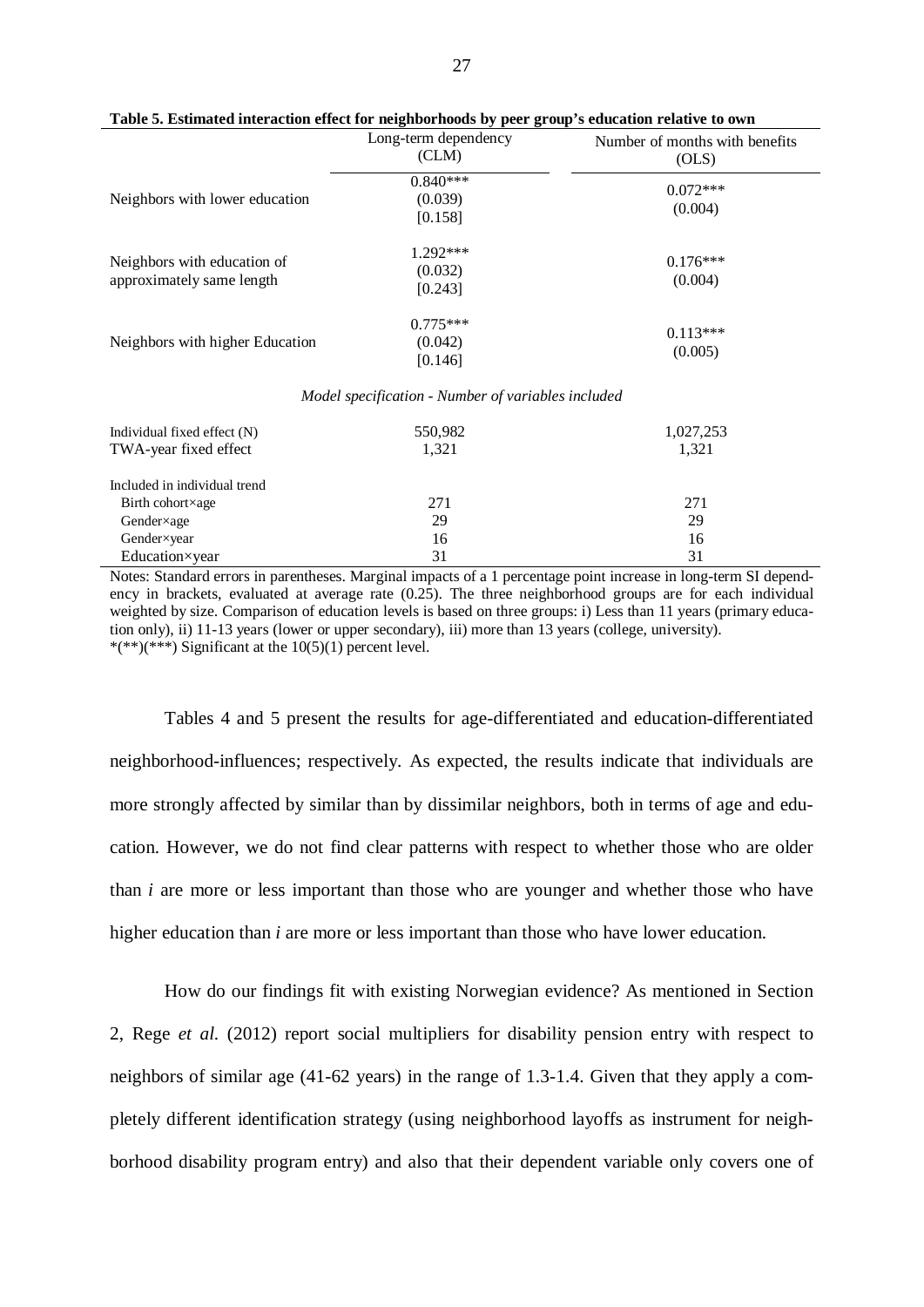the SI programs included in our outcome measures, it is notable that the social multiplier estimates they end up with are strikingly similar to ours.

## **5.2 Schoolmates**

We now turn our attention to networks consisting of persons who went to the same junior high school at the same point in time. Junior high school in Norway is a three-year track, normally attended at age 13-15. The total group of school mates during this period thus consists of five birth-cohorts; those at the same age, and those born up to two years before and two years after. Pupils at the same age will often go to the same class, and also be schoolmates during the whole three-year track. Older and younger schoolmates will go to different classes, and only attend the same school for parts of the three-year period. To explore the importance of relational distance in this setting, we may thus compare the influence exercised by pupils who graduated from the same school at *exactly* the same time with the influence exercised by those who graduated from the same school 1-2 years before or after. Due to data limitations, we can only use a subset of our analysis population for this purpose, namely those born between 1961 and 1971 (11 cohorts). To ensure that older and younger students really went to a different class, we also require the group of levelmates to comprise at least 30 persons. Finally, we remove siblings from each person's peer group. In total, we construct data for 5,896 annual schoolmate groups, on average consisting of 88.4 persons. Descriptive statistics are provided in Table 6.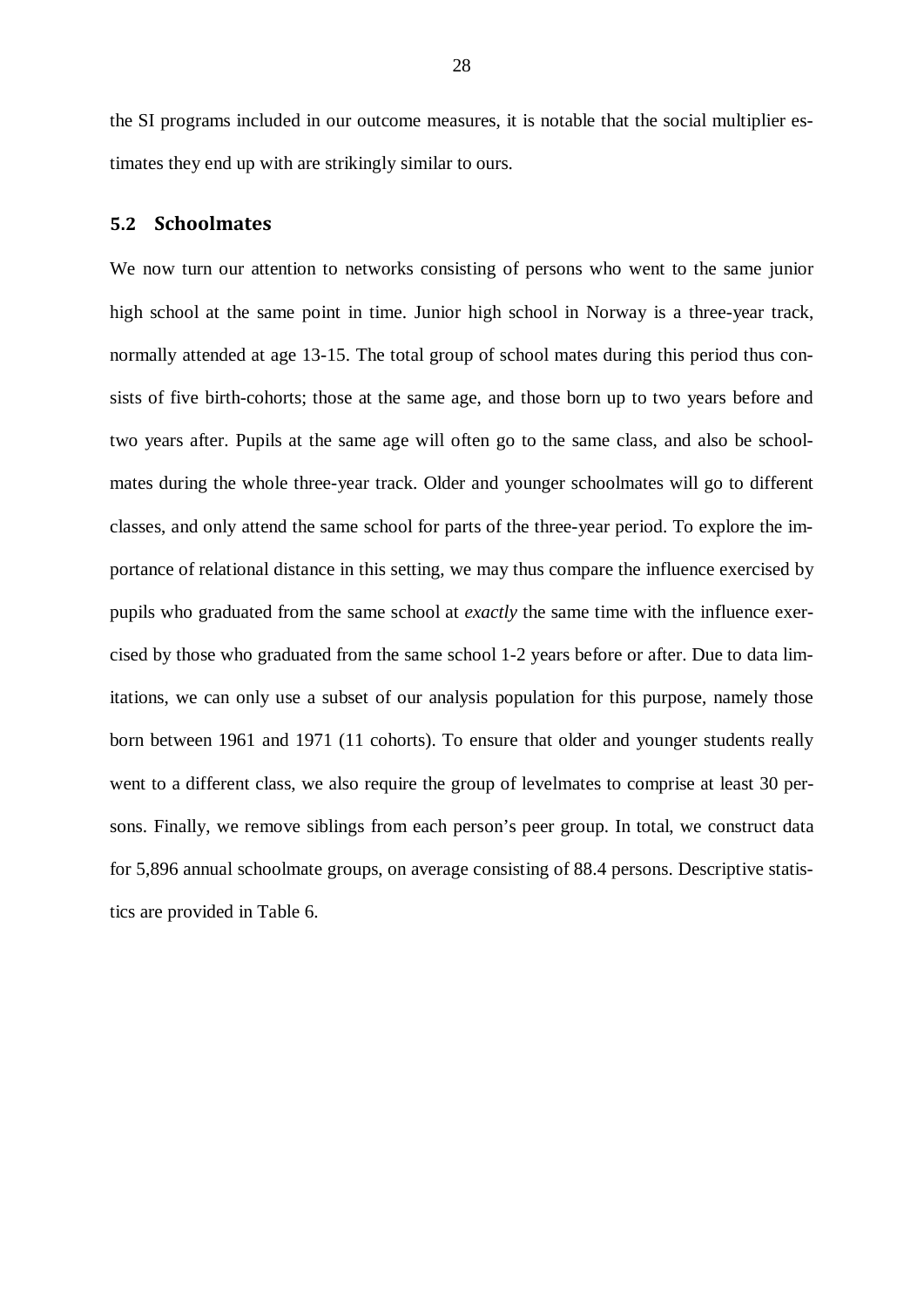| Number of individuals                                                  | 527,393         |
|------------------------------------------------------------------------|-----------------|
| Average size of same-level peer group                                  | 107.9           |
|                                                                        |                 |
| Long-term dependency (at least 4 months)                               |                 |
| Number of individuals with long-term dependency in all years           | 12,408 (2.4%)   |
| Number of individuals with no long-term dependency in any of the years | 233,375 (44.3%) |
| Number of individuals with variation in long-term dependency           | 294,018 (55.8%) |
| Mean fraction long-term dependent all individuals                      | 0.178           |
| Mean fraction long-term dependent for individuals with variation only  | 0.274           |
| Number of months with benefits                                         |                 |
| Mean annual number of benefit months all individuals                   | 1.82            |
| Number of individuals with 0 benefit months all years                  | 93,096 (17.7%)  |
| Number of individuals with 12 benefit months all years                 | $5,277(1.0\%)$  |
|                                                                        |                 |

|  | Table 6. The two outcome measures – Descriptive statistics – Schoolmates |
|--|--------------------------------------------------------------------------|
|--|--------------------------------------------------------------------------|

The estimation results are displayed in Table 7. Focusing first on the overall interaction effect among schoolmates, we find that a 1 percentage point increase in the long-term dependency rate among all junior high school peers raises the dependency-risk of a typical agent by 0.19 percentage points. And a one-month rise in annual SI claims raises the number of expected claimant months by 0.14. In order to evaluate the role of relational distance, we divide the schoolmates into six groups, defined by level (lower, same, or higher) and gender (same or opposite). Again, we weight each group's SI rates by relative group size, so that all the estimated coefficients are directly comparable to those obtained for all schoolmates. The results clearly show that same-sex peers at the same level (levelmates) have significantly larger influence than other schoolmates. For opposite-sex schoolmates, there tend to be somewhat smaller differences between the levels, indicating that opposite-sex friendships to a lesser extent are confined to own class. The observation that women are less affected by older than by younger boys may at first sight appear surprising, but it is consistent with recent evidence reported by Poulin and Pedersen (2007) indicating that most adolescent opposite-sex friendships where the boy is older than the girl take place outside the school, in contrast to friendships where the girl is older than the boy.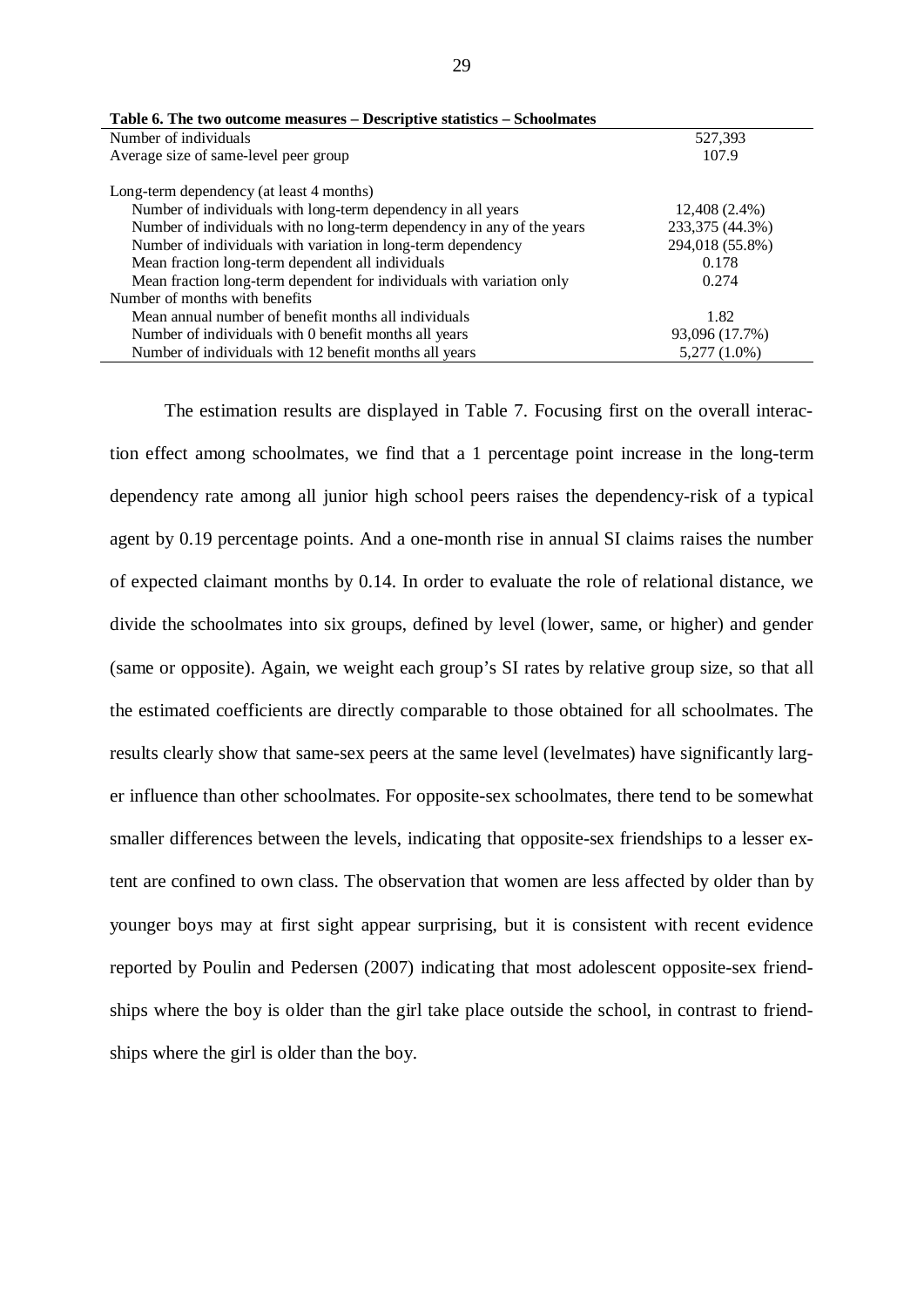|                                                                               | Long-term dependency<br>(CLM)    |                                  |                                                    | Number of months with benefits<br>(OLS) |                       |                       |  |
|-------------------------------------------------------------------------------|----------------------------------|----------------------------------|----------------------------------------------------|-----------------------------------------|-----------------------|-----------------------|--|
|                                                                               | Men and<br>women                 | Men                              | Women                                              | Men and<br>women                        | Men                   | Women                 |  |
| <b>All schoolmates</b>                                                        | $1.278***$<br>(0.061)<br>[0.189] |                                  |                                                    | $0.137***$<br>(0.007)                   |                       |                       |  |
| Own sex                                                                       |                                  |                                  |                                                    |                                         |                       |                       |  |
| 1-2 level below                                                               |                                  | $1.055***$<br>(0.220)<br>[0.156] | $0.436***$<br>(0.169)<br>[0.064]                   |                                         | $0.070***$<br>(0.020) | $0.040*$<br>(0.022)   |  |
| Same level                                                                    |                                  | $1.672***$<br>(0.337)<br>[0.247] | $1.680***$<br>(0.259)<br>[0.248]                   |                                         | $0.179***$<br>(0.031) | $0.168***$<br>(0.033) |  |
| 1-2 levels above                                                              |                                  | 0.170<br>(0.228)<br>[0.025]      | $0.557**$<br>(0.173)<br>[0.082]                    |                                         | $0.046**$<br>(0.021)  | $0.073***$<br>(0.022) |  |
| Opposite sex                                                                  |                                  |                                  |                                                    |                                         |                       |                       |  |
| 1-2 level below                                                               |                                  | 0.030<br>(0.198)<br>[0.004]      | 1.341***<br>(0.195)<br>[0.198]                     |                                         | 0.017<br>(0.018)      | $0.124***$<br>(0.025) |  |
| Same level                                                                    |                                  | 1.178***<br>(0.302)<br>[0.174]   | $0.628**$<br>(0.300)<br>[0.092]                    |                                         | $0.088***$<br>(0.027) | $0.074*$<br>(0.038)   |  |
| 1-2 levels above                                                              |                                  | $0.830***$<br>(0.201)<br>[0.122] | $0.559**$<br>(0.202)<br>[0.082]                    |                                         | $0.072***$<br>(0.018) | $0.059**$<br>(0.026)  |  |
|                                                                               |                                  |                                  | Model specification - Number of variables included |                                         |                       |                       |  |
| Individual fixed effect (N)<br>TWA-year fixed effect                          | 320,466<br>1,321                 | 140,038<br>1,321                 | 180,428<br>1,321                                   | 573,371<br>1,321                        | 292,069<br>1,321      | 281,302<br>1,321      |  |
| Included in individual trend<br>Birth cohort×age<br>Gender×age<br>Gender×year | 166<br>24<br>16                  | 166                              | 166                                                | 166<br>24<br>16                         | 166                   | 166                   |  |

**Table 7. Estimated interaction effects for schoolmates**

Notes: Standard errors in parentheses. Marginal impacts of a 1 percentage point increase in long-term SI dependency in brackets, evaluated at average rate (0.18). Groups at different levels are for each individual weighted by size. \*(\*\*)(\*\*\*) Significant at the  $10(5)(1)$  percent level.

Again, we may ask whether it is possible to explain our findings with references to idiosyncratic trends or unobserved shocks. While we acknowledge that it is difficult to rule out selective primary school enrolment as well idiosyncratic shocks that correlate with persons' school affiliations – even with all our control functions in place – we find it difficult to see how this could explain the much larger influence exercised by same-level-same-sex pupils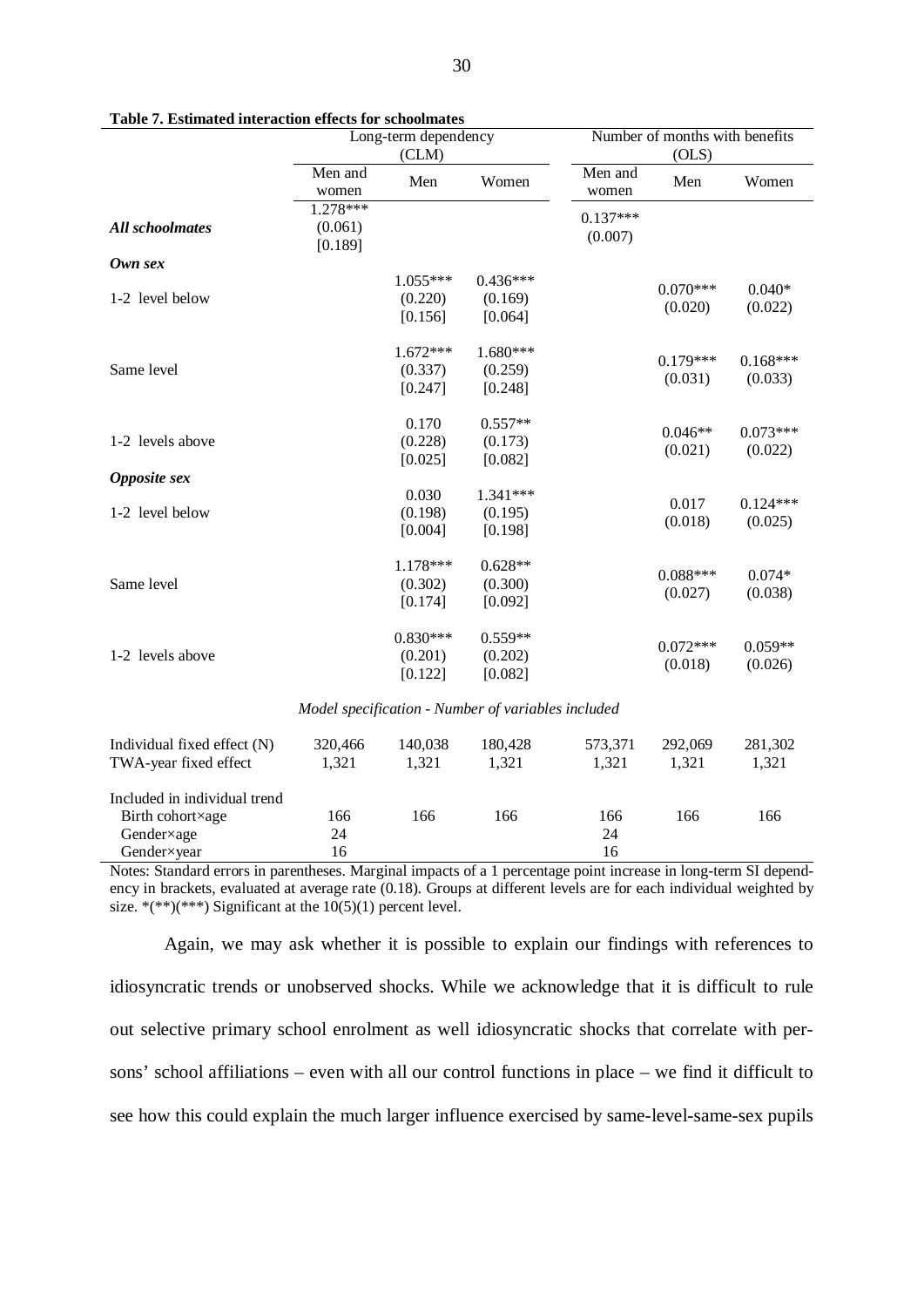compared to pupils belonging to adjacent cohorts and the opposite sex. We thus interpret the overall pattern revealed by Table 7 as convincing evidence of social interaction effects.

## **5.3 Nationalities**

Some of the most influential existing studies on social insurance interaction effects are based on data for ethnic minorities (Bertrand *et al.,* 2000; Aizer and Currie, 2004; Åslund and Fredriksson, 2009). We follow up on this literature by looking at SI use among immigrants from low-income countries.<sup>[13](#page-30-0)</sup> Our focus is on immigrants who reside in areas where there are sufficient numbers of other immigrants from the same country for a network of some size to be established. More specifically, we define a nationality-network as a group of immigrants from the same origin country who resided in the same local area in 1992 (the "neighborhoods" discussed above are too small for this purpose). To be included in the analysis, we require a network size of minimum 10 persons. Based on this strategy, we end up with 28,116 persons from 23 different countries, divided between 889 local immigrant networks; see Table 8 for descriptive statistics on the outcomes.

One could imagine that the social interaction effects decrease with geographical distance for immigrants as well as for natives, suggesting that we should examine how the estimated effects change as we substitute close groups with more distant ones (but with the same nationality). Our data impose some limitations, however, as nationality networks of the required size are typically located close together. Instead, we use immigrants from other lowincome countries as candidates for more "distant" peers. In addition, we look at how immigrants are affected by SI use among natives within the same local area. Again, we compose

<span id="page-30-0"></span> $<sup>13</sup>$  We disregard immigrants from high-income countries here, both because they do not tend to be con-</sup> centrated in particular geographical areas and because they do not tend to reside permanently in Norway.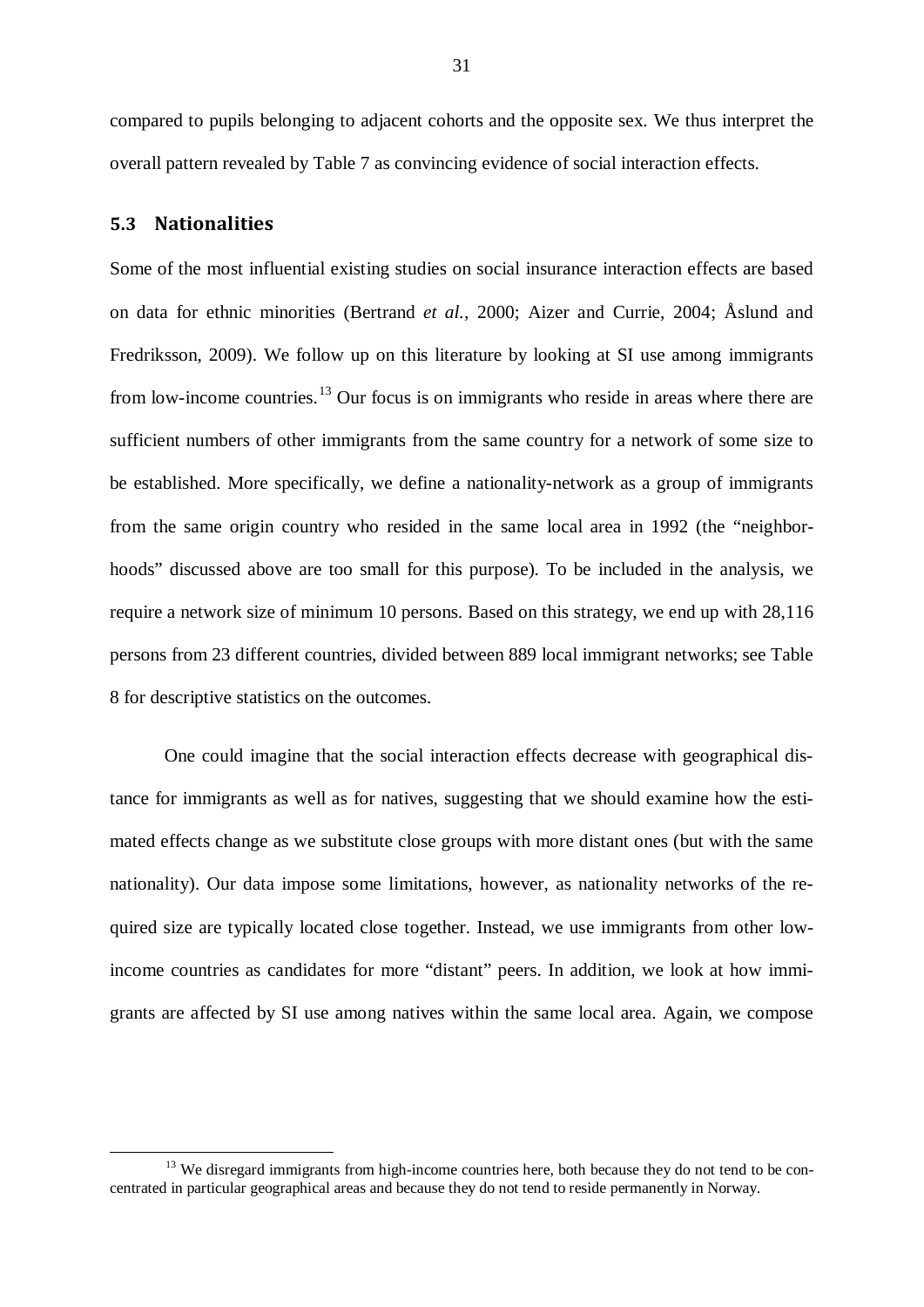the groups of other immigrants and natives such that they are of equal size and share the same individual characteristics as the person's own same-nationality network.<sup>[14](#page-31-0)</sup>

| Table 8. The two outcome measures – Descriptive statistics – Immigrant networks |                |  |  |  |
|---------------------------------------------------------------------------------|----------------|--|--|--|
| Number of individuals                                                           | 28,116         |  |  |  |
| Average size of immigrant network                                               | 98.0           |  |  |  |
| Long-term dependency (at least 4 months)                                        |                |  |  |  |
| Number of individuals with long-term dependency in all years                    | $1,946(6.9\%)$ |  |  |  |
| Number of individuals with no long-term dependency in any of the years          | 8,007 (28.5%)  |  |  |  |
| Number of individuals with variation in long-term dependency                    | 18,021 (64.1%) |  |  |  |
| Mean fraction long-term dependent all individuals                               | 0.320          |  |  |  |
| Mean fraction long-term dependent for individuals with variation only           | 0.389          |  |  |  |
| Number of months with benefits                                                  |                |  |  |  |
| Mean annual number of benefit months all individuals                            | 3.32           |  |  |  |
| Number of individuals with 0 benefit months all years                           | 5,478 (19.5%)  |  |  |  |
| Number of individuals with 12 benefit months all years                          | 799 (2.8%)     |  |  |  |

Table 9 presents the results. There is clearly a strong social interaction effect among immigrants from a common source country – stronger than what we have found to be the case among neighbors in general and among former schoolmates. A one percentage point increase in SI dependency among same-country immigrants (in the same local area) raises own SI dependency by approximately 0.29 percentage points. On the other hand, there is no effect at all of natives' behavior, and there is a small *negative* interaction effect of SI dependency among immigrants from other source countries. The latter result is of interest, as it may indicate a preference for not being associated with other immigrant-groups. Although we are not aware of any direct evidence on inter-ethnic interaction effects of this kind, it is interesting to note that Conley and Topa (2002) report a significant negative correlation in unemployment rates across census tracts in Chicago that are distant in their racial/ethnic composition.

<span id="page-31-0"></span><sup>&</sup>lt;sup>14</sup> The groups are matched on gender, age, and, and four education levels. Based on these characteristic we obtain exact matches for 99.4 % in the group of natives and for 69.7 % in the group of immigrants from other countries.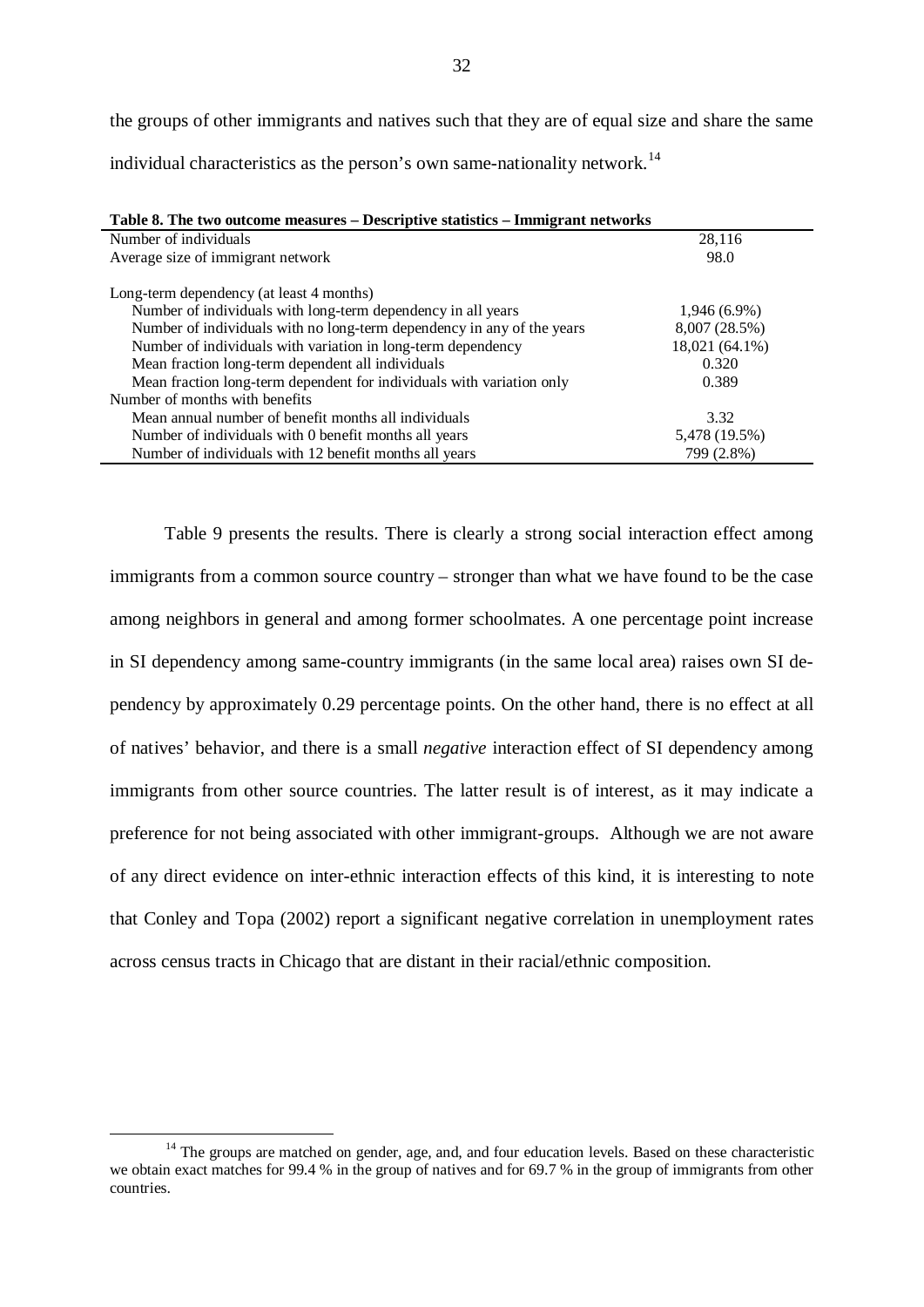|                                                                                 | Long-term dependency<br>(CLM)                      | Number of months with benefits<br>(OLS) |
|---------------------------------------------------------------------------------|----------------------------------------------------|-----------------------------------------|
| Immigrants from same source country living<br>in same local area                | $1.320***$<br>(0.046)<br>[0.288]                   | $0.177***$<br>(0.007)                   |
| Similar immigrants from other low-income<br>source countries in same local area | $-0.079*$<br>(0.045)<br>$[-0.017]$                 | $-0.001$<br>(0.007)                     |
| Similar natives in same local area                                              | 0.028<br>(0.069)<br>[0.006]                        | 0.004<br>(0.010)                        |
|                                                                                 | Model specification - Number of variables included |                                         |
| Individual fixed effect<br>TWA-year fixed effect                                | 18,021<br>991                                      | 28,116<br>991                           |
| Included in individual trend<br>Birth cohort×age<br>Gender×age                  | 481<br>39                                          | 481<br>39                               |
| Gender×year                                                                     | 16                                                 | 16                                      |

**Table 9. Estimated interaction effect for immigrant networks** 

Notes: Standard errors in parentheses. Marginal impacts of a 1 percentage point increase in long-term SI dependency in brackets, evaluated at average rate (0.32). The groups of natives and similar immigrants from other countries are matched on age, gender, and education.  $*(**)(***)$  Significant at the 10(5)(1) percent level.

We find it hard to see how the conspicuous difference in the roles of persons from own and other low-income countries could be explained by unobserved confounders. Immigrants from different low-income countries typically work in similar sectors of the economy, with a domination of low-skill service sector jobs (Bratsberg et al., 2010b); hence they would typically be similarly affected by, say, business-specific cyclical fluctuations.

# **5.4 Families**

We conclude our examination of network effects by looking at within-family interactions. A family is in this context defined as consisting of parents, siblings, uncles, aunts, and cousins. To identify such families, we need to observe grandparents. Since we rarely observe grandparents for elderly individuals (because of data limitations), we restrict the analysis to person born after 1950 and we include only those with identified families of at least 10 persons. This leaves us with 90,455 persons. Descriptive statistics are provided in Table 10. Note that fami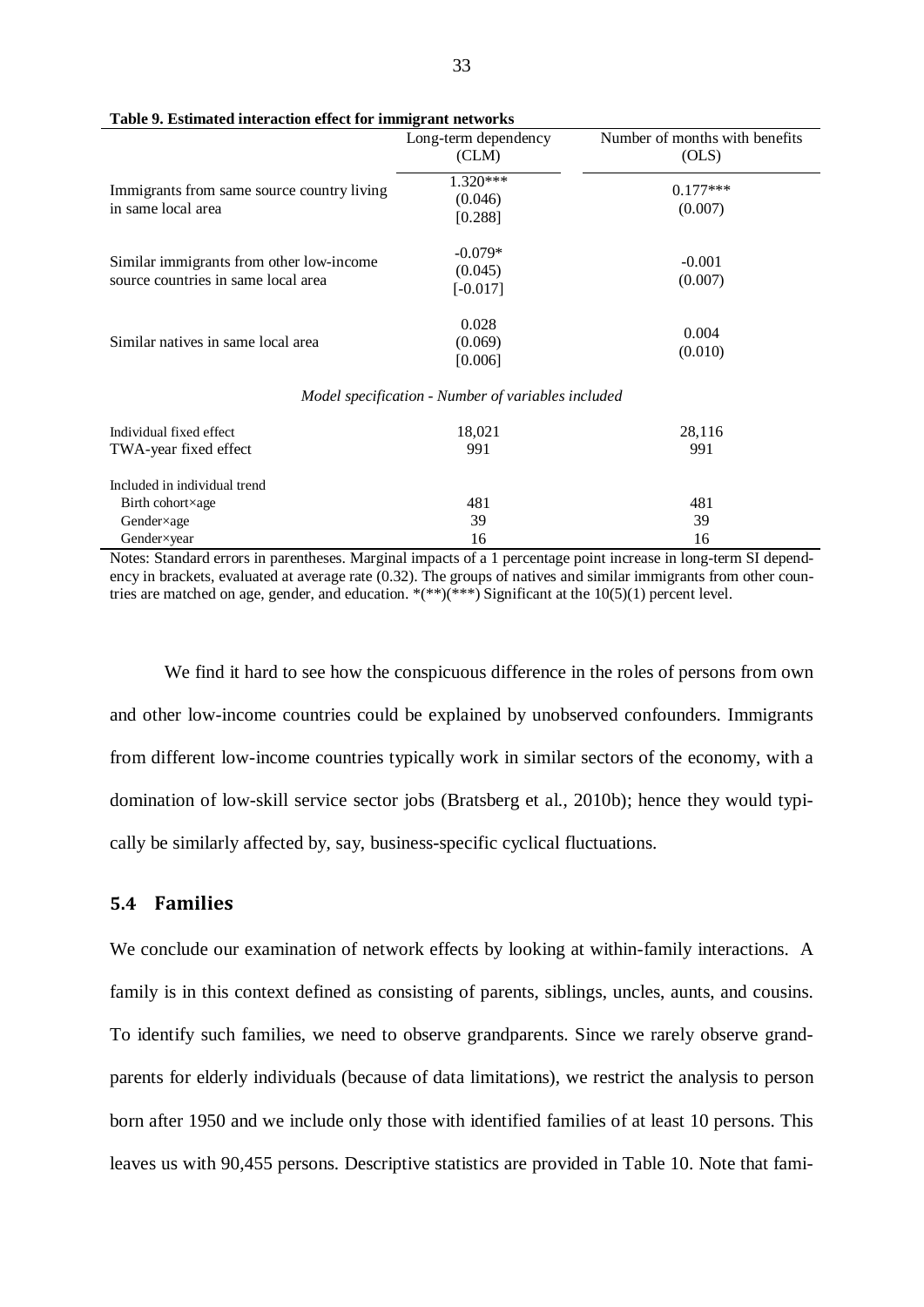ly networks, in contrast to the networks discussed above, are not mutually exclusive; i.e., a single individual may belong to more than one family (e.g., as a brother or father in one and as a cousin or uncle in another).

| Table 10. The two outcome measures – Descriptive statistics – Families |                |  |  |  |  |  |  |
|------------------------------------------------------------------------|----------------|--|--|--|--|--|--|
| Number of individuals                                                  | 89,142         |  |  |  |  |  |  |
| Average size of family network                                         | 14.7           |  |  |  |  |  |  |
| Of which are siblings or parents                                       | 3.2            |  |  |  |  |  |  |
| $\dots$ uncles / aunts / cousins                                       | 11.4           |  |  |  |  |  |  |
| Long-term dependency (at least 4 months)                               |                |  |  |  |  |  |  |
| Number of individuals with long-term dependency in all years           | 2,282(2.7%)    |  |  |  |  |  |  |
| Number of individuals with no long-term dependency in any of the years | 32,335 (36.3%) |  |  |  |  |  |  |
| Number of individuals with variation in long-term dependency           | 53,791 (60.3%) |  |  |  |  |  |  |
| Mean fraction long-term dependent all individuals                      | 0.199          |  |  |  |  |  |  |
| Mean fraction long-term dependent for individuals with variation only  | 0.263          |  |  |  |  |  |  |
| Number of months with benefits                                         |                |  |  |  |  |  |  |
| Mean annual number of benefit months all individuals                   | 2.02           |  |  |  |  |  |  |
| Number of individuals with 0 benefit months all years                  | 11,982 (13.4%) |  |  |  |  |  |  |
| Number of individuals with 12 benefit months all years                 | $1,167(1.3\%)$ |  |  |  |  |  |  |

Estimation results are provided in Table 11. There is a statistically significant – though quantitatively moderate – interaction effect within families; see Columns I and V. One explanation for the relatively small effects compared to the other network types is simply that the family networks are small (only 14.7 persons on average). When we divide the families into different categories, we obviously get very few persons behind each group-specific mean; hence the results become somewhat unstable. Nevertheless, a relatively clear pattern emerges: Family influences decline rapidly with distance, both geographically (Columns II and VI) and relational (Columns III and VII). We realize, however, that the interaction effects estimated within families are less "confounder-resistant" than the effects estimated for other types of networks, since, e.g., the disposition towards being hit by adverse health shocks is influenced by biological components.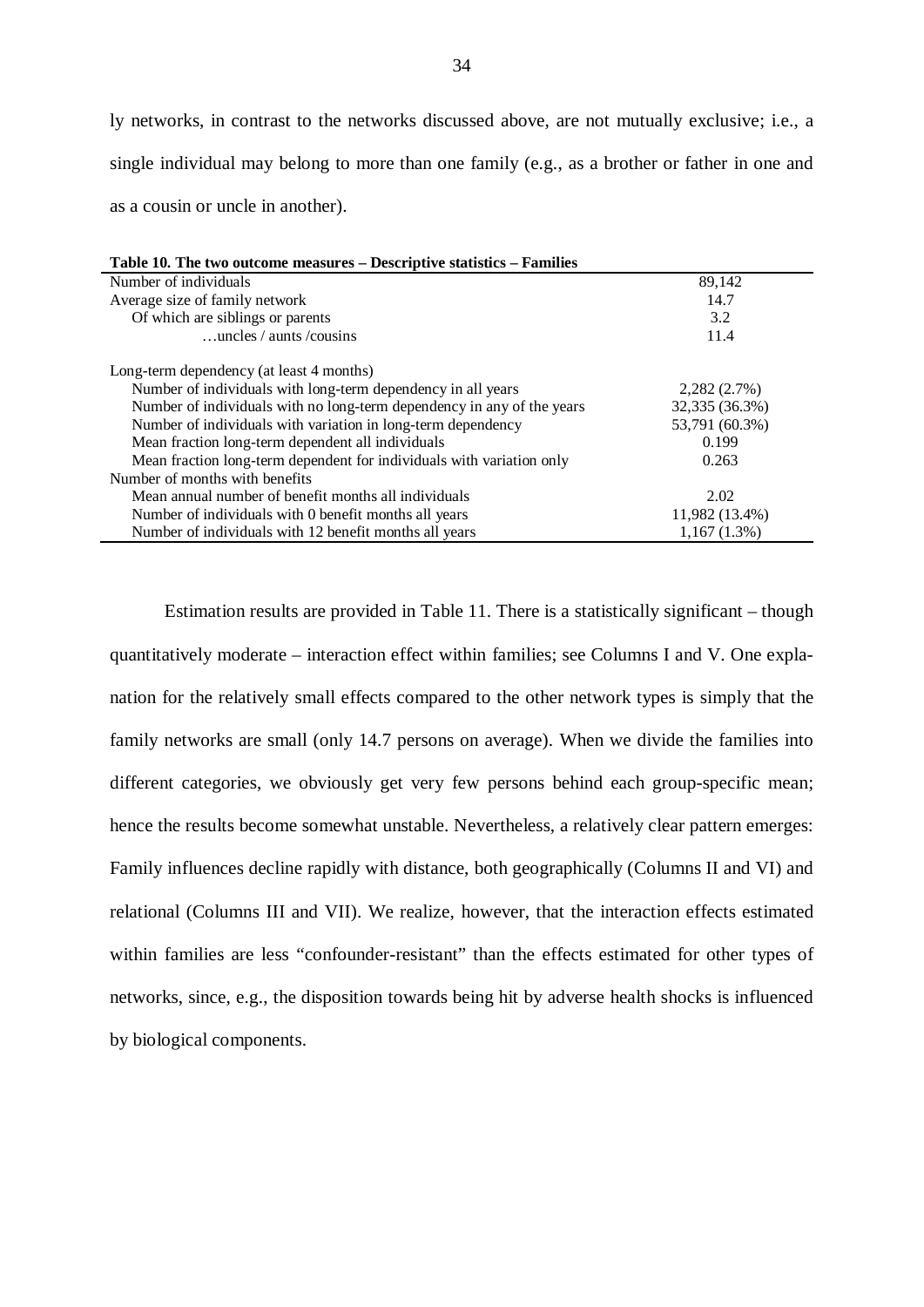|                                                    | I abie 11. Esumateu nitei activii enects within famines |                                  |                                  |                             |                                         |                       |                       |                       |  |
|----------------------------------------------------|---------------------------------------------------------|----------------------------------|----------------------------------|-----------------------------|-----------------------------------------|-----------------------|-----------------------|-----------------------|--|
|                                                    | Long-term dependency<br>(CLM)                           |                                  |                                  |                             | Number of months with benefits<br>(OLS) |                       |                       |                       |  |
|                                                    | I                                                       | $\mathbf{I}$                     | III                              | IV                          | $\overline{\mathsf{V}}$                 | VI                    | <b>VII</b>            | <b>VIII</b>           |  |
| Whole family                                       | $0.377***$<br>(0.026)<br>[0.060]                        |                                  |                                  |                             | $0.064***$<br>(0.003)                   |                       |                       |                       |  |
| Family in<br>same TWA                              |                                                         | $0.453***$<br>(0.035)<br>[0.072] |                                  |                             |                                         | $0.077***$<br>(0.004) |                       |                       |  |
| Family in<br>different<br><b>TWA</b>               |                                                         | $0.286***$<br>(0.038)<br>[0.046] |                                  |                             |                                         | $0.049***$<br>(0.004) |                       |                       |  |
| Siblings and<br>parents                            |                                                         |                                  | $0.888***$<br>(0.050)<br>[0.142] |                             |                                         |                       | $0.148***$<br>(0.006) |                       |  |
| Uncles, aunts<br>and cousins                       |                                                         |                                  | $0.186***$<br>(0.031)<br>[0.030] |                             |                                         |                       | $0.034***$<br>(0.004) |                       |  |
| Family moth-<br>er's side                          |                                                         |                                  |                                  | 0.232<br>(0.038)<br>[0.037] |                                         |                       |                       | $0.042***$<br>(0.004) |  |
| Family fa-<br>ther's side                          |                                                         |                                  |                                  | 0.270<br>(0.042)<br>[0.043] |                                         |                       |                       | $0.047***$<br>(0.005) |  |
| Model specification - Number of variables included |                                                         |                                  |                                  |                             |                                         |                       |                       |                       |  |
| Individual<br>fixed effect<br>(N)                  | 53,791                                                  | 53,791                           | 53,791                           | 53,791                      | 89,142                                  | 89,142                | 89,142                | 89,142                |  |
| TWA-year<br>fixed effect                           | 1,321                                                   | 1,321                            | 1,321                            | 1,321                       | 1,321                                   | 1,321                 | 1,321                 | 1,321                 |  |
| Included in<br>individual<br>trend                 |                                                         |                                  |                                  |                             |                                         |                       |                       |                       |  |
| Birth co-<br>hort×age                              | 346                                                     | 346                              | 346                              | 346                         | 346                                     | 346                   | 346                   | 346                   |  |
| Gender×age<br>Gender×year                          | 34<br>16                                                | 34<br>16                         | 34<br>16                         | 34<br>16                    | 34<br>16                                | 34<br>16              | 34<br>16              | 34<br>16              |  |

**Table 11. Estimated interaction effects within families**

Note: Standard errors in parentheses. Marginal impacts of a 1 percentage point increase in long-term SI dependency in brackets, evaluated at average rate (0.20). For the models in Columns II, III, IV, VI, VII, and VIII, the different family groups are for each individual weighted by size.

\*(\*\*)(\*\*\*) Significant at the  $10(5)(1)$  percent level.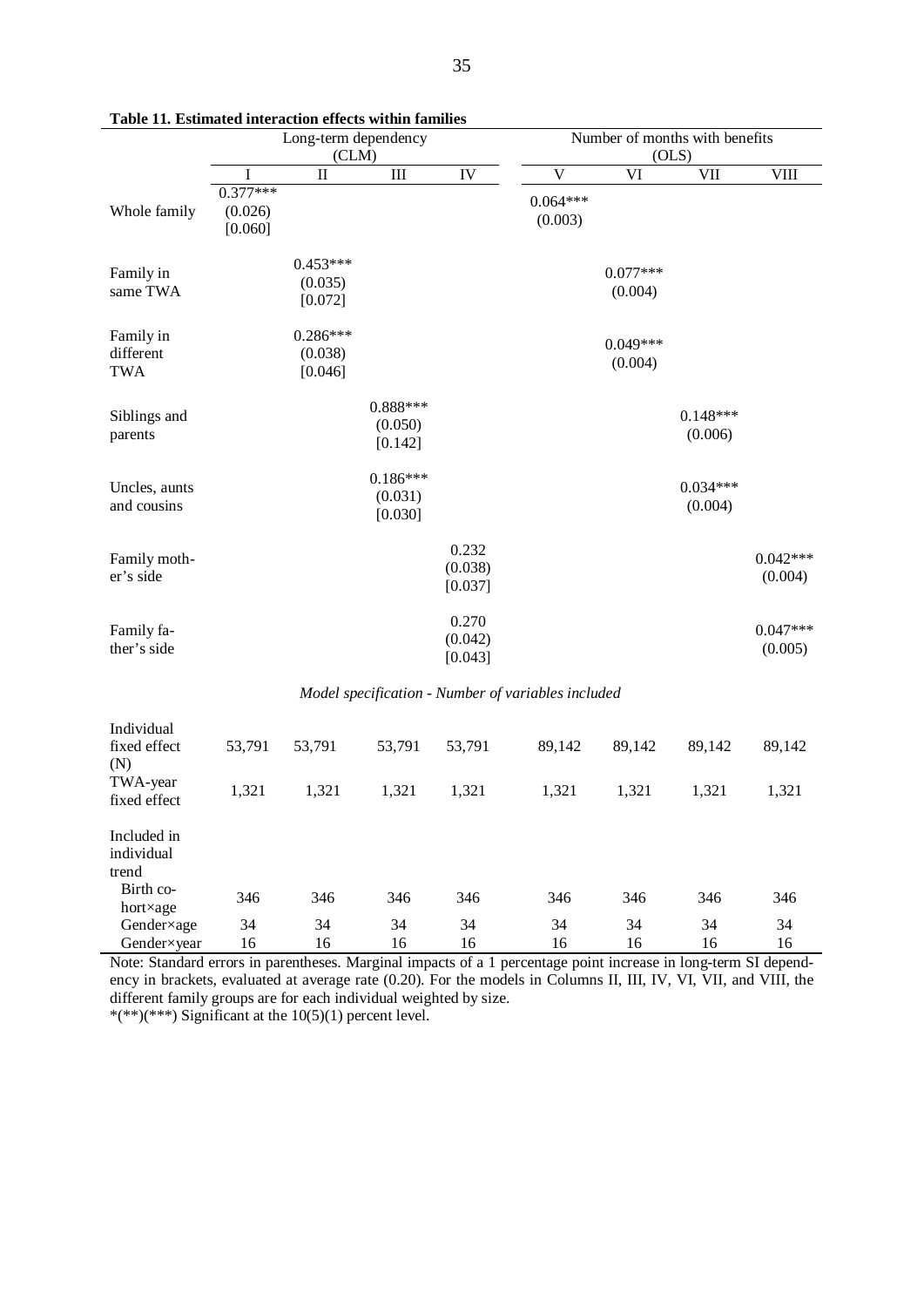# **6 Conclusion**

We have shown that there are significant social interaction effects in the use of social insurance (SI) benefits in Norway. Social insurance dependency is contagious. Exogenous changes in SI dependency thus tend to be enlarged by self-reinforcing group-behavior, implying the existence of a social multiplier. Within small neighborhoods, this multiplier is conservatively estimated to be around 1.3. We have also identified significant social multipliers among previous schoolmates and within families and immigrant networks. The complementarities in individual behavior exposed in our empirical analysis imply that social insurance dependency is path dependent and subject to multiple equilibria. This can potentially explain why large regional differences in dependency rates tend to persist and why we frequently witness timetrends with no apparent observed cause.

The methodological approach used in this paper has been designed to identify and estimate local social propagation mechanisms, and we have argued that we have done so in a way that convincingly and robustly distinguishes endogenous interactions from other sources of within-group correlations. In particular, we have identified a conspicuous tendency for estimated interaction effects to rise with measures of relational closeness in a way that it is difficult to find alternative explanation for. Any social contagion operating at the aggregate or regional level, however, for example through an effect of overall SI propensity on the disutility/stigma of claiming SI benefits, have been effectively "controlled away" by the use of separate year dummy variables for different travel-to-work areas. We have done this *not* because we claim that such aggregate/regional effects are empirically irrelevant, but because we see no way to convincingly disentangle them from other sources of time changes in SI dependence rates. We actually believe that the identification of social multipliers at local levels may be indicative of such effects being present at the aggregate level as well.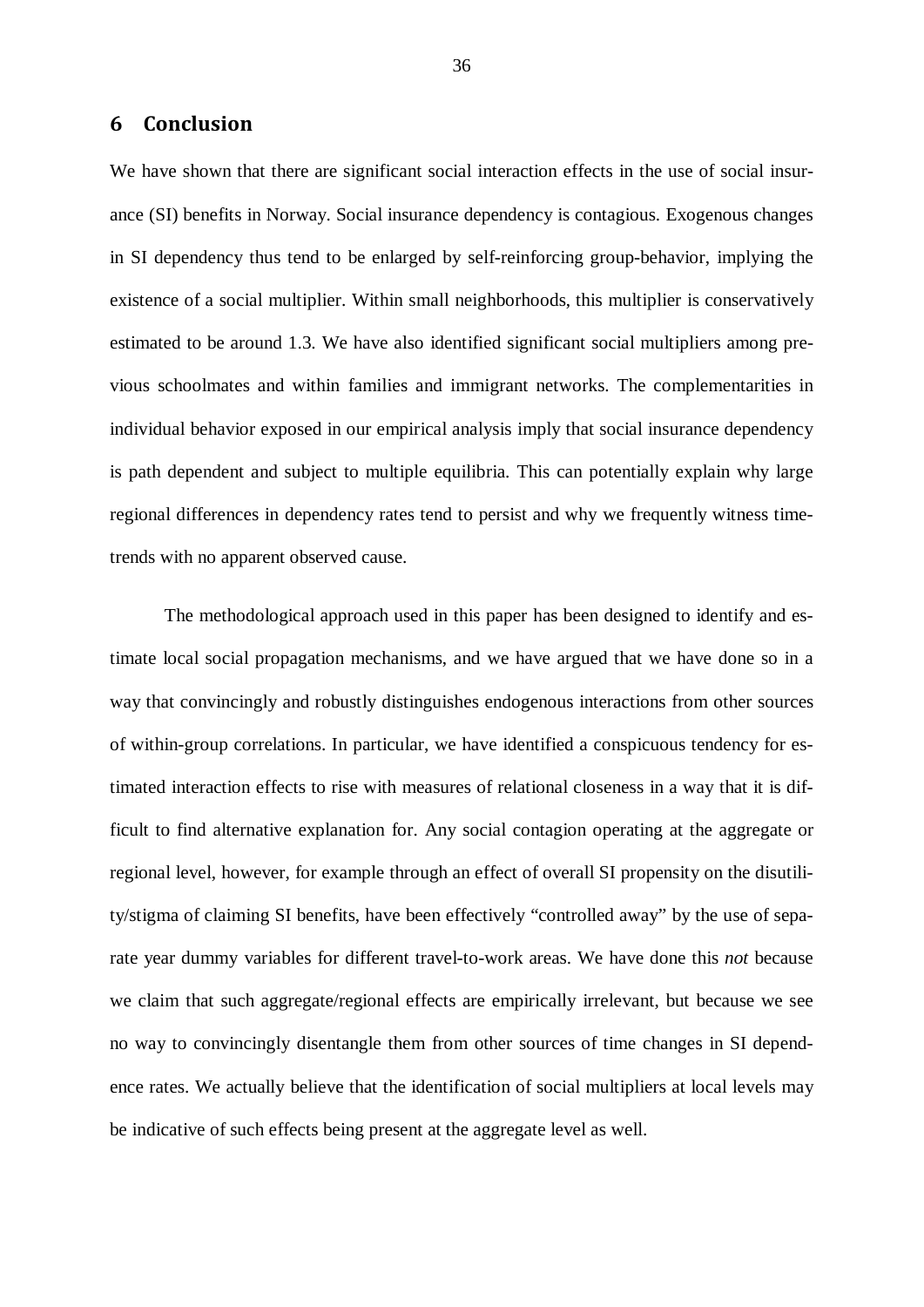The networks used in our analysis are clearly imperfect representations of the groups of people that persons really interact with. There will typically be a number of neighbors, former schoolmates, and family members to whom an individual has no relationship at all. Hence, to the extent that the estimates reported in this paper are interpreted as measuring social interaction effects among genuine peer groups, they will most likely be significantly biased towards zero.

The policy implications of the endogenous social interaction effects identified in this paper are important. If governments can find ways to reduce the social insurance rolls directly – e.g., by tightening gate-keeping, increasing rehabilitation efforts, reducing benefit levels, or by expanding activation programs – they can expect a significant "bonus" reduction through the social multiplier. This implies that strategies to get individuals off the SI roll may be cost effective even when the direct costs exceed the benefits for each individual claimant. Furthermore, the mere existence of (sizeable) social interaction effects can be interpreted as evidence that moral hazard problems are empirically relevant: SI claims are not triggered by exogenous job loss or health shocks alone; they are the result of individual choices made on the basis of individual preferences. And these preferences apparently incorporate a malleable social norm.

# **7 References**

- Aizer, A. and Currie, J. (2004) Networks or Neighborhoods? Correlations in the Use of Publically-funded Maternity Care in California. *Journal of Public Economics,*  Vol. 88, No. 12, 2573-2585.
- Åslund, O. and Fredriksson, P. (2009) Peer Effects in Welfare Dependence. Quasi-Experimental Evidence. *Journal of Human Resources*, Vol. 44, No. 3, 798-825.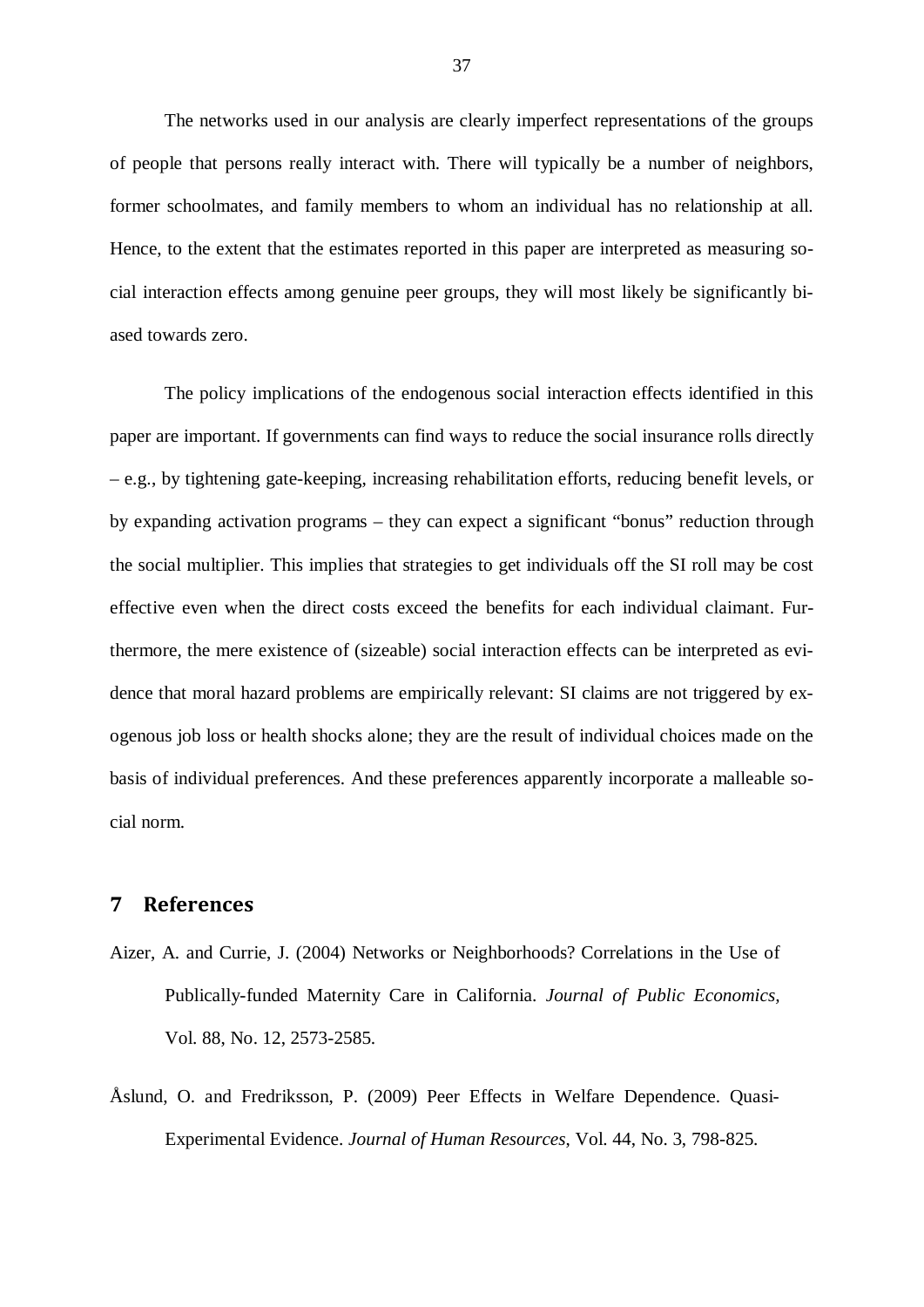- Åslund, O., Edin, P.-A., Fredriksson, P, and Grönqvist, H. (2011) Peers, Neighborhoods, and Immigrant Student Achievement: Evidence from a Placement Policy. *American Economic Journal: Applied Economics*, Vol. 3, 67-95.
- Baltagi, B. H. (2008) *Econometric Analysis of Panel Data,* Fourth Edition, Chichester: Wiley
- Bertrand, M., Luttmer, E. F. P., and Mullainathan, S. (2000) Network Effects and Welfare Cultures. *Quarterly Journal of Economics*, Vol. 115,No. 3, 1019-1055.
- Biørn, E., Gaure, S., Markussen, S., and Røed, K. (2012) The Rise in Absenteeism: Disentangling the Impacts of Cohort, Age and Time. *Journal of Population Economics,* forthcoming.
- Blume, L. A., Brock, W. A., Durlauf, S. N., and Ioannides, Y. M. (2010) *Identification of Social Interactions*. In Benhabib, J., Bisin, A. and Jackson, M (eds.): Handbook of Social Economics. Elsevier, North-Holland.
- Bradley, S., Green, C., and Leeves, G. (2007) Worker Absence and Shirking: Evidence from Matched Teacher-School Data. *Labour Economics*, Vol. 14, 319–334
- Bratsberg, B., Fevang, E., and Røed, K. (2010a) Disability in the Welfare State: An Unemployment Problem in Disguise? IZA Discussion Paper No. 4897 (2010).
- Bratsberg, B., Raaum, O., and Røed, K. (2010b) When Minority Labor Migrants Meet the Welfare State. *Journal of Labor Economics*, Vol. 28 (2010), No. 3, 633-676.
- Brock, W. A. and Durlauf, S. N. (2000) Interaction-Based Model. In Heckman, J. and Leamer, E. (Eds.) Handbook of Econometrics, Vol. 5, North-Holland.

Burkhauser, R. V. and Daly, M. C. (2011) *The Declining Work and Welfare of People*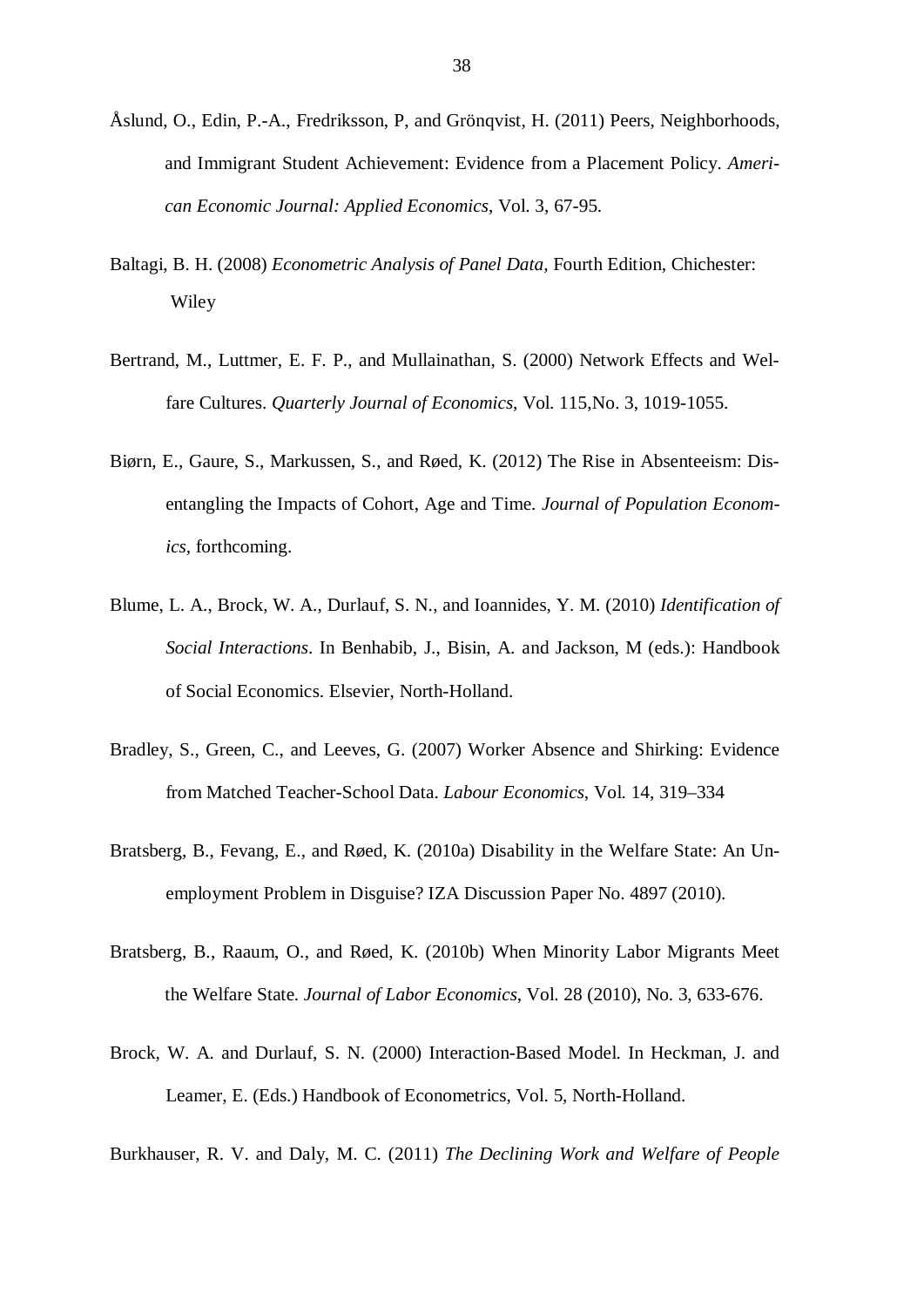*with Disabilities: What Went Wrong and a Strategy for Change*. AEI Press, Washington D.C.

- Conley, T. and Topa, G. (2002) Socio-Economic Distance and Spatial Patterns in Unemployment. *Journal of Applied Econometrics*, Vol. 17, 303-327.
- Cont, R. and Löwe, M. (2010) Social Distance, Heterogeneity, and Social Interactions. *Journal of Mathematical Economics*, Vol. 46, 572-590.
- Duggan, M. and Imberman, S. (2006) Why Are Disability Rolls Skyrocketing? In D. Cutler and D. Wise (eds.): *Health in Older Ages: The Causes and Consequences of Declining Disability among the Elderly*. University of Chicago Press.
- Durlauf, S. (2004) Neighborhood Effects. In Handerson and Thisse (Eds): *Handbook of Urban and Regional Economics*, Vol. IV, North-Holland, Amsterdam.
- Eugster, B., Lalive, R., Steinhauer, A. and Zweimüller, J. (2011) The Demand for Social Insurance: Does Culture Matter? *Economic Journal*, Vol. 121, F413-F448.
- European Commision (2011) *Your social security rights in Norway*. The European Commission (http://ec.europa.eu/social-security-directory)
- Fevang, E., Røed, K., Westlie, L. and Zhang, T. (2004) Veier inn i, rundt i, og ut av det norske trygde- og sosialhjelpssystemet. Rapport 6/2004, Stiftelsen Frischsenteret for samfunnsøkonomisk forskning.
- Gaure, S. (2012) OLS with Multiple High Dimensional Category Variables. Mimeo, the Ragnar Frisch Centre for Economic Research.
- Glaeser, E. L., Sacredote, B. I., and Scheinkman, J. A. (2003) The Social Multiplier.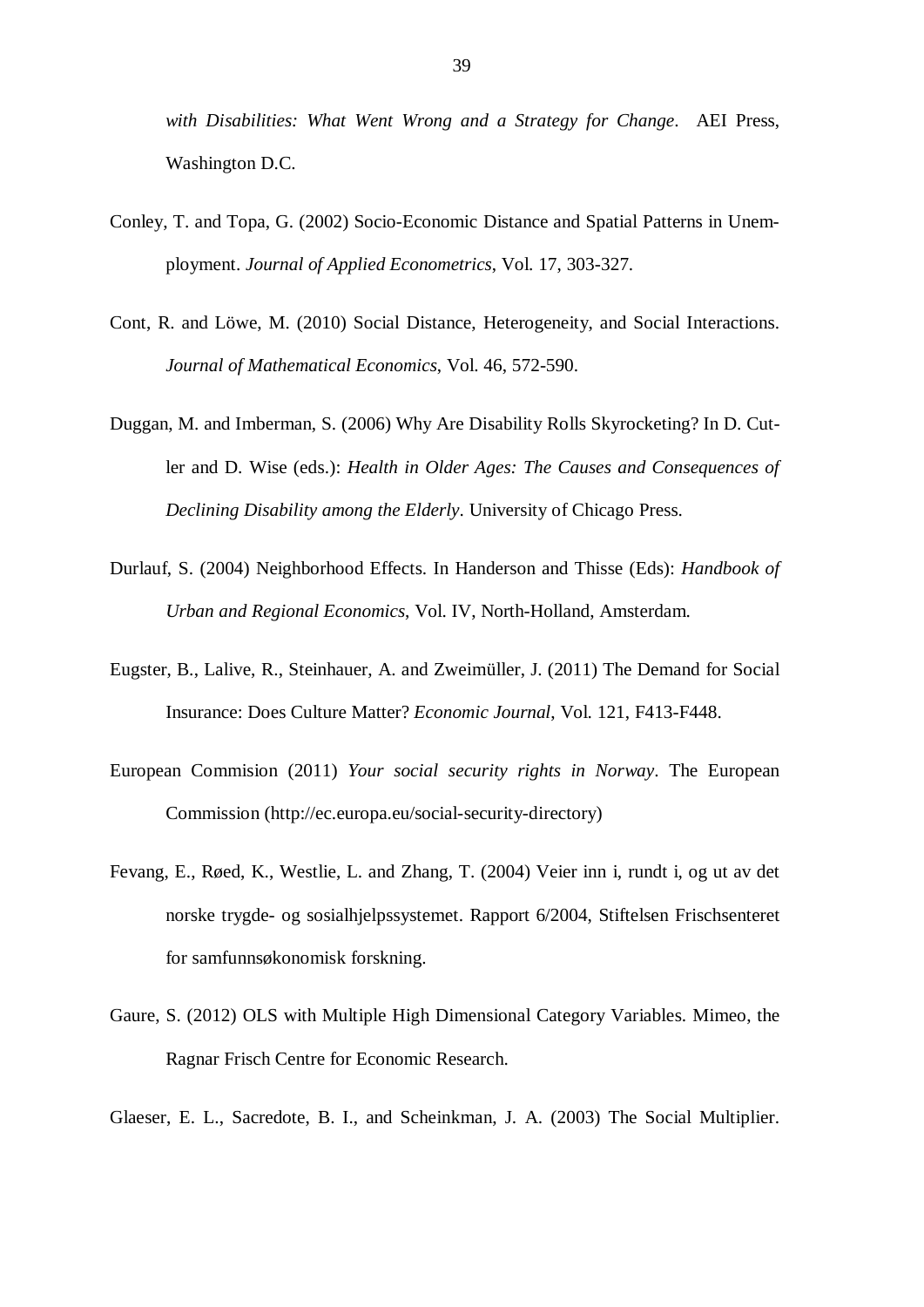*Journal of the European Economic Association*, Vol. 1, No. 2-3, 345-353.

Halvorsen, K. and Stjernø, S. (2008) *Work, Oil and Welfare*. Universitetsforlaget, Oslo.

Hesselius, P., Johansson, P., and Nilsson, J. P. (2009) Sick of Your Colleagues' Absence? *Journal of the European Economic Association*, Vol. 7, No. 2-3, 583-594.

Hilbe, J. M. (2009) *Logistic Regression Models*. New York: Chapman & Hall/CRC Press.

- Ichino and Maggi (2000) Work Environment and Individual Background: Explaining Regional Shirking Differentials in a Large Italian Firm. *Quarterly Journal of Economics*, Vol. 115, No. 3, 1057-1090.
- Ioannides, Y. M. and Loury, L. D. (2004) Job Information Networks, Neighborhood Interactions and Inequality. *Journal of Economic Literature*, Vol. 42, 1056-1093.
- Lalive, R. and Cattaneo, M. A. (2009) Social Interactions and Schooling Decisions. *The Review of Economics and Statistics*, Vol. 91, No. 3, 457-477.
- Lindbeck, A. (1995) Hazardous Welfare-State Dynamics, *American Economic Review*, Papers and Proceedings, No 85.
- Lindbeck, A., Nyberg, S. and Webull, J. (1999) Social Norms and Economic Incentives in the Welfare State, *Quarterly Journal of Economics*, Vol. 114, No.1.
- Lindbeck, A., Nyberg, S. and Webull, J. (2003) Social Norms and Welfare State Dynamics, *Journal of the European Economic Association*, Vol. 1, pp. 533-542.
- Manski, C. F. (1993) Identification of Endogenous Social Effects: The Reflection Problem. *The Review of Economic Studies*, Vol. 60, No. 3, 531-542.

Markussen, S. (2009) Closing the Gates? Evidence from a Natural Experiment on Physi-